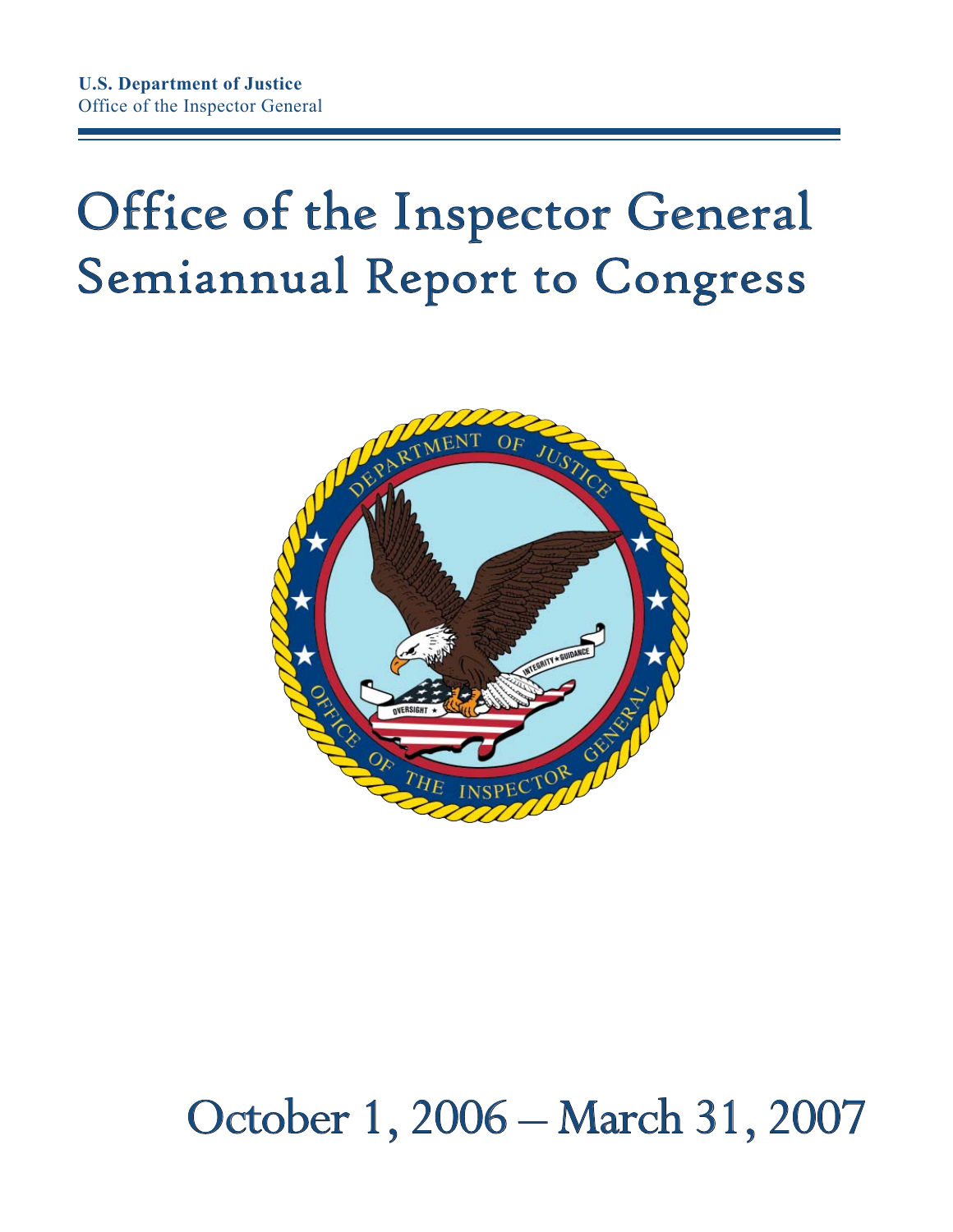

## **Message From the Inspector General**

This was a busy and productive semiannual period for the Office of the Inspector General (OIG). Our audits, investigations, inspections, and special reviews continued to have an important impact on Department of Justice (Department) programs and operations.

 The OIG issued two reviews required by the *USA Patriot Improvement and Reauthorization Act of 2005*  (Patriot Reauthorization Act) that examined the Federal Bureau of Investigation's (FBI) use of national security letters (NSL) and Section 215 orders to obtain business records. Our report on Section 215 orders did not find improper uses of that authority. However, our report on NSLs found significant problems in the FBI's use of these letters, including inaccurate reporting to Congress on the number of letters issued by the FBI as well as a significant number of misuses of these letters. We are continuing to review the FBI's use of NSLs and Section 215 orders and are monitoring the FBI's corrective measures to address the problems that our review of NSLs identified.

 We also conducted other noteworthy reviews and investigations. For example we issued reports examining the Department's reporting of terrorism statistics, the Department's attempts to develop an Integrated Wireless Network that would permit federal law enforcement officers to communicate across agencies, the Department's grant close-out process, the Drug Enforcement Administration's (DEA) handling of cash seizures, the FBI's control over its weapons and laptop computers, and the FBI's efforts to develop its Sentinel electronic case management system. In addition, our Investigations Division handled sensitive criminal and administrative investigations of misconduct related to Department programs and operations.

 The OIG also began a review of the Department's involvement with the National Security Agency's (NSA) program called the "terrorist surveillance program" or "warrantless surveillance program." In addition, the OIG initiated a joint investigation with the Department's Office of Professional Responsibility to examine issues related to the recent removal of several U.S. Attorneys.

 During this period, the Department organized the National Procurement Fraud Task Force, which seeks to prevent, detect, and prosecute procurement and grant fraud. As part of that effort, the OIG is chairing the Grant Fraud Committee of the task force. We believe this task force and the Grant Fraud Committee are important initiatives that can help detect and deter fraud that can be committed with the billions of dollars in grants and contracts that the Department issues each year.

 Finally, I want to express my appreciation for the cooperation and support we regularly receive from the Department and Congress. I also want to recognize the extraordinary dedication and professionalism of the OIG's staff. With limited resources, the OIG has completed a wide range of significant reports and investigations, and OIG employees deserve great credit for their hard work.

Glen a Fine

 Glenn A. Fine Inspector General April 30, 2007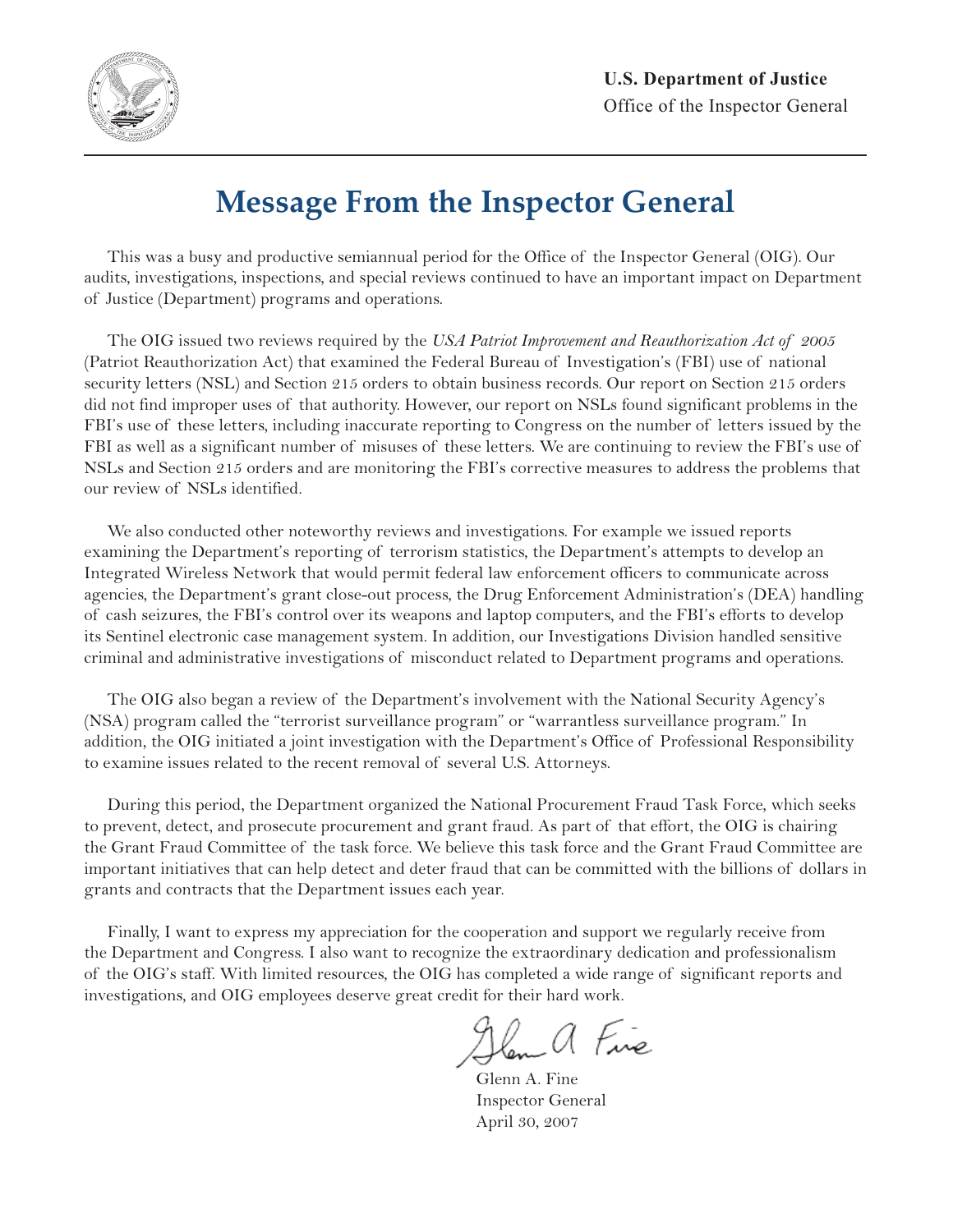## Table of Contents

| Multicomponent Audits, Reviews, and Investigations  7   |
|---------------------------------------------------------|
|                                                         |
|                                                         |
|                                                         |
|                                                         |
|                                                         |
|                                                         |
|                                                         |
|                                                         |
| Bureau of Alcohol, Tobacco, Firearms and Explosives  42 |
| Office of Community Oriented Policing Services 42       |
| Executive Office for U.S. Trustees  43                  |
| Top Management and Performance Challenges  44           |
|                                                         |
|                                                         |
|                                                         |
|                                                         |
| Funds Recommended for Better Use  46                    |
|                                                         |
|                                                         |
|                                                         |
|                                                         |
|                                                         |
|                                                         |
|                                                         |
| Appendices                                              |
|                                                         |
|                                                         |
| Evaluation and Inspections Division Reports  52         |
|                                                         |
|                                                         |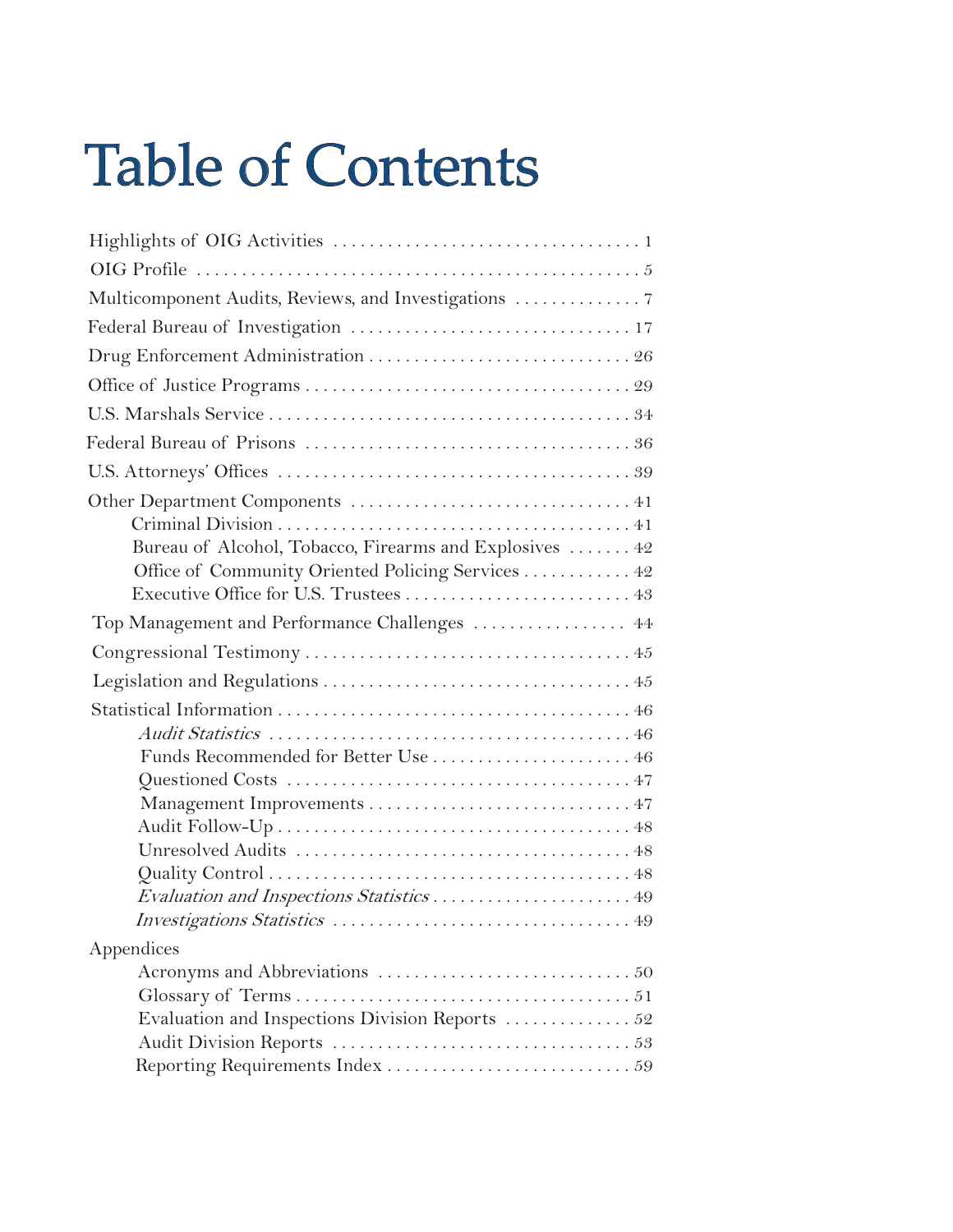## Highlights of OIG Activities ighlights

The following table summarizes OIG activities discussed in this report. As these statistics and the following highlights illustrate, the OIG continues to conduct wide-ranging oversight of Department programs and operations.

### **Statistical Highlights**

#### October 1, 2006 – March 31, 2007

| Allegations Received by the    |               |
|--------------------------------|---------------|
| <b>Investigations Division</b> | 4,529         |
| <b>Investigations Opened</b>   | 201           |
| <b>Investigations Closed</b>   | 203           |
| Arrests                        | 35            |
| Indictments/Informations       | 36            |
| Convictions/Pleas              | 64            |
| Administrative Actions         | 87            |
| Fines/Restitutions/Recoveries  | \$663,907     |
| <b>Audit Reports Issued</b>    | 106           |
| <b>Questioned Costs</b>        | \$560 million |
| Funds Put to Better Use        | \$170 million |
| Recommendations for            |               |
| Management Improvements        | 420           |

Examples of OIG audits, evaluations, and special reports completed during this semiannual reporting period include:

#### - **The FBI's Use of [National Security Letters](http://www.usdoj.gov/oig/special/s0703b/final.pdf) and [Section 215 Authorities](http://www.usdoj.gov/oig/special/s0703a/final.pdf).** The Patriot Reauthorization Act directed the OIG to

review the FBI's use of national security letters (NSL) and Section 215 orders to obtain business records. Our review of NSLs from 2003 through 2005 found that the FBI's use of NSL authorities has increased dramatically since the enactment of the *USA Patriot Act*  (Patriot Act) in October 2001. We also found that the Department's reports to Congress on NSL usage significantly understated the total number of NSL requests. The OIG review found serious and widespread misuse of NSL authorities, such as issuing NSLs without proper authorization, making improper requests under the statutes cited in the NSLs, and conducting unauthorized collection of telephone or Internet e-mail transactional records. In addition, the OIG review identified more than 700 instances in which the FBI improperly obtained telephone toll billing records and subscriber information by issuing "exigent letters" rather than by issuing NSLs. The OIG made 10 recommendations to the FBI related to its use of NSLs. The FBI concurred with our recommendations and agreed to implement corrective actions.

 With respect to the FBI's use of Section 215 authorities, our review did not identify any instances involving improper or illegal use in connection with "pure" Section 215 orders. We also found that the FBI did not obtain Section 215 orders for any library records during the time period covered by our review. However, the OIG found significant delays within the FBI and the Department in processing requests for Section 215 orders, and that the FBI had not used Section 215 orders as effectively as it could have because of legal, bureaucratic, or other impediments to obtaining these orders.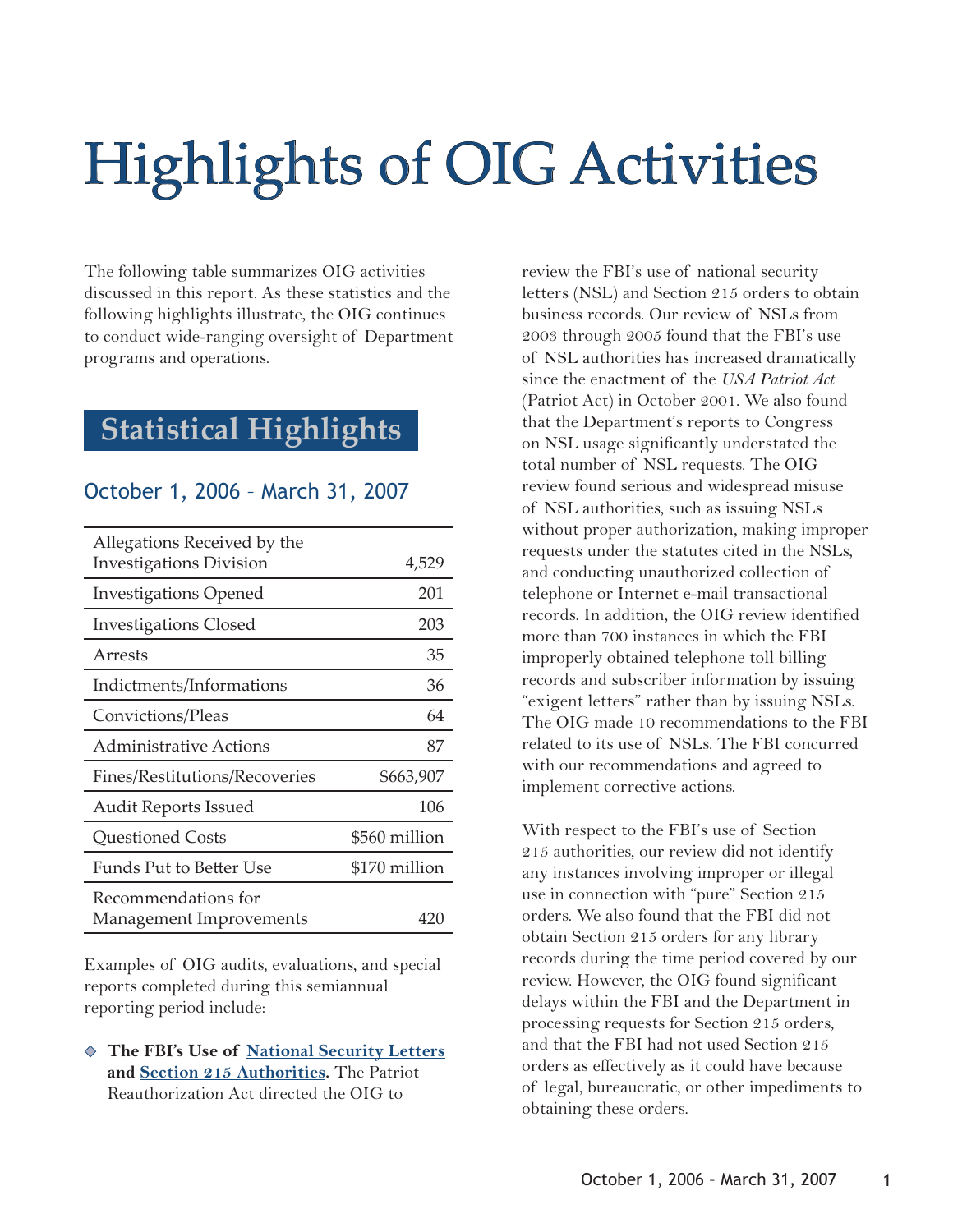- **[Development of the Department's](http://www.usdoj.gov/oig/reports/OBD/a0725/final.pdf)  Integrated Wireless Network.** The OIG audited the progress of the Integrated Wireless Network (IWN), an approximately \$5 billion joint project between the Department and the Departments of Homeland Security (DHS) and Treasury that is intended to address federal law enforcement requirements to communicate across agencies, allow interoperability with state and local law enforcement partners, and meet mandates to use federal radio frequency spectrum more efficiently. The OIG review concluded that the IWN project is at high risk of failure, and the partnership between the Department and the DHS is fractured. As a result, despite over 6 years of development and more than \$195 million in funding, the IWN project does not appear to be on the path to providing the seamless interoperable communications system that was envisioned. The causes for the high risk of project failure include uncertain and disparate funding mechanisms for IWN, the fractured IWN partnership, and the lack of an effective governing structure for the project.

- **[The FBI's Control Over Weapons and](http://www.usdoj.gov/oig/reports/FBI/a0718/final.pdf) Laptop Computers.** The OIG issued a follow-up audit of the FBI's efforts to improve controls over its weapons and laptop computers. Since our initial report in 2002, we found that the FBI has made progress in decreasing the rate of loss for its weapons and laptops. However, we determined that at least 10 of the 160 laptops reported missing or stolen during the 44-month review period covered by this audit contained sensitive or classified information, and the FBI could not determine whether 51 additional lost or stolen laptops contained sensitive or classified information. Although the FBI has improved its controls since our previous audit by establishing deadlines for reporting lost and stolen weapons and laptops, entering those losses into the National Crime Information Center, and referring the losses

for investigation, FBI personnel have not consistently followed these procedures. We made 13 recommendations to the FBI to improve its management controls over weapons and laptops. In response, the FBI has outlined a plan for taking corrective action to address all of our recommendations.

- **[The Department's Internal Controls Over](http://www.usdoj.gov/oig/reports/plus/a0720/final.pdf) Terrorism Reporting.** Several components, including the FBI, Criminal Division, and Executive Office for U.S. Attorneys (EOUSA), collect terrorism-related statistics to help measure the Department's counterterrorism efforts. The OIG audited the accuracy of 26 terrorism-related statistics issued by these 3 Department components and found that all but 2 of the 26 statistics were inaccurate. Some were overstated and some were understated. We also found that the Department's collection and reporting of these statistics was decentralized and haphazard. The OIG made six recommendations to help improve the accuracy of these statistics. The FBI agreed with all of our recommendations, the Criminal Division agreed with all but one of our recommendations, and EOUSA disagreed with our recommendations.
- **[Critical Incident Response Plans](http://www.usdoj.gov/oig/reports/EOUSA/e0701/final.pdf).** The OIG issued a follow-up report to our 2003 review of U.S. Attorneys' Offices (USAO) Critical Incident Response Plans, which are used to ensure that USAOs are ready to respond to major incidents such as acts of terrorism, hostage situations, and natural disasters. Our follow-up review found that the Department, in response to the recommendations in our 2003 audit, has taken important steps to improve USAOs' preparedness to respond in an emergency. However, many USAOs have regressed in their required Critical Incident Response Plan activities. We made seven recommendations to help the Department continue to improve USAOs' ability to respond quickly and appropriately to critical incidents.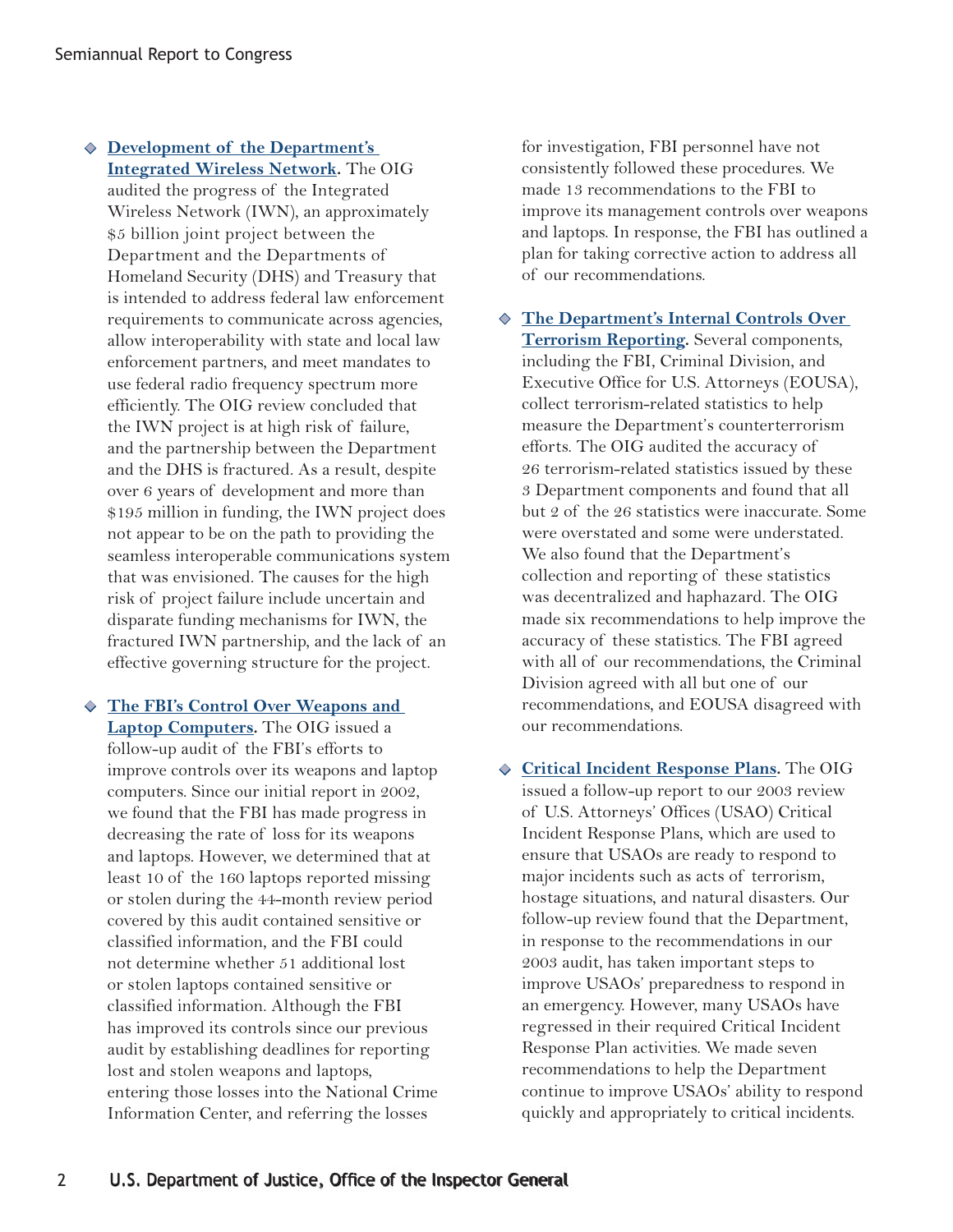The Department concurred with all of our recommendations.

- **[The DEA's Handling of Cash Seizures.](http://www.usdoj.gov/oig/reports/DEA/a0706/final.pdf)** The OIG audited the DEA's handling of cash that it seizes during its investigations. We found that the DEA failed to consistently follow or document compliance with its policies for handling and safeguarding seized cash. The OIG made seven recommendations to improve the DEA's handling of seized cash, and the DEA agreed with all but one of our recommendations.

#### - **[The Department's Grant Closeout Process](http://www.usdoj.gov/oig/reports/plus/a0705/final.pdf).**

The OIG audited the process used by the Department to close out the billions of dollars in grants that it distributes annually to state, local, and tribal governments and other organizations. We found that timely grant closeout continues to be a significant problem within the Department. Only 13 percent of the 60,933 grants in our sample were closed within 6 months after the grant end date, as required by Office of Justice Programs (OJP) and Office on Violence Against Women (OVW) policy. We also identified a backlog of over 12,000 expired grants more than 6 months past the grant end date that had not been closed, of which 67 percent had been expired for more than 2 years. We made 44 recommendations to improve the grant closeout process, and the Department components agreed with the majority of our recommendations.

#### - **[Development of the FBI's Sentinel Case](http://www.usdoj.gov/oig/reports/FBI/a0703/final.pdf) Management System.** The OIG's second report auditing the FBI's ongoing development of its Sentinel information technology (IT) project found that the FBI has made significant progress in addressing several important areas reported in our first audit of Sentinel. However, we identified several issues that we believe the FBI should continue to address as the Sentinel project moves through its first phase of development and enters its more challenging

and higher-risk second phase in early 2007. Although we found that the FBI has taken a positive step by establishing a risk management plan that identifies the significant risks associated with the Sentinel project, we also determined that contingency plans, and the triggers for activating such plans, exist for only 3 of the 20 identified risks being monitored. The FBI agreed with our recommendations.

### **Investigations**

As shown in the statistics in the table at the beginning of this section, the OIG investigates many allegations of misconduct involving Department employees or contractors hired with Department money. Examples of the OIG's investigations discussed in this semiannual report include:

- Sentencing has been imposed on five of the six Federal Bureau of Prisons (BOP) correctional officers who were charged with conspiracy to sexually abuse female inmates and introduction of contraband into the BOP facility. This is the case in which OIG Special Agent William "Buddy" Sentner III was shot and killed on June 21, 2006, when the correctional officers were being arrested. The first of the two correctional officers who pled guilty received 12 months' incarceration followed by 3 years' supervised release, and the second received probation. Two other correctional officers were convicted at trial on charges of bribery and witness tampering. One was sentenced to 12 months' incarceration and 3 years' supervised release and fined \$6,000, while the other was sentenced to 12 months' incarceration and 3 years' supervised release and fined \$3,000. The fifth correctional officer pled guilty to conspiracy charges and was sentenced to 36 months' probation and 12 months' home confinement. The sixth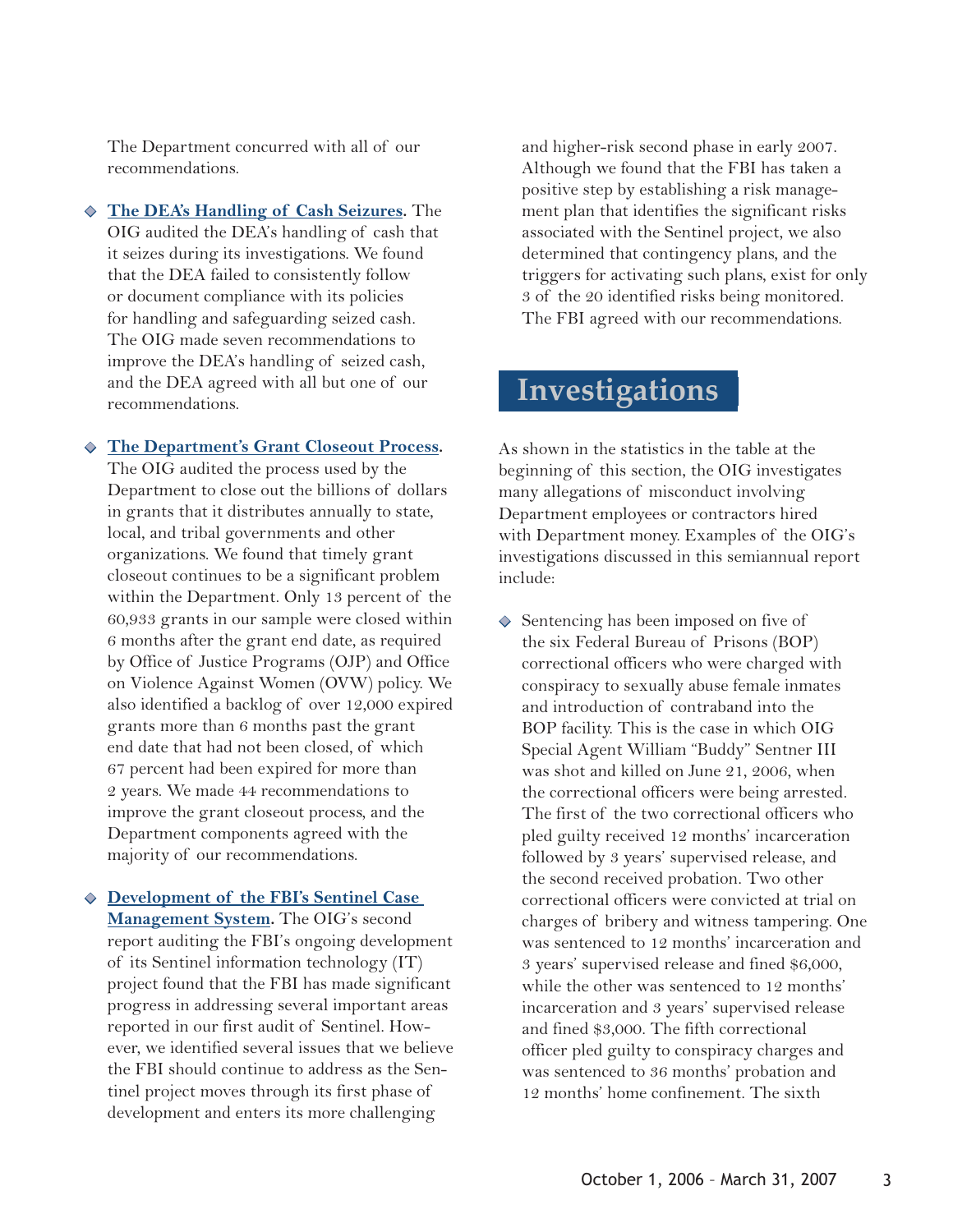correctional officer was killed in the exchange of gunfire that he initiated.

- The former Mayor of Fairbanks, Alaska, and his wife were arrested pursuant to a 92-count indictment charging them with theft of \$450,000 in federal grant funds, conspiracy, and money laundering. A joint investigation in which the OIG participated concluded that they misappropriated federal grant funds designated to operate a non-profit organization by using them for personal reasons, including to partially fund the building of their church.
- $\Diamond$  An FBI Special Agent was terminated from his position after an OIG investigation determined that he provided unauthorized disclosure of a document classified "Secret" and divulged the existence of an FBI search warrant prior to its execution to a female journalism student with whom he had a 2-year extramarital relationship.
- $\triangle$  A BOP correctional officer assigned to the U.S. Penitentiary in Atwater, California, was sentenced to 37 months' incarceration and 36 months' supervised release pursuant to his guilty plea to a charge of possession of heroin with intent to distribute. During an undercover operation with OIG and DEA investigators, the correctional officer accepted 5 ounces of black tar heroin and a \$5,000 bribe to smuggle the heroin into the penitentiary.
- $\triangle$  A DEA contracting officer was arrested and charged with corruptly profiting from his employment as a federal agent and making a false statement after a joint OIG and DEA Office of Professional Responsibility investigation developed evidence that he personally received \$13,442 from a DEA vendor whose contract he managed.
- $\Diamond$  An OIG investigation led to the arrest and guilty plea by a recipient of a Department grant for theft of government program funds.

The investigation found that the Comptroller for the American Prosecutors Research Institute embezzled \$76,464 in OJP grant funds.

## **Ongoing Work**

This report also describes ongoing OIG reviews of important issues throughout the Department, including:

- Review of the Department's involvement with the NSA program known as the "terrorist surveillance program" or "warrantless surveillance program"
- FBI reports relating to alleged abuse of military detainees at Guantanamo and other facilities
- $\Diamond$  Coordination of violent crime task forces in the Department
- The Department's removal of U.S. Attorneys
- Follow-up reviews of the FBI's use of national security letters and Section 215 orders
- ◆ Follow-up review on the FBI's response to recommendations made in the Robert Hanssen review
- ◆ Follow-up review of the Terrorist Screening Center
- The FBI's efforts to combat crimes against children
- The FBI's progress in hiring, training, and retaining intelligence analysts
- Follow-up review of the U.S. Marshals Service's (USMS) efforts to provide judicial security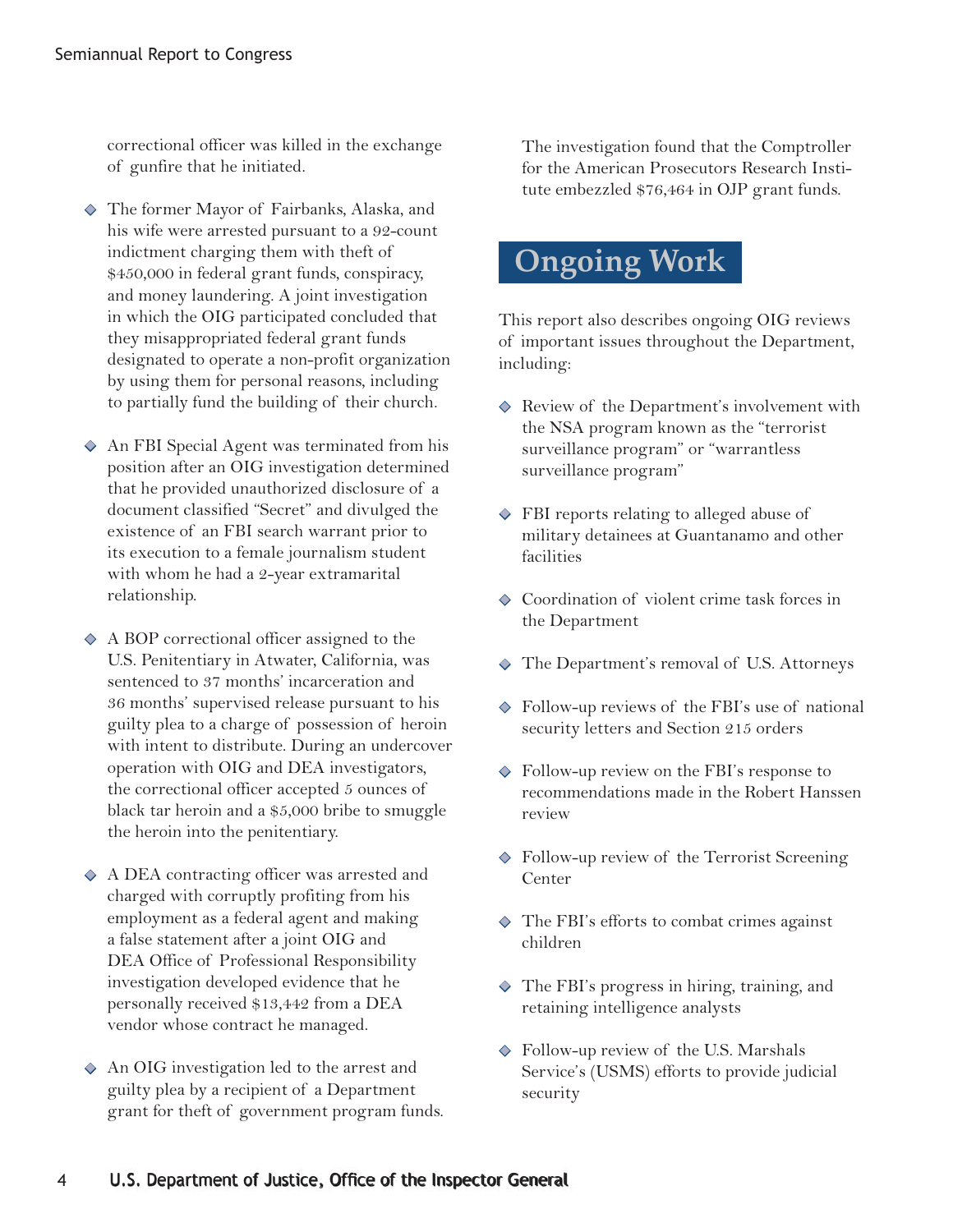## OIG Profile

The OIG is a statutorily created, independent entity whose mission is to detect and deter waste, fraud, abuse, and misconduct involving Department programs and personnel and promote economy and efficiency in Department operations. The OIG investigates alleged violations of criminal and civil laws, regulations, and ethical standards arising from the conduct of Department employees in their numerous and diverse activities. The OIG also audits and inspects Department programs and assists management in promoting integrity, economy, efficiency, and effectiveness. The OIG has jurisdiction to review the programs and personnel of the FBI, DEA, BOP, USMS, Bureau of Alcohol, Tobacco, Firearms and Explosives (ATF), USAO, and all other organizations within the Department, as well as contractors of the Department and organizations receiving grant money from the Department.

The OIG consists of the Immediate Office of the Inspector General and the following divisions and office:

- **Audit Division** is responsible for independent audits of Department programs, computer systems, and financial statements. The Audit Division has field offices in Atlanta, Chicago, Dallas, Denver, Philadelphia, San Francisco, and Washington, D.C. Its Financial Statement Audit Office and Computer Security and Information Technology Audit Office are located in Washington, D.C. Audit Headquarters consists of the immediate office of the Assistant Inspector General for Audit, the Office of Operations, the Office of Policy and Planning, and an Advanced Audit Techniques Group.
- **Investigations Division** is responsible for investigating allegations of bribery, fraud, abuse, civil rights violations, and violations of other criminal laws and administrative procedures governing Department employees, contractors, and grantees. The Investigations Division has field offices in Chicago, Dallas, Denver, Los Angeles, Miami, New York, and Washington, D.C. The Fraud Detection Office is located in Washington, D.C. The Investigations Division has smaller, area offices in Atlanta, Boston, Detroit, El Paso, Houston, Philadelphia, San Francisco, and Tucson. Investigations Headquarters in Washington, D.C., consists of the immediate office of the Assistant Inspector General for Investigations and the following branches: Operations, Special Operations, Investigative Support, Research and Analysis, and Administrative Support.
- **Evaluation and Inspections Division** conducts program and management reviews that involve on-site inspection, statistical analysis, and other techniques to review Department programs and activities and make recommendations for improvement.
- **Oversight and Review Division** blends the skills of attorneys, investigators, program analysts, and paralegals to review Department programs and investigate sensitive allegations involving Department employees and operations.
- **Management and Planning Division** provides advice to OIG senior leadership on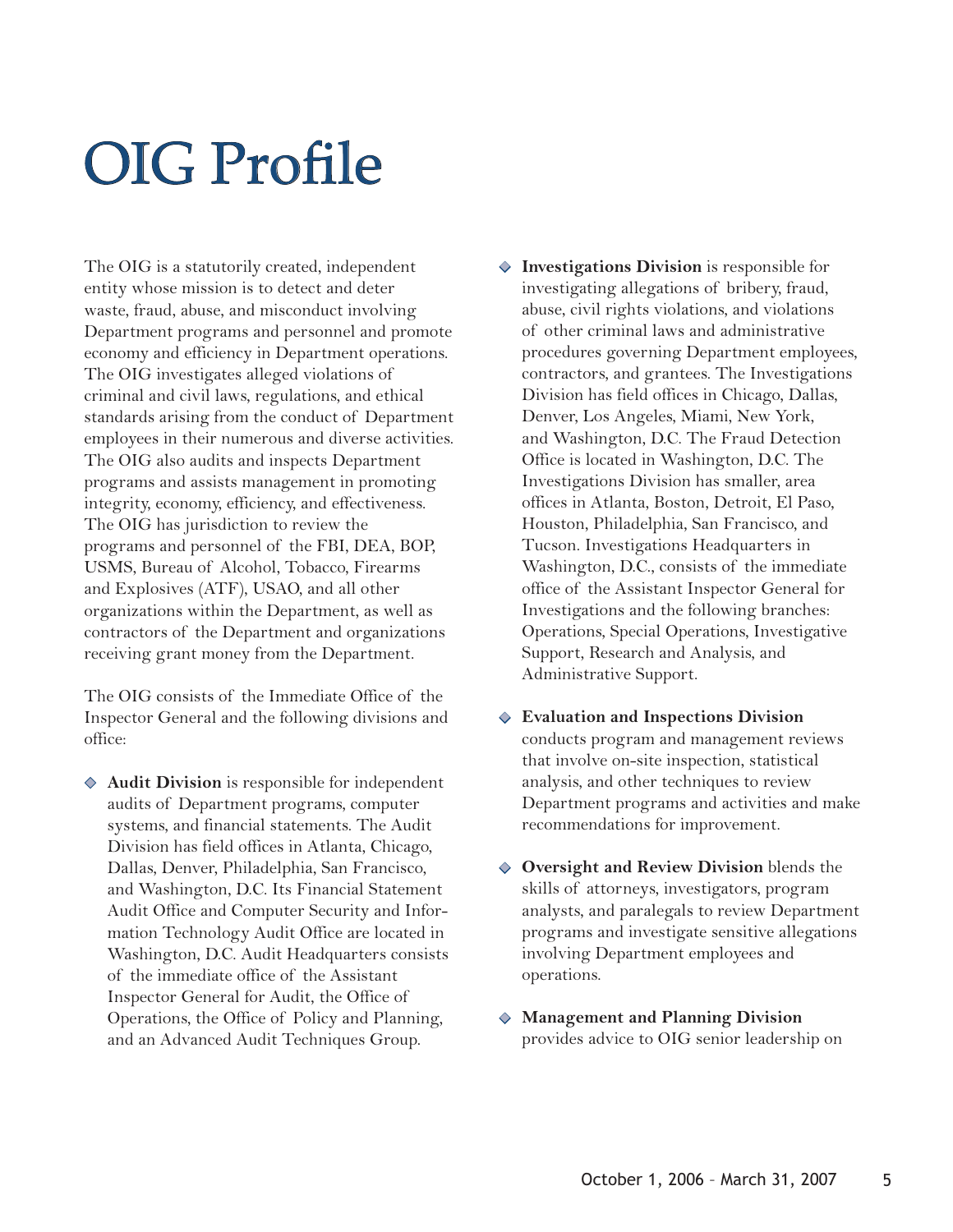administrative and fiscal policy and assists OIG components in the areas of budget formulation and execution, security, personnel, training, travel, procurement, property management, information technology, computer network communications, telecommunications, quality assurance, internal controls, and general support.

- **Office of General Counsel** provides legal advice to OIG management and staff. It also drafts memoranda on issues of law; prepares administrative subpoenas; represents the OIG in personnel, contractual, and legal matters; and responds to *Freedom of Information Act* requests.

The OIG has a nationwide workforce of approximately 400 Special Agents, auditors, inspectors, attorneys, and support staff. For fiscal year (FY) 2006, the OIG's direct appropriation was \$68 million, and the OIG expects to receive an additional \$3.3 million in reimbursements.

As required by Section 5 of the *Inspector General Act of 1978*, as amended, this *Semiannual Report to Congress* reviewing the accomplishments of the OIG for the 6-month period of October 1, 2006, through March 31, 2007, is to be submitted no later than April 30, 2007, to the Attorney General for his review. The Attorney General is required to forward the report to Congress no later than May 31, 2007, along with information on the Department's position on audit resolution and follow-up activity in response to matters discussed in this report.

**Additional information about the OIG and full-text versions of many of its reports are available at** www.usdoj.gov/oig.

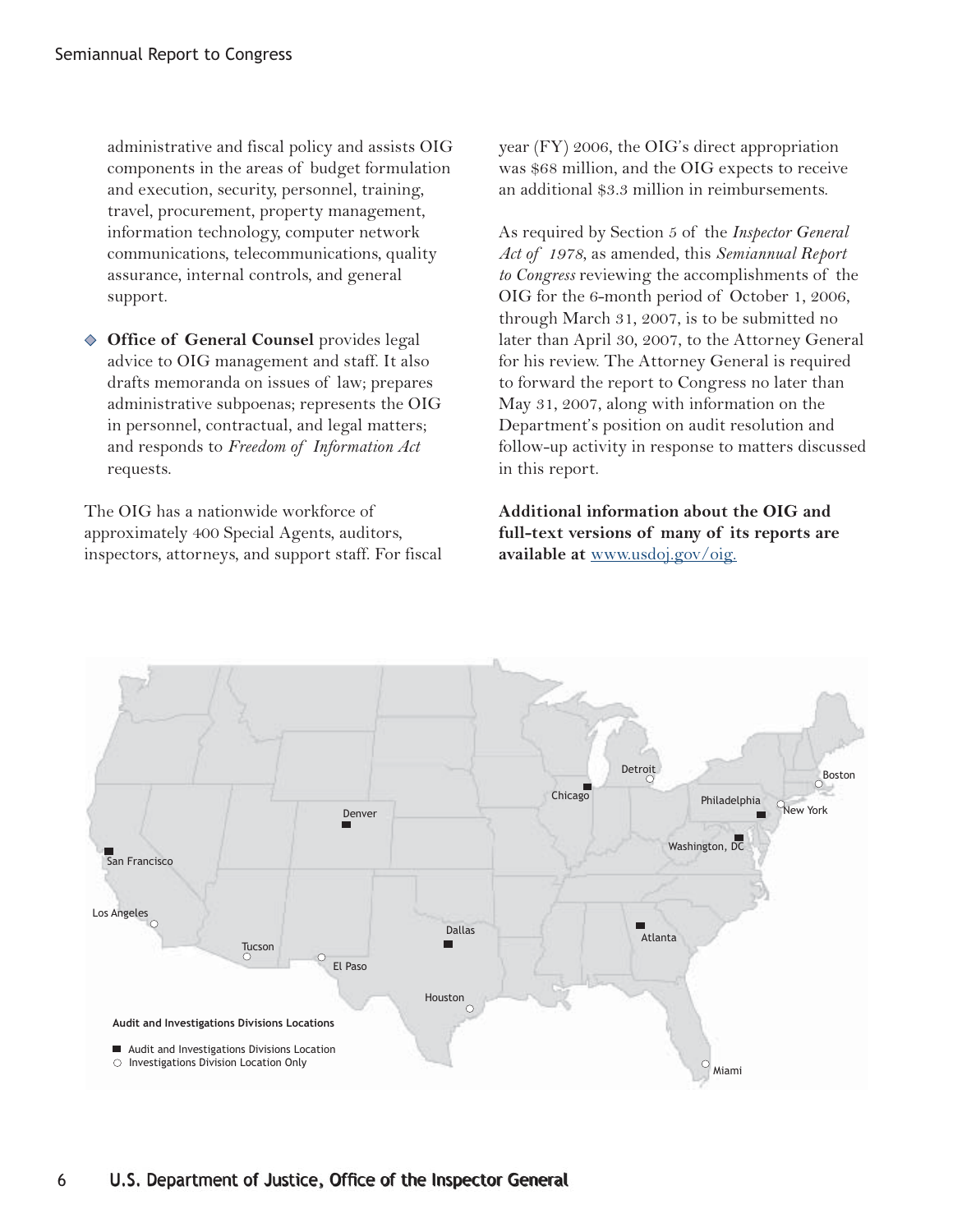## Multicomponent Audits, Reviews, and Investigations

While many of the OIG's audits, reviews, and investigations are specific to a particular component of the Department, other work spans more than one component and, in some instances, extends to Department contractors and grant recipients. The following describes OIG audits, reviews, and investigations that involve more than one Department component.

### **Reports Issued**

### [Progress Report on the Development](http://www.usdoj.gov/oig/reports/OBD/a0725/final.pdf)  of the Department's Integrated Wireless Network

The OIG's Audit Division audited the progress made toward developing the Integrated Wireless Network (IWN), an approximately \$5 billion joint project between the Department, DHS, and Treasury Department. IWN is intended to address federal law enforcement requirements to communicate across agencies, allow interoperability with state and local law enforcement partners, and meet mandates to use federal radio frequency spectrum more efficiently. When fully implemented, IWN is intended to support approximately 81,000 federal agents and officers in all 50 states and U.S. territories. For the Department's law enforcement officers, IWN is intended to replace antiquated and functionally limited communications systems.

The OIG determined that IWN is at high risk of failure and the partnership between the Department and the DHS is fractured. As a result, despite over 6 years of development and more than \$195 million in funding, the IWN project does not appear to be on the path to providing the

seamless interoperable communications system that was envisioned.

The causes for the high risk of project failure include uncertain and disparate funding mechanisms for IWN, the fractured IWN partnership, and the lack of an effective governing structure for the project. In addition, our assessment indicated that a major infusion of funding will be required over the next several years if the involved agencies are to complete IWN as planned. The Department has expressed concern, however, that the DHS has not always lived up to its commitments to IWN, in part because of funding differences. In particular, the Department is required to develop a department-wide wireless program, while the DHS has separate funding for IWN and its legacy communications systems, which allows the DHS to meet the immediate needs of its components by replacing and upgrading legacy communications systems separately from participating in IWN. The OIG also found that the current governing structure for the IWN project is ineffective and has led to significant delays in the program.

As a result, the Department has spent increasingly significant amounts of money to maintain its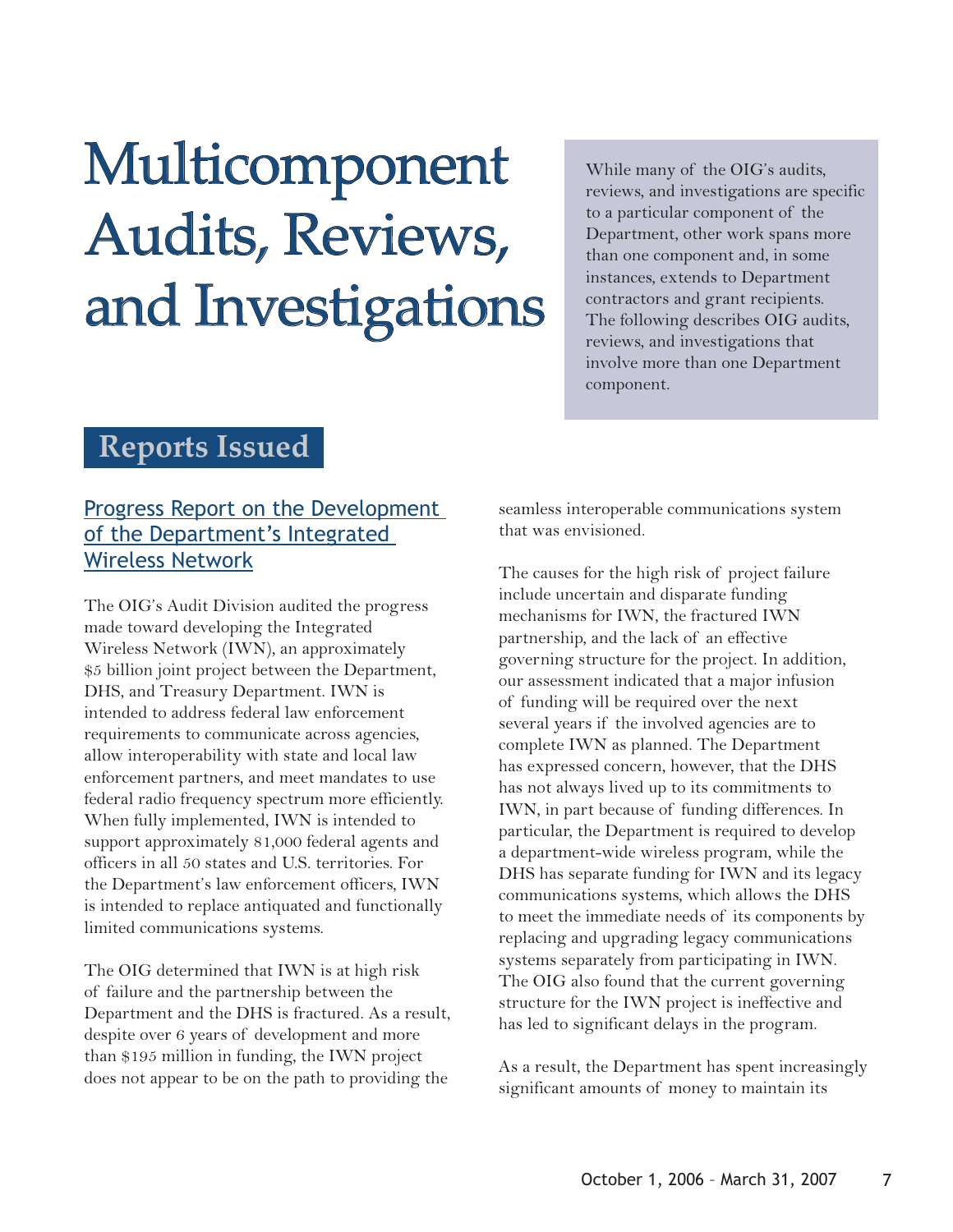legacy communications systems, thereby depleting available funding for IWN.

In addition, the failure of IWN could have significant adverse consequences even beyond the financial losses. It could affect the safety of Department law enforcement officers because the Department's legacy communications systems have limited functionality, diminished voice quality, and weak security, making them vulnerable to hacking. In addition, the Department systems are subject to interference from narrowband communications from other agencies.

Moreover, the differences in approach between the Department and the DHS may result in communications systems that are not well coordinated. The resulting systems may not reflect the seamless communications capability that IWN was originally intended to achieve, and they may not be adequate in the event of future terrorist attacks or natural disasters.

The OIG made four recommendations to help ensure that this important project does not fail. In particular, we recommended that the Department reach an agreement with the DHS and Treasury Department explicitly stating the shared goals, responsibilities, and resource contributions and funding requirements of the sponsoring departments. The Department agreed with all of our recommendations.

### [The Department's Internal Controls](http://www.usdoj.gov/oig/reports/plus/a0720/final.pdf)  Over Terrorism Reporting

Several components, including the FBI, Criminal Division, and EOUSA, collect terrorism-related statistics to help measure the Department's counterterrorism efforts. These statistics are reported to senior Department managers, Congress, and the public in various reports, budget documents, and testimony. The OIG's

Audit Division audited the accuracy of 26 terrorism-related statistics published by these Department components. Among the statistics we reviewed were the number of terrorism threats tracked by the FBI in FYs 2003 and 2004; the number of terrorism convictions reported by EOUSA during FYs 2003 and 2004; and the number of individuals convicted or who pled guilty resulting from terrorism convictions from September 11, 2001, to February 3, 2005, as reported by the Criminal Division.

Our review determined that all but 2 of the 26 statistics were inaccurate. Specifically, we found that 11 were under-reported, 10 were over-reported, 2 were accurately reported, and 3 were reported multiple times. Most of the statistics the OIG tested were significantly overstated or understated, while a few were overstated or understated by minor amounts. Of the statistics the OIG tested, EOUSA inaccurately reported all 11 statistics, the Criminal Division inaccurately reported all 5 statistics, and the FBI inaccurately reported 8 of the 10 statistics.

We found that the statistics were inaccurately reported for a variety of reasons, including that the components could not provide support for the numbers reported, could not provide support for a terrorism link used to classify statistics as terrorism-related, and could not document that the activity reported occurred in the period reported. We also found that the Department's collection and reporting of terrorism-related statistics was decentralized and haphazard. For many of the statistics, Department officials either had not established internal controls to ensure the statistics were accurately gathered, classified, and reported or did not document the internal controls used.

In our review of the statistics, we looked for and accepted any terrorism linkage whether in writing or expressed orally by Department officials.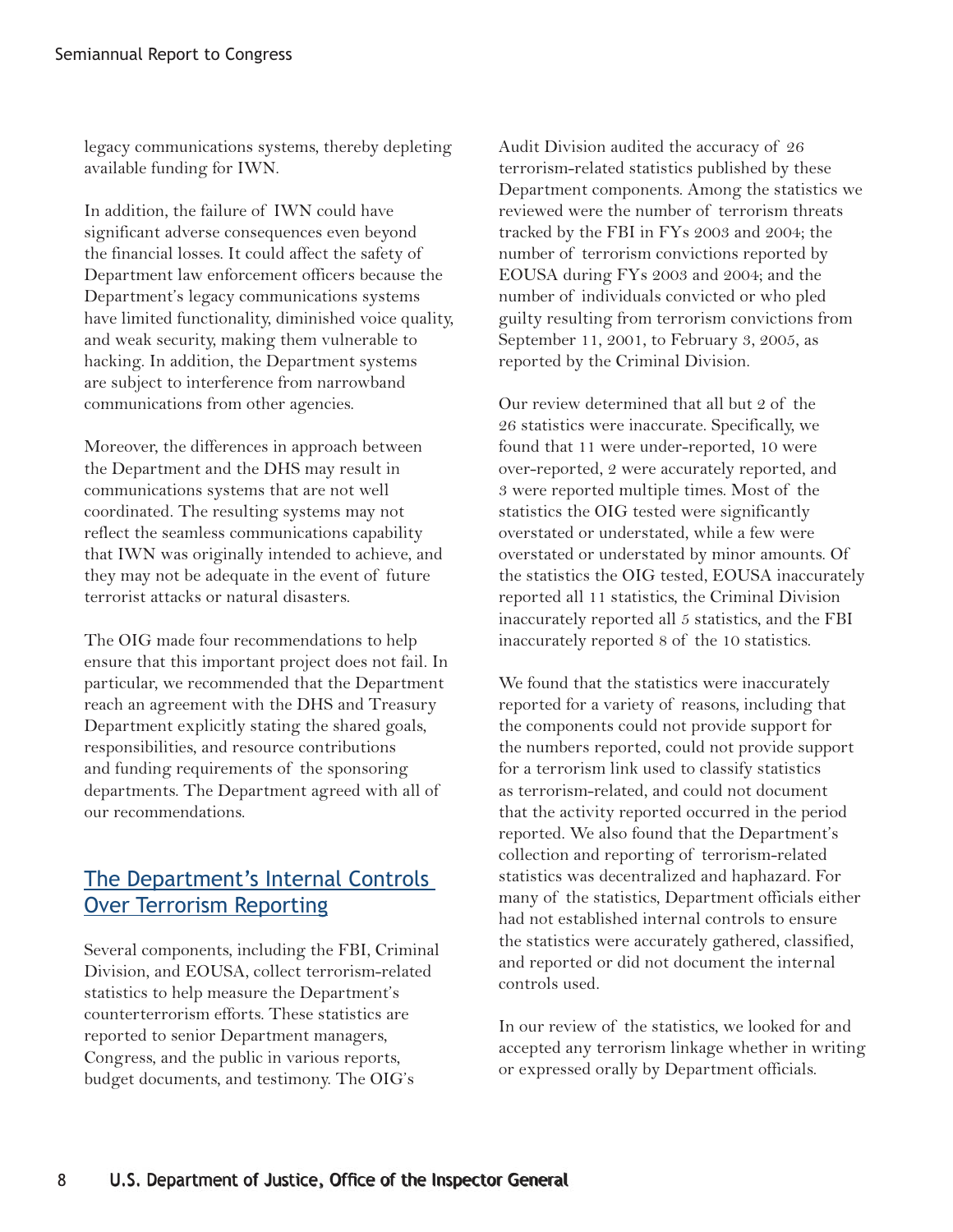However, we found many cases involving offenses such as immigration violations, marriage fraud, or drug trafficking where Department officials provided no evidence to link the subject of the case to terrorist activity.

In response to the report, EOUSA noted that the OIG interpreted its antiterrorism program category code definition to require that defendants in antiterrorism cases have an identifiable link to terrorist activity. EOUSA claimed that this interpretation would not capture a much broader group of proactive cases that it claimed have been affirmatively and intentionally brought to deter and prevent terrorism, particularly in the areas of critical infrastructure vulnerability, regardless of whether the defendant has any links to terrorist activity. In support of its argument, EOUSA pointed to cases such as those from Operation Tarmac, an enforcement operation launched in November 2001 at some of the nation's airports that resulted in convictions of many airport workers on a variety of charges, including immigration violations. EOUSA also argued that all convictions in investigations worked by Joint Terrorism Task Forces (JTTFs), regardless of the ultimate findings in the case, should be included as examples of antiterrorism cases.

However, the OIG determined that even giving credit for all JTTF cases and Operation Tarmac and similar cases, EOUSA's statistics remained largely inaccurate. The OIG also disagreed that all convictions in cases like Operation Tarmac should be counted as antiterrorism convictions, given EOUSA's current definition of its antiterrorism program category. The OIG recognized that while efforts like Operation Tarmac may be intended to deter potential terrorists, as well as a wide range of other criminal activity, including all convictions resulting from the operation under EOUSA's anti-terrorism category – without explanation – does not clearly provide full information to Congress and the public about EOUSA's statistics.

The OIG also found that an investigative lead pursued by JTTF may clear the defendant of any connection to terrorism, while finding and convicting the subject of other criminal activity. The OIG concluded that including all such convictions as "antiterrorism convictions" simply because a JTTF pursued the investigation results in inaccurate and misleading statistics.

In response to the OIG's report, EOUSA agreed to rename its antiterrorism program category and modify and clarify its definition in order to eliminate any misunderstanding regarding its meaning. In total, the OIG made six recommendations to assist the FBI, Criminal Division, and EOUSA in improving the accuracy of its reported terrorism-related statistics, including for components to maintain documentation to identify the source of all terrorism-related statistics reported and document the procedures and systems used to gather or track the statistics reported. The FBI agreed with all of our recommendations, the Criminal Division agreed with all but one of our recommendations, and EOUSA disagreed with our recommendations.

#### [The Department's Grant Closeout](http://www.usdoj.gov/oig/reports/plus/a0705/final.pdf)  **Process**

The OIG's Audit Division audited the process used by the Department to close out the billions of dollars in grants that it distributes annually to state, local, and tribal governments and other organizations. Timely grant closeout is an essential management practice because it can identify grantees that have failed to comply with grant requirements, identify excess and unallowable costs charged to the grant, and identify unused funds that can be deobligated and used for other grants. Prior OIG audit reports have raised significant concerns related to grant closeout and grant oversight procedures within the Department. As a result, grant management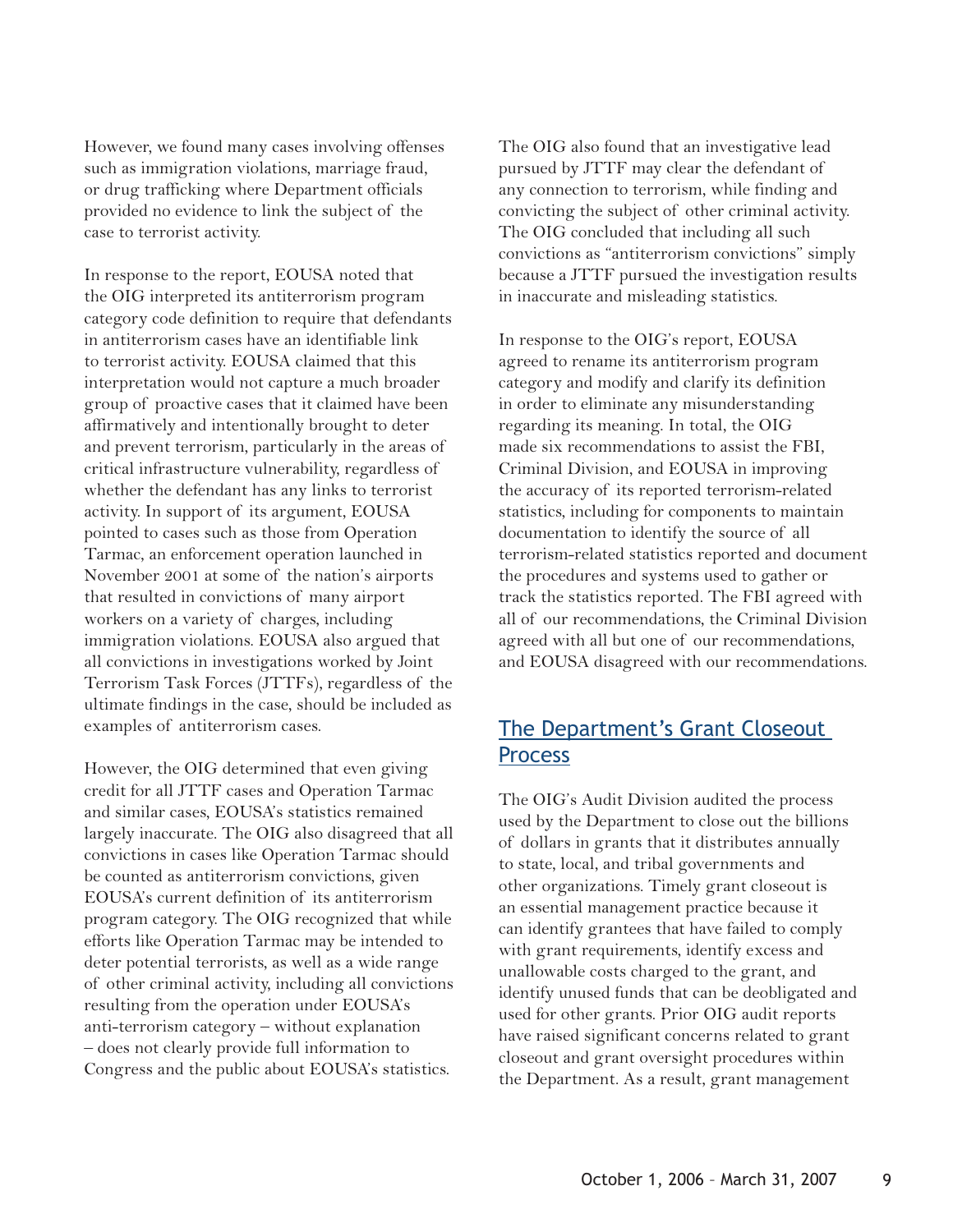has been listed by the OIG as one of the Department's top 10 management challenges for the past 6 years.

In this audit, we examined 44,197 grants totaling \$17.61 billion that were closed from October 1997 to December 2005 and 16,736 expired grants totaling \$7.41 billion that had not been closed as of December 2005. We found that timely grant closeout continues to be a significant problem within the Department. Only 13 percent of the 60,933 grants in our sample were closed within 6 months after the grant end date, as required by OJP and OVW policy. We also identified a backlog of over 12,000 expired grants more than 6 months past the grant end date that had not been closed, of which 67 percent had been expired for more than 2 years. In addition, we identified 41 percent of the expired grants that did not comply with grant requirements, including financial and programmatic reporting requirements and local matching fund requirements. We also found that non-compliant grantees had been awarded 129 additional grants totaling \$106 million during the period of noncompliance.

We made 44 recommendations that focus on specific steps that the Office of Community Oriented Policing Services (COPS), OJP, and OVW should take to improve the grant closeout process. The components agreed with the majority of our recommendations.

### [The Department's Efforts to Prevent,](http://www.usdoj.gov/oig/reports/plus/a0717/final.pdf) Identify, and Recover Improper and Erroneous Payments

Improper payments are payments that should not have been made or payments that were made for an incorrect amount because of errors, poor business practices, or intentional fraud or

abuse. According to a February 2006 Office of Management and Budget (OMB) report, *Improving the Accuracy and Integrity of Federal Payments*, the government-wide improper payment total reported for FY 2005 was \$37.3 billion.

In recent years, legislation has been enacted requiring government agencies to conduct program inventories and assess each program's risk of making improper payments. The OIG's Audit Division assessed the Department's compliance with legislation pertaining to improper and erroneous payments and evaluated its efforts to prevent, identify, and recover these payments.

Our review examined ATF; DEA; Federal Prison Industries; Justice Management Division (JMD); and the Department's Offices, Boards and Divisions. We found several weaknesses in the components' erroneous payment programs, including that risk assessments did not always include an analysis or review of relevant information such as results from the most recent financial statement audit or data concerning the federal award payments made by recipients and subrecipients. We concluded that identified and recovered improper payment amounts may be understated due to failures in internal controls used to identify and report improper payments. To address these issues, we provided 20 recommendations for improvement to the audited components. The components concurred with each of our recommendations and have begun implementing corrective actions.

### [Civil Rights and Civil Liberties](http://www.usdoj.gov/oig/special/s0703/final.pdf)  **Complaints**

Section 1001 of the *USA Patriot Act* directs the OIG to receive and review complaints of civil rights and civil liberties abuses by Department employees, to publicize how people can contact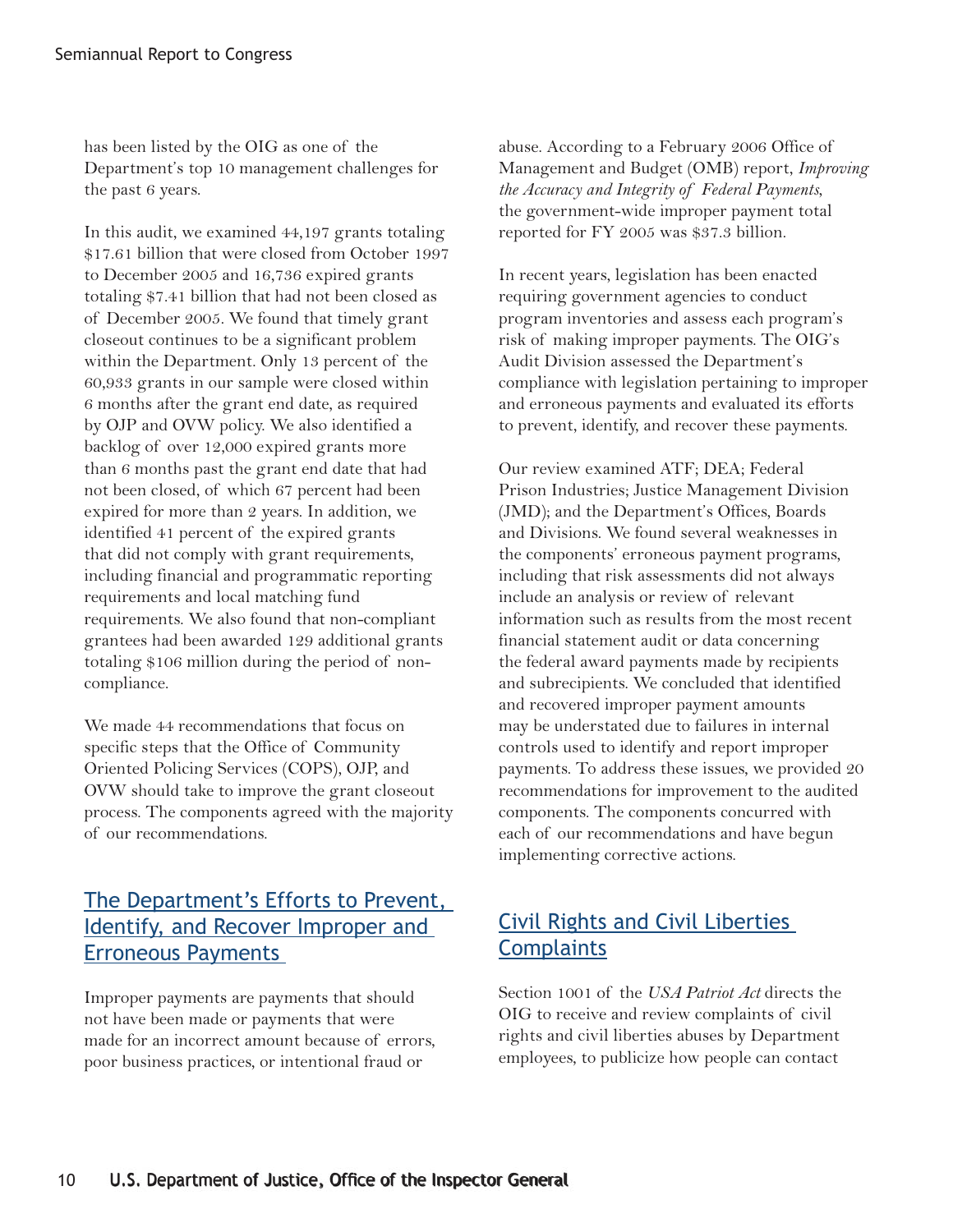the OIG to file a complaint, and to submit a semiannual report to Congress discussing our implementation of these responsibilities. In March 2007, the OIG issued its  $10^{th}$  report summarizing its Section 1001 activities during the period from July 1, 2006, to December 31, 2006.

The report described the number of complaints we received under this section, the cases that were opened for investigation, and the status of these cases. The report also described the status of the recommendations contained in our June 2003 report that reviewed the treatment of aliens held on immigration charges in connection with the investigation of the September 11, 2001, terrorism attacks. In that report, the OIG made 21 recommendations, 20 of which have been resolved. The one open recommendation called for the Department and the DHS to enter into a memorandum of understanding (MOU) to formalize policies, responsibilities, and procedures for managing a national emergency that involves alien detainees. The report noted that, more than 3 years after the OIG made the recommendation and the Department and the DHS agreed to implement it, the MOU has not been signed and the Department and the DHS are still discussing the language of the MOU.

#### [Oversight of Intergovernmental](http://www.usdoj.gov/oig/reports/USMS/a0726/final.pdf)  Agreements

The OIG's Audit Division audited the oversight of Intergovernmental Agreements (IGA) within the Department. The IGAs examined in this audit were formal agreements between the USMS and state or local governments to house federal detainees in return for an agreed-upon rate. In FY 2005, the Department spent \$750 million, or 75 percent of its \$1 billion detention budget, on IGAs. A significant challenge for the Department

is to obtain needed detention space for USMS detainees without overpaying for it.

Due to the increase in the number of arrests by federal authorities and the shortage of federally owned detention space, the Department increasingly depends on state and local governments to provide detention space for detainees. Consequently, the USMS, the component responsible for housing and transporting federal detainees from the time they are taken into federal custody until they are acquitted or incarcerated, has about 1,600 IGAs for detention services.

Since 1995, the OIG has audited 31 individual IGAs between the USMS and state and local governments for detention space and questioned almost \$60 million in costs from these audits. The OIG found significant deficiencies with how per-inmate costs paid by the Department (known as the "jail-day rates") were established and monitored, including a lack of adequate training for the analysts responsible for negotiating the IGAs and a failure to attempt to recover overpayments from the state and local governments.

However, the Office of the Federal Detention Trustee (OFDT), which manages the Department's detention resource allocations, believes that the audited IGAs were negotiated fixed price agreements and therefore has directed the USMS not to seek reimbursements of the overpayments identified by the OIG. The OIG concluded that OFDT's directive is overbroad and incorrect and recommended that the USMS review each of the audits to determine if repayment or offsets of future payments to the jails are warranted.

In addition, the OIG noted that OFDT is revising its process for entering into IGAs by developing an automated system called eIGA. This system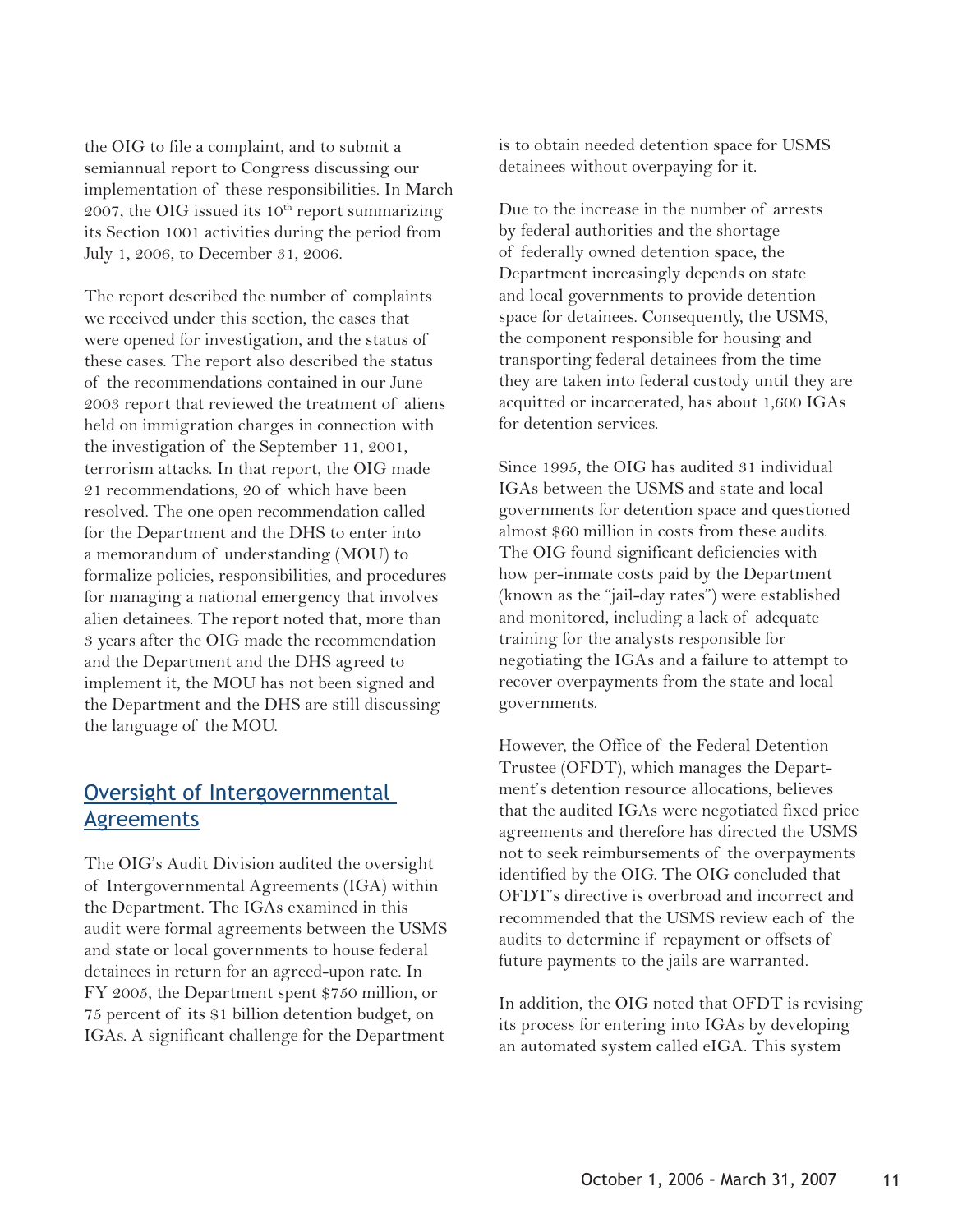would allow Department analysts to use statistical models to derive an optimal jail-day rate based on a core rate established using historical IGA rates that are adjusted based on various cost factors. The OIG concluded that while the eIGA system could be a positive step in improving the process, OFDT could significantly improve the new system by expanding the cost information it collects. Using additional cost information will give the USMS more leverage in its negotiations with state and local facilities and help control rising detention costs by reducing negotiated jail-day rates.

The OIG made 10 recommendations to improve the IGA process and ensure that negotiated jail-day rates are fair and reasonable. The USMS agreed with six of our recommendations. The OIG and the Department are discussing how to resolve the remaining recommendations.

### The Department's Financial Statement Audits

The *Chief Financial Officers Act of 1990* and the *Government Management Reform Act of 1994* require annual financial statement audits of the Department. The OIG's Audit Division oversees and issues the reports based on the work performed by independent public accountants.

The Department received an unqualified opinion on its FY 2005 and 2006 financial statements. In FY 2006, the Department had one material weakness and one reportable condition, compared to two material weaknesses in FY 2005. The material weakness, which is a repeat from last year, was related to financial management systems general and application controls. The material weakness contained new and continued deficiencies for 8 of the 10 components, including weaknesses in the Department's consolidated

information systems general controls environment that provides general control support for several components' financial applications. However, the Department reduced the prior year material weakness on financial reporting to a reportable condition in FY 2006. The reportable condition included several serious but isolated issues, including OJP's grant advance and payable estimation process, ATF's accounts payable process, and the USMS's financial statement quality control and assurance.

We also found improvement at the component level, as evidenced by the reduction in the component material weaknesses from 10 in FY 2005 to 7 in FY 2006. In addition, component reportable conditions dropped from 8 in FY 2005 to 7 in FY 2006. Two components, the DEA and Federal Prison Industries, Inc., continued to have no material weaknesses, reportable conditions, or compliance issues. The table at the end of this discussion compares the FY 2005 and 2006 audit results for the Department's consolidated audit as well as for the 10 individual component audits.

While the Department took a significant step toward reducing its financial material weakness to a reportable condition, it still lacks sufficient automated systems to readily support ongoing accounting operations and financial statement preparation. Many tasks still must be performed manually at interim periods and at the end of the year, requiring extensive efforts on the part of financial and audit personnel. These significant, costly, and time-intensive manual efforts will continue to be necessary until automated, integrated processes and systems are implemented and can readily produce the necessary information throughout the year. While the Department is proceeding toward a Unified Financial Management System that it believes will correct many of these issues, implementation of the system has been slow and will not be completed Department-wide for at least another 6 years.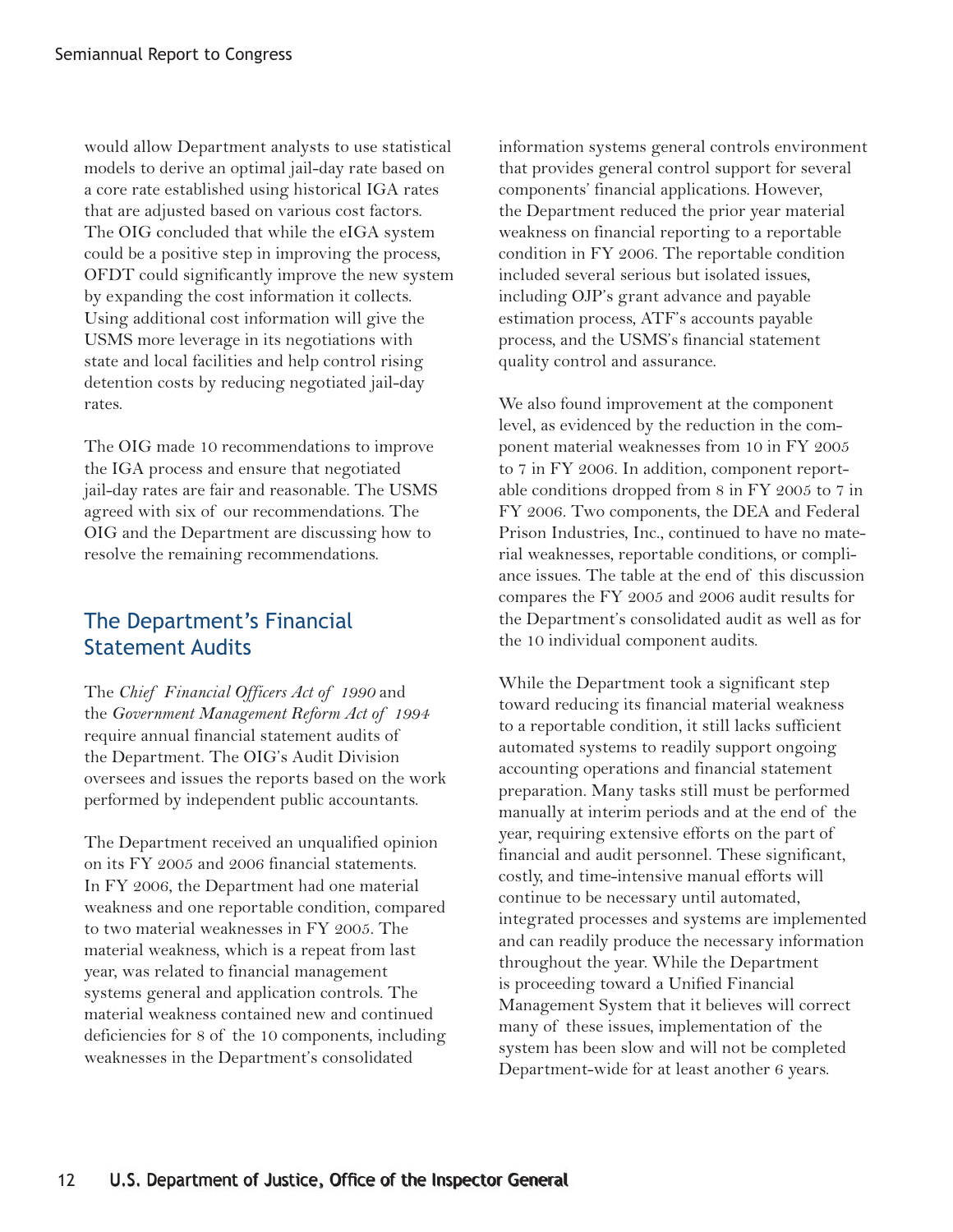| <b>Comparison of FY 2006 and 2005 Audit Results</b>               |                                                            |                         |                                         |                |                               |                |                                 |                  |
|-------------------------------------------------------------------|------------------------------------------------------------|-------------------------|-----------------------------------------|----------------|-------------------------------|----------------|---------------------------------|------------------|
|                                                                   |                                                            |                         | <b>Number of Material</b><br>Weaknesses |                |                               | Number of      |                                 |                  |
|                                                                   | <b>Auditors' Opinion on</b><br><b>Financial Statements</b> |                         | Financial                               |                | Information<br><b>Systems</b> |                | Reportable<br><b>Conditions</b> |                  |
| <b>Reporting Entity</b>                                           | 2006                                                       | 2005                    | 2006                                    | 2005           | 2006                          | 2005           | 2006                            | 2005             |
| <b>Consolidated Department</b><br>of Justice                      | Unqualified                                                | Unqualified             | $\theta$                                | $\mathbf{1}$   | $\mathbf{1}$                  | $\mathbf{1}$   | $\mathbf{1}$                    | $\boldsymbol{0}$ |
| Offices, Boards and<br><b>Divisions</b>                           | Unqualified                                                | Unqualified             | $\theta$                                | $\overline{0}$ | $\theta$                      | $\overline{0}$ | $\mathbf{1}$                    | $\mathbf{1}$     |
| <b>Assets Forfeiture Fund</b><br>and Seized Asset Deposit<br>Fund | Unqualified                                                | Unqualified             | $\theta$                                | $\theta$       | $\theta$                      | $\overline{0}$ | $\overline{2}$                  | $\mathbf{1}$     |
| Federal Bureau of<br>Investigation                                | Unqualified                                                | Unqualified             | $\theta$                                | $\mathbf{1}$   | $\mathbf{1}$                  | $\mathbf{1}$   | $\overline{0}$                  | $\mathbf{1}$     |
| Drug Enforcement<br>Administration                                | Unqualified                                                | Unqualified             | $\theta$                                | $\theta$       | $\overline{0}$                | $\overline{0}$ | $\theta$                        | $\boldsymbol{0}$ |
| Office of Justice Programs                                        | Unqualified                                                | Unqualified             | 1                                       | $\overline{2}$ | $\mathbf{1}$                  | $\mathbf{1}$   | $\mathbf{1}$                    | 1                |
| <b>U.S. Marshals Service</b>                                      | Unqualified                                                | Unqualified             | $\mathbf{1}$                            | $\overline{2}$ | $\mathbf{1}$                  | $\mathbf{1}$   | $\theta$                        | $\mathbf 1$      |
| <b>Federal Bureau of Prisons</b>                                  | Unqualified                                                | Unqualified             | $\boldsymbol{0}$                        | $\overline{0}$ | $\overline{0}$                | $\overline{0}$ | $\mathbf{1}$                    | $\mathbf{1}$     |
| Federal Prison Industries,<br>Inc.                                | Unqualified                                                | Unqualified             | $\overline{0}$                          | $\theta$       | $\overline{0}$                | $\overline{0}$ | $\theta$                        | $\theta$         |
| <b>Working Capital Fund</b>                                       | Unqualified                                                | Unqualified             | $\overline{0}$                          | $\overline{0}$ | $\theta$                      | $\overline{0}$ | $\overline{2}$                  | $\overline{2}$   |
| Bureau of Alcohol,<br>Tobacco, Firearms and<br>Explosives         | Unqualified                                                | Unqualified             | $\mathbf{1}$                            | $\mathbf{1}$   | $\mathbf{1}$                  | $\mathbf{1}$   | $\overline{0}$                  | $\overline{0}$   |
|                                                                   |                                                            | <b>Component Totals</b> | $\overline{3}$                          | 6              | $\overline{4}$                | $\overline{4}$ | $\overline{7}$                  | 8                |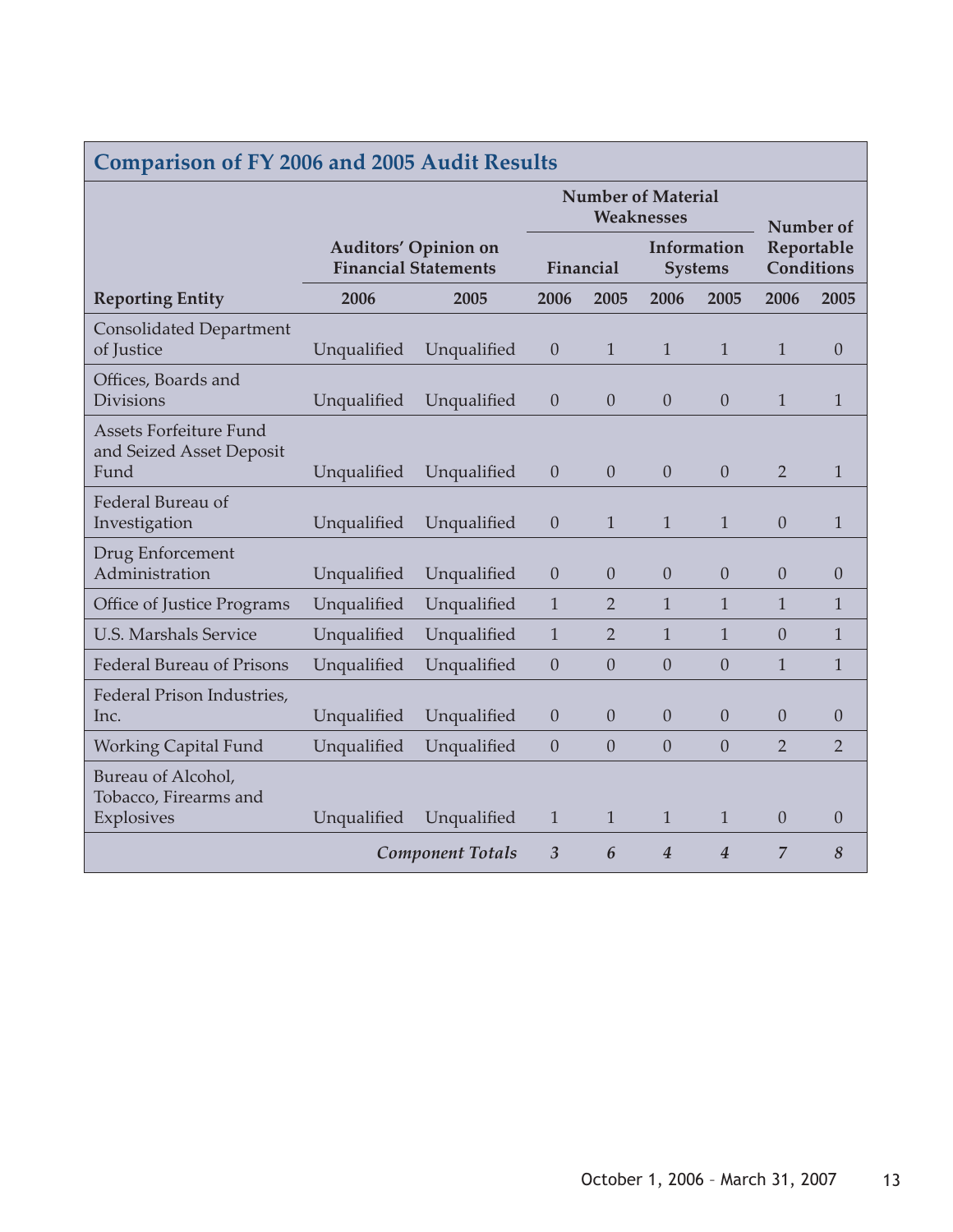### The Department's Information Security Program Pursuant to FISMA

The *Federal Information Security Management Act* (FISMA) requires the OIG for each federal agency to perform an annual independent evaluation of the agency's information security programs and practices by testing a representative subset of agency systems. OMB has issued guidance to agencies on how to implement policies and practices relating to information security that are compliant with FISMA requirements.

In FY 2006, the OIG's Audit Division audited the security programs of four Department components: the FBI, ATF, DEA, and JMD. Within these components, we reviewed two classified systems – JMD's Cyber Security Assessment and Management (CSAM) Trusted Agent-Secret and the FBI's System Security Information database – and two sensitive but unclassified systems – JMD's CSAM Trusted Agent and ATF's Headquarters Network Infrastructure.

Our review determined that the Department had ensured that all systems within the FBI, ATF, DEA, and JMD were certified and accredited, system security controls were tested and evaluated within the past year, and system contingency plans were tested in accordance with FISMA policy and guidance. However, we found that electronic authentication risk assessments were not performed by the FBI, ATF, or DEA, and the Department's plan of action and milestones process for tracking system vulnerabilities and corrective actions was not fully implemented in accordance with Department policy within the FBI and ATF. Moreover, the Department-wide system configuration policy was not always implemented as required within the DEA and JMD. With respect to IT security awareness

training, we found that ATF did not fully ensure that all of its employees were trained as required by Department policy.

As part of the FISMA assessment, we also submitted a response to the Office of the Director of National Intelligence with respect to the FBI's compliance with FISMA requirements for national security systems.

In sum, we provided a total of 31 recommendations for improving the implementation of the Department's information security program and practices for its sensitive but unclassified, classified, and national security systems.

The OIG also evaluated the Department's compliance with OMB guidelines for securing sensitive data to assess whether information security and privacy controls are being developed and implemented. The Department established a task force to develop a comprehensive solution for safeguarding wireless access to personally identifiable information on the Department's internal systems and assess technical solutions to manage remote access to personally identifiable information. Although the Department is in the process of implementing additional security controls to protect personally identifiable information, we found that it is not fully compliant with federal policy for all automated systems currently listed within the Department's IT inventory database. We also found that the Department is not requiring users who access the system remotely to provide two independent ways to authenticate identity, as required by the National Institute of Standards and Technology Special Publications 800-53 and 800-53 A. We provided six recommendations to ensure the Department's compliance with federal policy for securing personally identifiable information. The Department agreed with our recommendations.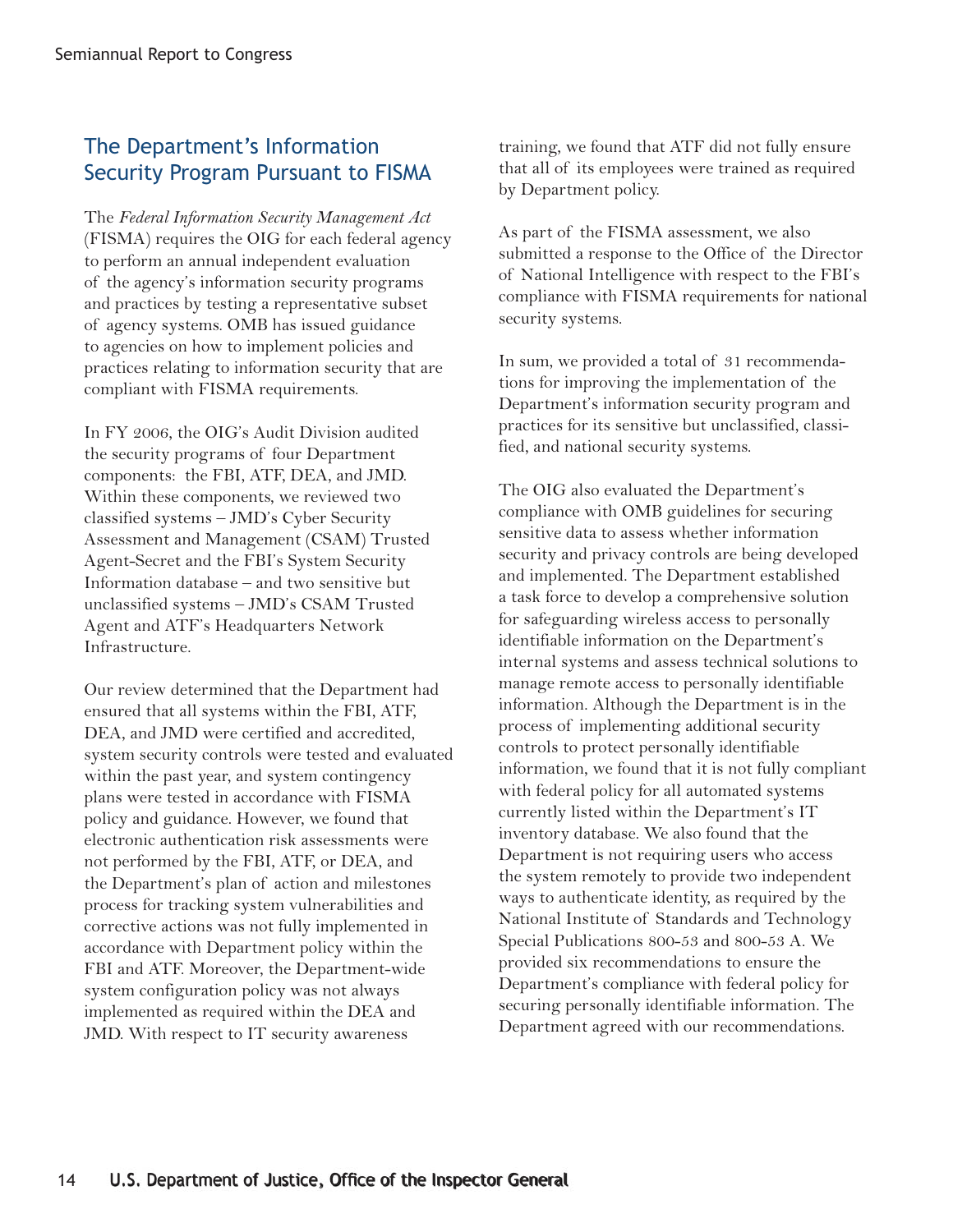## **Ongoing Work**

### The Department's Removal of U.S. Attorneys

The OIG and the Department's Office of Professional Responsibility are conducting a joint review of the Department's removal of several U.S. Attorneys. The joint review is examining issues such as whether the removal of any of the U.S. Attorneys was intended to interfere with, or was in retaliation for, either pursuing or failing to purse prosecutions or investigations. In addition, the joint review is examining the accuracy of statements made by various Department officials to Congress about removal of the U.S. Attorneys.

#### Violent Crime Task Force Coordination

The OIG is reviewing whether investigations conducted by four of the Department's violent crime task forces – ATF's Violent Crime Impact Teams, DEA's Mobile Enforcement Teams, FBI's Safe Streets Task Forces, and USMS's Regional Fugitive Task Forces – are well coordinated. Among other issues, we are examining task force management, cooperation on investigations, deconfliction of events, and information-sharing efforts among the task forces.

### Review of the Department's Involvement with the Terrorist Surveillance Program

The OIG is reviewing the Department's involvement with the NSA program known as the "terrorist surveillance program" or "warrantless surveillance program." This review is examining the Department's controls and use of information related to the program and the Department's compliance with legal requirements governing the program.

### The Department's Victim Notification System

In October 2001, the federal government deployed the automated Victim Notification System, which allows victims or potential victims of federal crimes to be notified upon a change in the status of the case in which they are involved – from the investigative, prosecution, incarceration, or release phases. The OIG is reviewing the Victim Notification System to determine if contracted services such as maintenance of the system, system security, and Call Center operations, were provided as required by the terms of the contract; if the Victim Notification System is an effective tool for government users and victims of crime; if outreach has been performed to encourage participation and information sharing; and if information in the system is accurate.

### The Department's Reporting Procedures for the Loss of Sensitive Information

The OIG is reviewing the procedures that Department components follow to report, identify, and notify affected parties of the loss of sensitive information, including personally identifiable information and classified information. The review also is examining whether components have procedures in place to determine the type of information that was lost.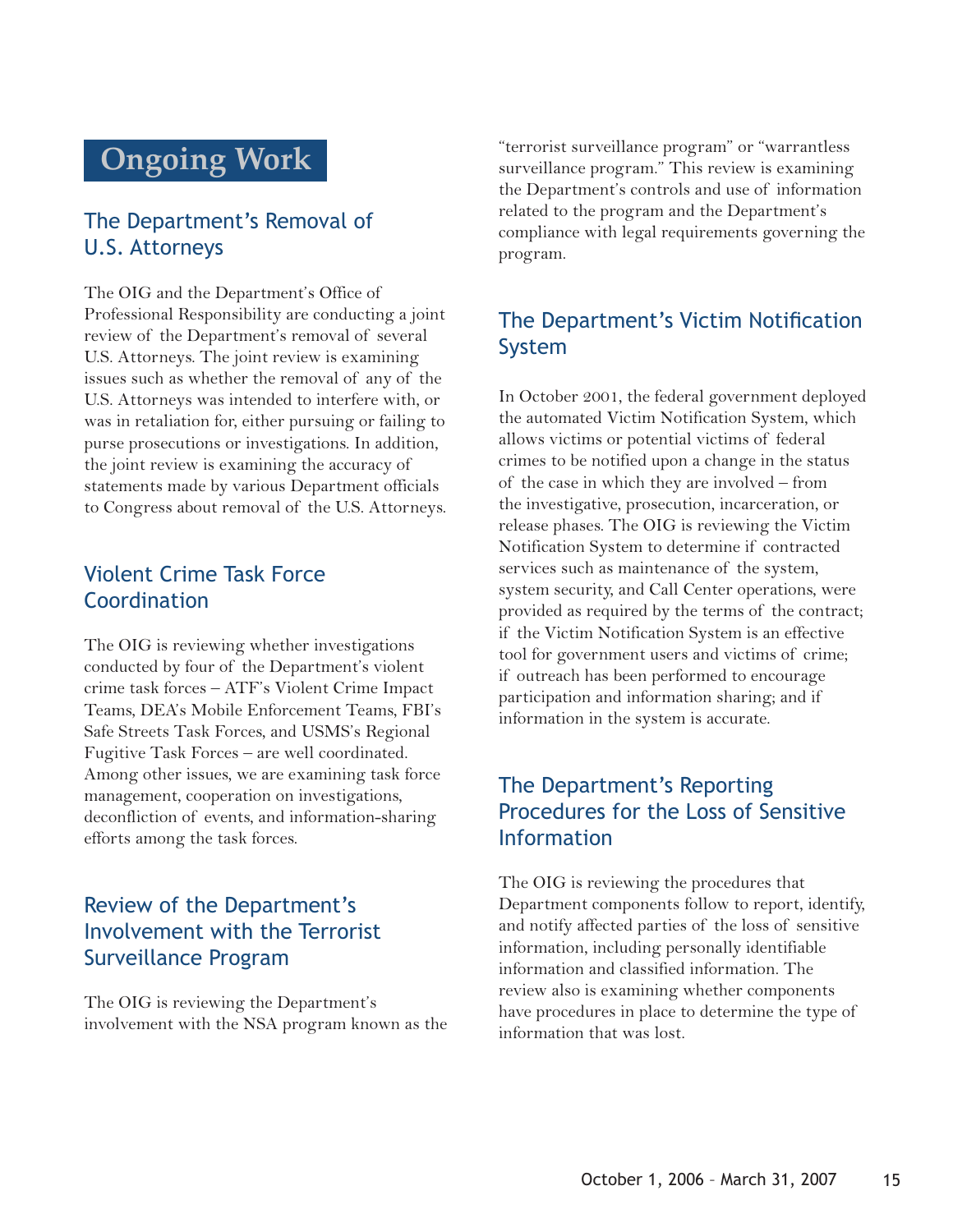### Inventory of the Department's Major IT Systems

In response to a directive in the Department's FY 2006 Appropriations Act, the OIG is compiling an inventory of all major Department IT systems and planned initiatives and is reporting on all research, plans, studies, and evaluations that the Department has produced, or is in the process of producing, concerning IT systems, needs, plans, and initiatives.

The OIG is issuing three separate reports to address this directive. The first report, issued in March 2006, identified an unverified universe of 46 major Department investments of over \$15 million each based on OMB reporting from FY 2005 to projected FY 2007. The second report is collecting cost and other data on major IT systems. The third report is identifying the research, plans, studies, and evaluations related to the Department's IT initiatives and analyzing IT planning problems identified in previous audit reports.

### The Department's Key Indicators

The Key Indicators reported each year within the Department's Performance and Accountability Report link to the Department's Strategic Plan and have long-term measurable outcome goals. For each of the Key Indicators, components report on the definition, collection and storage, validation, and limitations of the data. The OIG is auditing Key Indicators for 18 components to ensure that data collection and storage, data validation and verification, and component disclosures regarding data limitation are complete and accurate.

### Audit of the Department's Conference Expenditures

In response to a request from the Senate Committee on Appropriations, the OIG is auditing data on costs for selected Department conferences, such as whether the sponsoring component developed a justification for the conferences, conducted cost comparisons on alternative locations to hold the event, and complied with appropriate regulations pertaining to travel and conference expenditures.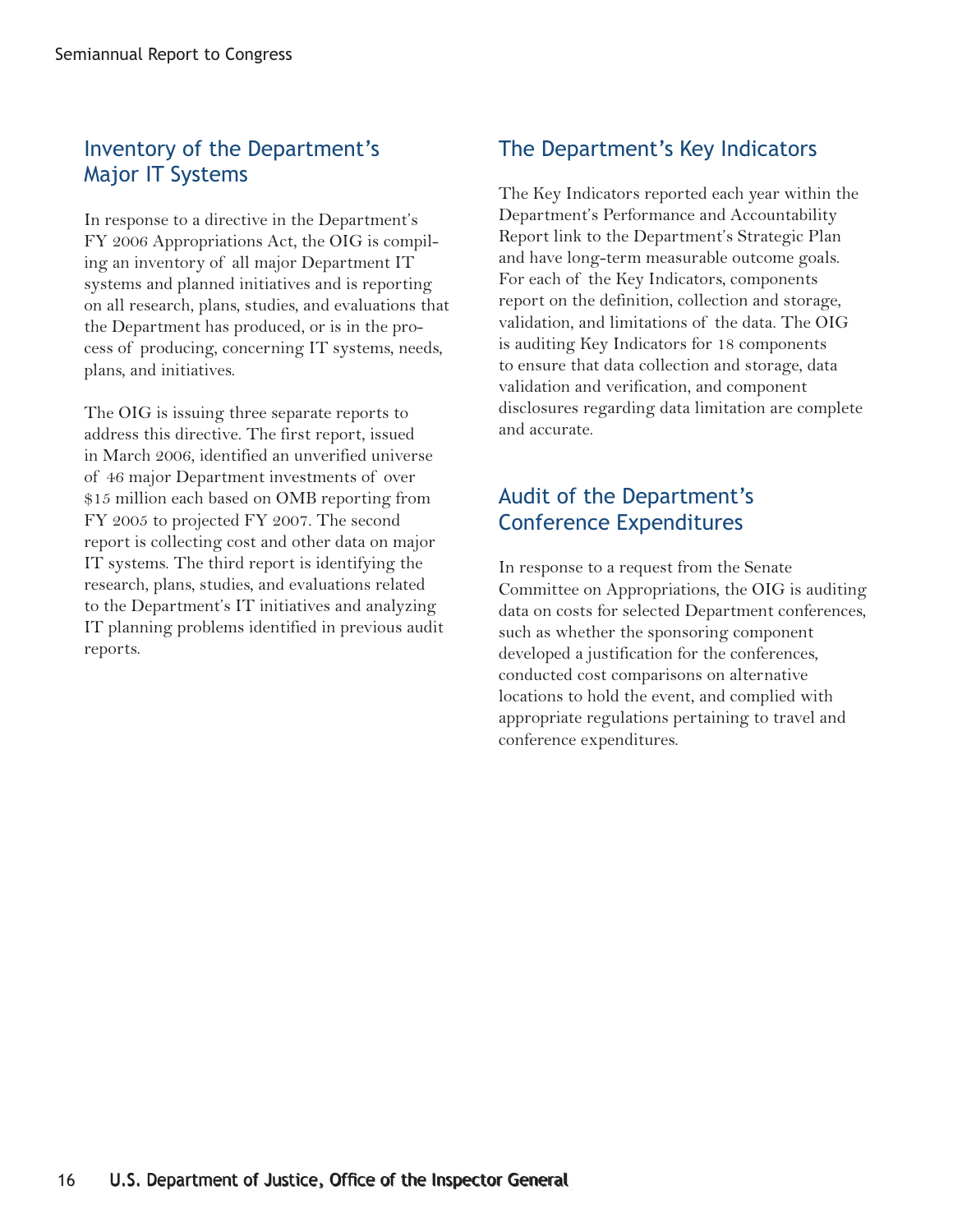## Federal Bureau of Investigation



The FBI investigates counterterrorism, foreign counterintelligence, civil rights violations, organized crime, violent crime, financial crime, and other violations of federal law. FBI Headquarters in Washington, D.C., coordinates the activities of approximately 29,500 employees in 56 domestic field offices, approximately 400 satellite offices, and 59 foreign liaison posts that work abroad on criminal matters within the FBI's jurisdiction.

### **Reports Issued**

### [The FBI's Use of National Security](http://www.usdoj.gov/oig/special/s0703b/final.pdf)  **Letters**

On March 9, 2007, as required by the Patriot Reauthorization Act, the OIG issued a report examining the FBI's use of national security letters (NSL). Under five statutory provisions, the FBI can use NSLs to obtain – without a court order – records such as customer information from telephone companies, Internet service providers, financial institutions, and consumer credit companies. The Patriot Act broadened the FBI's authority to use such letters by lowering the threshold standard for issuing them, allowing the Special Agents in charge of FBI field offices to sign NSLs, and permitting the FBI to use NSLs to obtain full credit reports in international terrorism investigations. The Patriot Reauthorization Act directed the OIG to review the FBI's use and effectiveness of NSLs, including any improper or illegal uses of these authorities.

Our review, which covered the period from 2003 to 2005, found that the FBI's use of NSL authorities has increased in the years since the enactment of

the Patriot Act in October 2001. In 2000, the last full year prior to the Patriot Act's passage, the FBI issued approximately 8,500 NSL requests. After the Patriot Act was passed, the FBI dramatically increased its use of NSLs, issuing approximately 39,000 NSL requests in 2003, 56,000 in 2004, and 47,000 in 2005, according to the database the FBI maintains for the purpose of reporting its NSL usage to Congress. In total, during the 3-year period covered by our review, the FBI issued more than 143,000 NSL requests. However, the OIG concluded that these statistics, which were based on information from the FBI's database, significantly understated the total number of NSL requests issued by the FBI because the database was inaccurate and did not include all NSL requests. For example, our examination of case files at 4 FBI field offices found approximately 22 percent more NSL requests in case files we examined than were recorded in the database for those same files.

Our review also examined the effectiveness of NSLs, which are used by the FBI for various purposes, including developing evidence to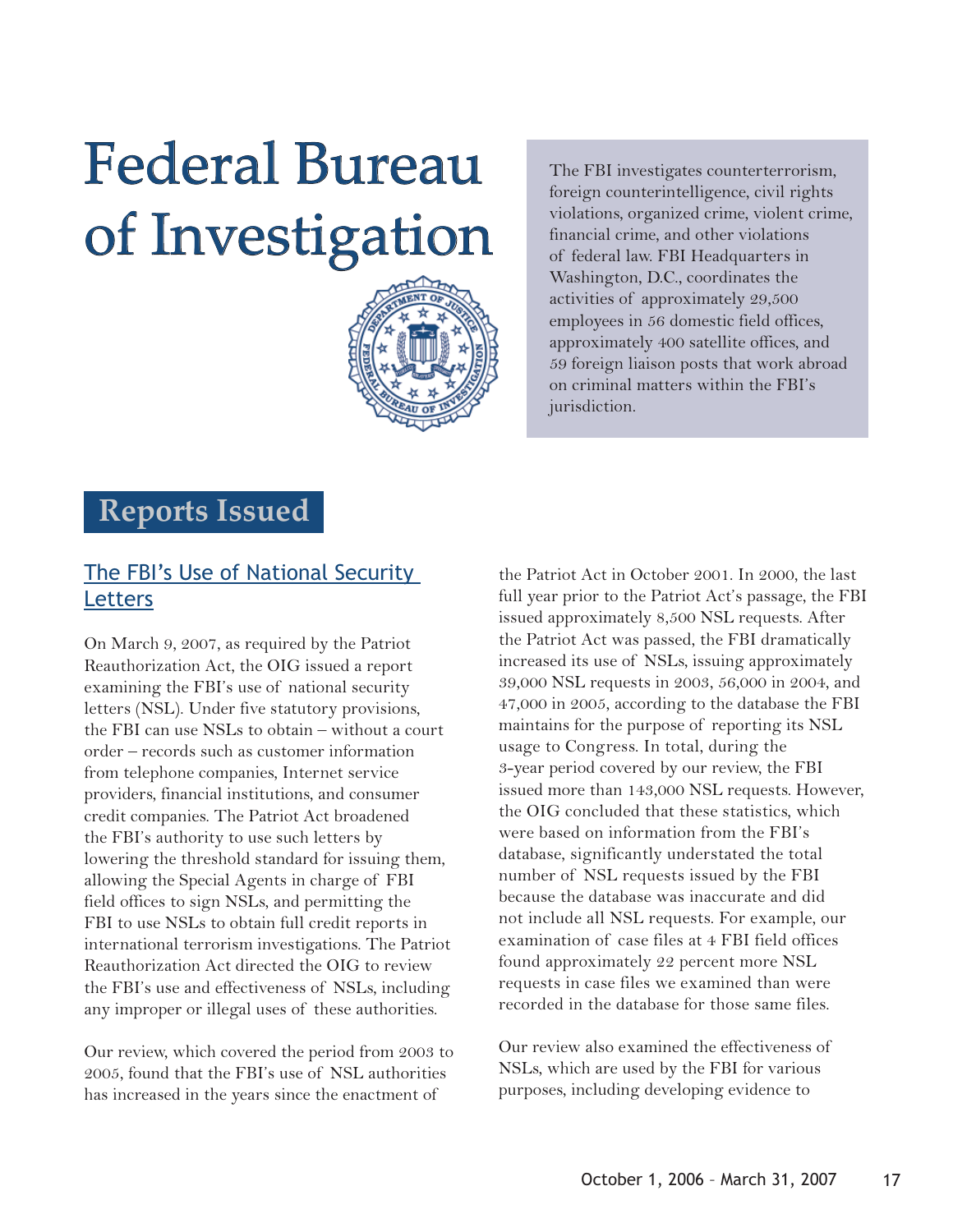support applications for orders issued under the *Foreign Intelligence Surveillance Act* (FISA), developing links between subjects of FBI investigations and other individuals, providing leads and evidence to allow FBI agents to initiate or close investigations, and corroborating information obtained by other investigative techniques. FBI personnel told the OIG that they believe NSLs are indispensable investigative tools in many counterterrorism and counterintelligence investigations.

As directed by Congress, the OIG also examined whether there was any improper or illegal use of NSL authorities. The OIG found that from 2003 to 2005 the FBI identified 26 possible intelligence violations involving its use of NSLs. The possible violations included issuing NSLs without proper authorization, making improper requests under the statutes cited in the NSLs, and conducting unauthorized collection of telephone or Internet e-mail transactional records. In addition to the possible violations reported by the FBI, our review of 77 FBI case files and 293 NSLs in 4 field offices found an additional 22 possible violations. They included improper requests under the pertinent NSL statute and unauthorized collection, due either to FBI or third party error.

The OIG review also identified more than 700 instances in which the FBI improperly obtained telephone toll billing records and subscriber information from 3 telephone companies by issuing "exigent letters" signed by personnel in the FBI's Counterterrorism Division rather than by issuing NSLs. These exigent letters stated they were being issued due to exigent circumstances and the FBI was in the process of obtaining subpoenas for the information. However, the OIG found that the exigent letters were sometimes sent when there was no emergency; that in some instances there were no underlying national security investigations, or documentation of such investigations, tying the exigent letter requests with pending investigations; and that subpoenas

had not in fact been submitted to the USAOs' as represented in the letters.

The OIG's review recognized the significant challenges the FBI faced during the period covered by the review and the major organizational changes it was undergoing in that period. Nevertheless, the OIG concluded that the FBI engaged in serious misuse of NSL authorities and in several instances acquired information it was not lawfully authorized to obtain under NSL statutes, such as obtaining consumer full credit reports in counterintelligence investigations.

The OIG made 10 recommendations to the FBI relating to its use of NSLs, including improving its database to ensure that it captures timely, complete, and accurate data on NSLs; issuing additional guidance to field offices to assist in identifying possible intelligence violations arising from the use of NSLs; and taking steps to ensure that it employs NSLs in accordance with the requirements of NSL authorities, Department guidelines, and internal policy. The FBI concurred with all of our recommendations and agreed to implement corrective actions.

### [The FBI's Use of Section 215 Orders](http://www.usdoj.gov/oig/special/s0703a/final.pdf)

On March 9, 2007, as required by the Patriot Reauthorization Act, the OIG also issued a report on the FBI's use of Section 215 orders to obtain business records. Section 215 of the Patriot Act allows the FBI to seek an order from the Foreign Intelligence Surveillance Court to obtain "any tangible thing," including books, records, and other items from any business, organization, or entity if the item is for an authorized investigation to protect against international terrorism or clandestine intelligence activity.

Section 215 did not create any new investigative authority but instead significantly expanded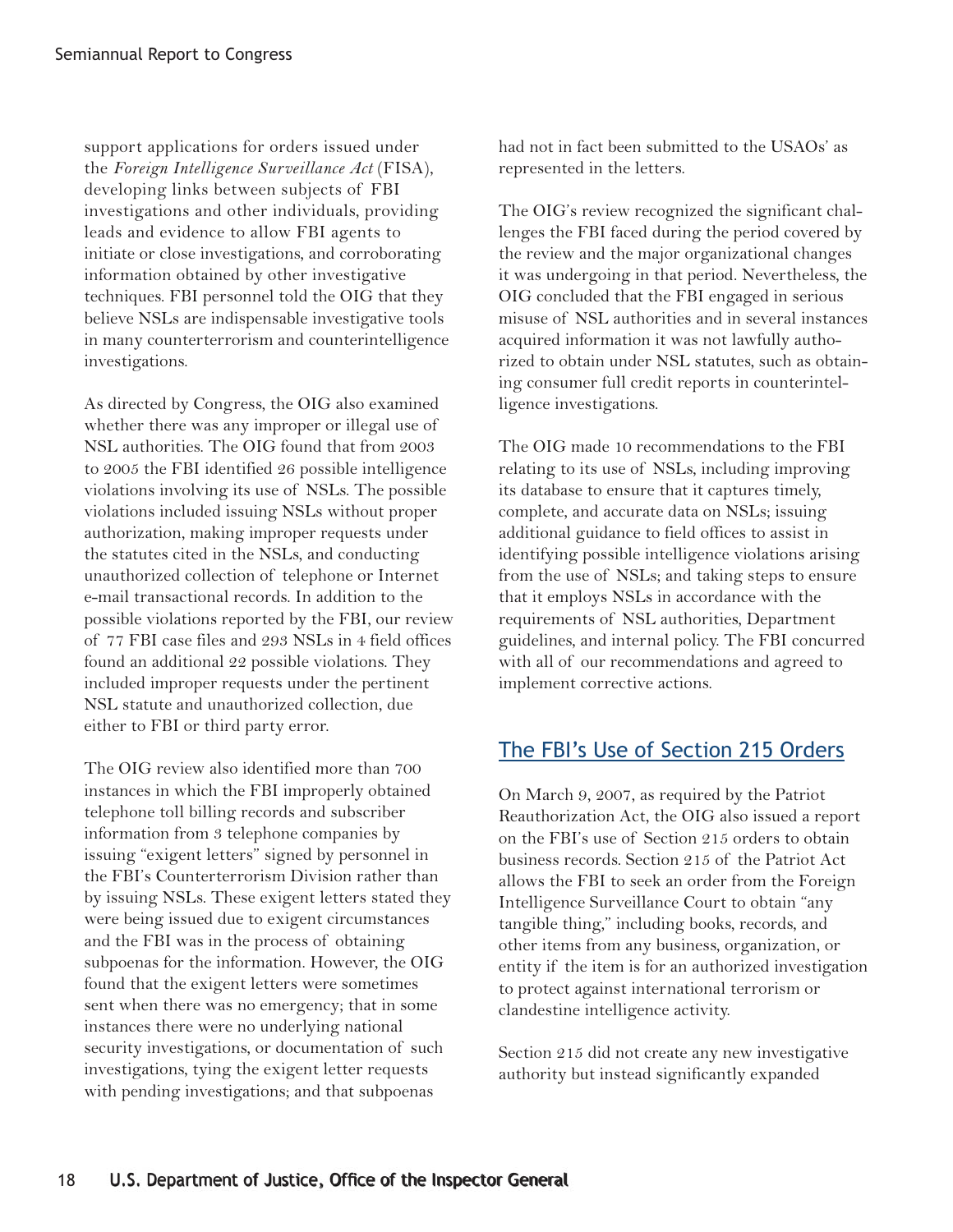existing authority by broadening the types of records that can be obtained and lowering the evidentiary threshold to obtain an order. Public concerns about the scope of this expanded authority centered on the FBI's ability to obtain library records. However, the OIG review found that the FBI did not obtain Section 215 orders for any library records during the 2002 to 2005 period covered by our review.

Our review found that from 2002 to 2005 the Department, on behalf of the FBI, obtained a total of 21 "pure" Section 215 applications – requests for any tangible item that were not associated with any other FISA authority. In addition, the Department obtained 141 "combination" Section 215 requests that were added to a FISA application for pen register/trap and trace orders to obtain subscriber information.

Our review did not identify any instances involving improper or illegal use of pure Section 215 orders. We found no instance in which the information obtained from a Section 215 order resulted in a major case development, such as disruption of a terrorist plot. We also found that little of the information obtained through Section 215 orders had been disseminated to intelligence agencies outside the Department. However, FBI personnel said they believe the kind of intelligence gathered from Section 215 orders was essential to national security investigations, and the importance of the information was sometimes not known until much later in an investigation – for example, when the information was linked to some other piece of intelligence. FBI officials and Department attorneys stated that Section 215 authority had been useful because it was the only compulsory process for certain kinds of records that could not be obtained through alternative means, such as grand jury subpoenas or NSLs.

The OIG review also found that the FBI had not used Section 215 orders as effectively as it could have because of legal, bureaucratic, or other impediments to obtaining these orders. For example, after passage of the Patriot Act neither the Department nor the FBI issued implementing procedures or guidance on the expansion of Section 215 authority. In addition, we found significant delays within the FBI and the Department in processing requests for Section 215 orders. Finally, we determined through our interviews that FBI field offices did not fully understand Section 215 orders or the process for obtaining them.

#### Sentinel Audit: Status of Development of the FBI's [New Case Management System](http://www.usdoj.gov/oig/reports/FBI/a0703/final.pdf)

The OIG's Audit Division issued the second in a series of reports auditing the FBI's ongoing development of its Sentinel IT project, which is intended to upgrade the FBI's case management system and create an automated workflow process.

Our second Sentinel audit found that the FBI has made significant progress in addressing several important areas reported in our first audit of Sentinel, such as: 1) adequately staffing the Sentinel Program Management Office; 2) requiring that Sentinel meet a new joint Department and DHS information sharing standard, which will allow Sentinel to communicate with other systems built to the standard; 3) establishing an Earned Value Management system to monitor Sentinel's project costs and schedule; 4) establishing layers of review, approval, and reporting for Sentinel spending; and 5) completing plans for the independent verification and validation of Sentinel's software to ensure that it will perform as intended.

However, our current audit identified several issues that the FBI must continue to address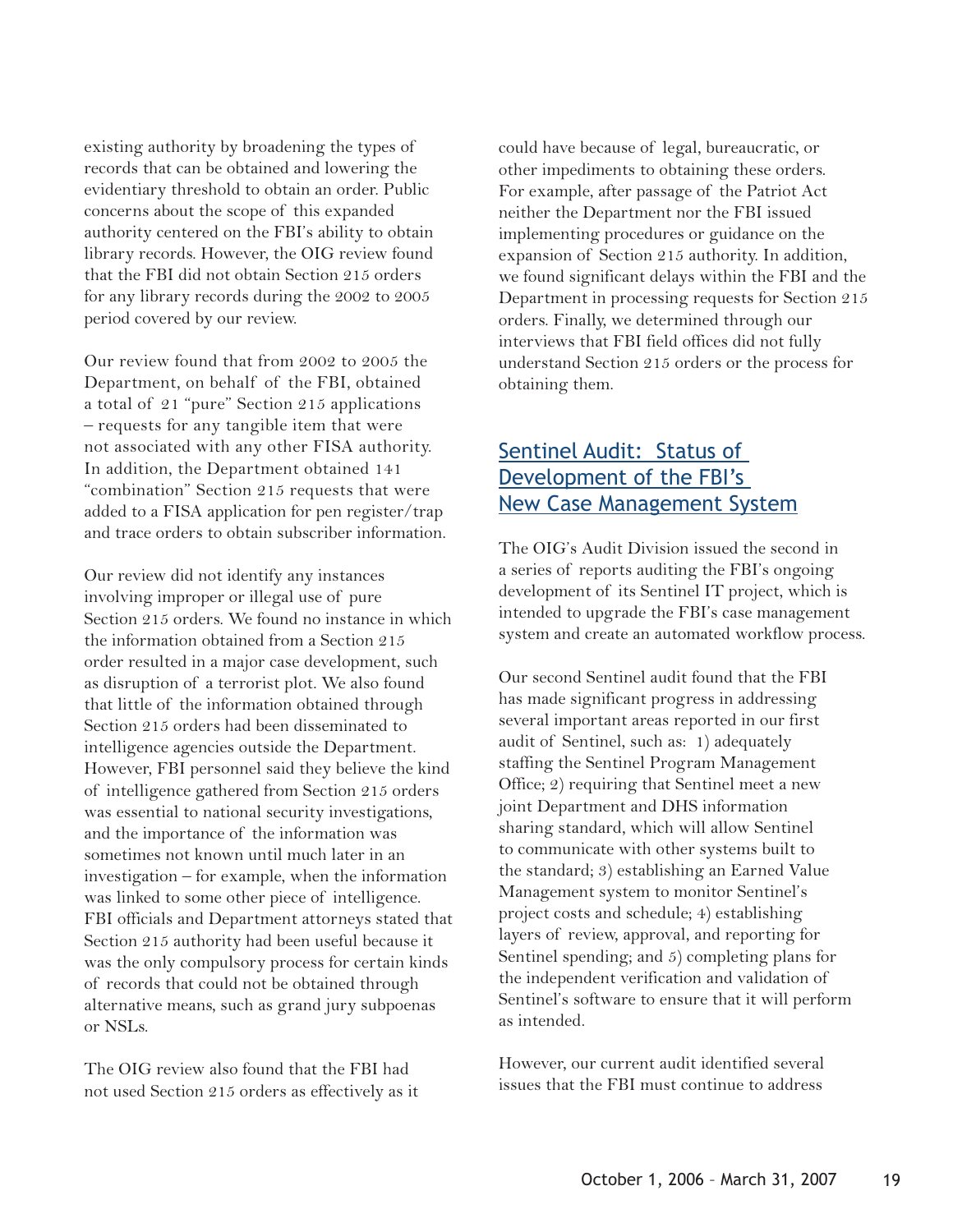as the Sentinel project continues through its first phase of development and enters its more challenging and higher-risk second phase in 2007. We found that the FBI has taken a positive step by establishing a risk management plan that identifies the significant risks associated with the Sentinel project. Yet the contingency plans, and the triggers for activating such plans, exist for only 3 of the 20 identified risks being monitored. With respect to project risks, we viewed the FBI's ability to successfully migrate data from its antiquated Automated Case Support system to Sentinel as a potentially significant challenge. Another significant challenge will be ensuring that Sentinel's software configuration allows all components of the system to work together seamlessly.

The OIG report contained five recommendations that focus on further reducing risks to the Sentinel project, including updating the estimate of total project costs as actual cost data becomes available, developing contingency plans for significant project risks, and filling vacancies in the Sentinel Program Management Office. We will continue to monitor and periodically issue audit reports throughout the four phases of the Sentinel project in an effort to monitor the FBI's progress and identify any emerging concerns.

### [The FBI's Control Over Weapons and](http://www.usdoj.gov/oig/reports/FBI/a0718/final.pdf)  Laptop Computers

The OIG's Audit Division completed a followup audit of the FBI's efforts to improve controls over its weapons and laptop computers. The FBI, which maintains more than 52,000 weapons and 26,000 laptops, reported 160 lost or stolen weapons and 160 lost or stolen laptops during a 44-month period from February 2002 through September 2005. This represented a decrease from our prior audit report, issued in 2002, when the FBI reported 354 weapons and 317 laptops lost or stolen during a 28-month period.

While the FBI has made progress in reducing the rate of loss for weapons and laptops, we identified at least 10 of the 160 missing laptops containing sensitive or classified information, 1 of which contained personally identifiable information on FBI personnel. Even more troubling, we found that the FBI could not determine whether 51 additional lost or stolen laptops contained sensitive or classified information. Seven of these 51 laptops were assigned to the Counterintelligence or Counterterrorism Divisions, both of which handle sensitive information related to national security. Without knowing the content of these lost and stolen laptops, it is impossible for the FBI to determine the extent of the damage these losses might have had on its operations or on national security.

Our review also found that, after our 2002 audit, the FBI improved its controls by establishing deadlines for reporting lost and stolen weapons and laptops, entering those losses into the National Crime Information Center (NCIC), and referring the losses for investigation. However, the FBI did not consistently follow these procedures. For example, we found that many of the forms that were used to report both gun and laptop losses were missing critical information such as the date of the loss; whether the loss was entered into NCIC; whether the FBI unit responsible for investigating the loss had been notified; and in the case of laptops, whether they contained sensitive or classified information. We also found that when some of the lost or stolen laptops were identified as containing sensitive or classified information, the FBI examined only a few of those losses to determine the damage they may have had on the FBI's operations and national security.

In addition, our audit determined that the FBI submitted late and inaccurate reports to the Department with respect to losses of its weapons and laptops, did not adequately document its disposal of excess laptops and hard drives to ensure that all sensitive or classified information had been sanitized prior to disposal, and failed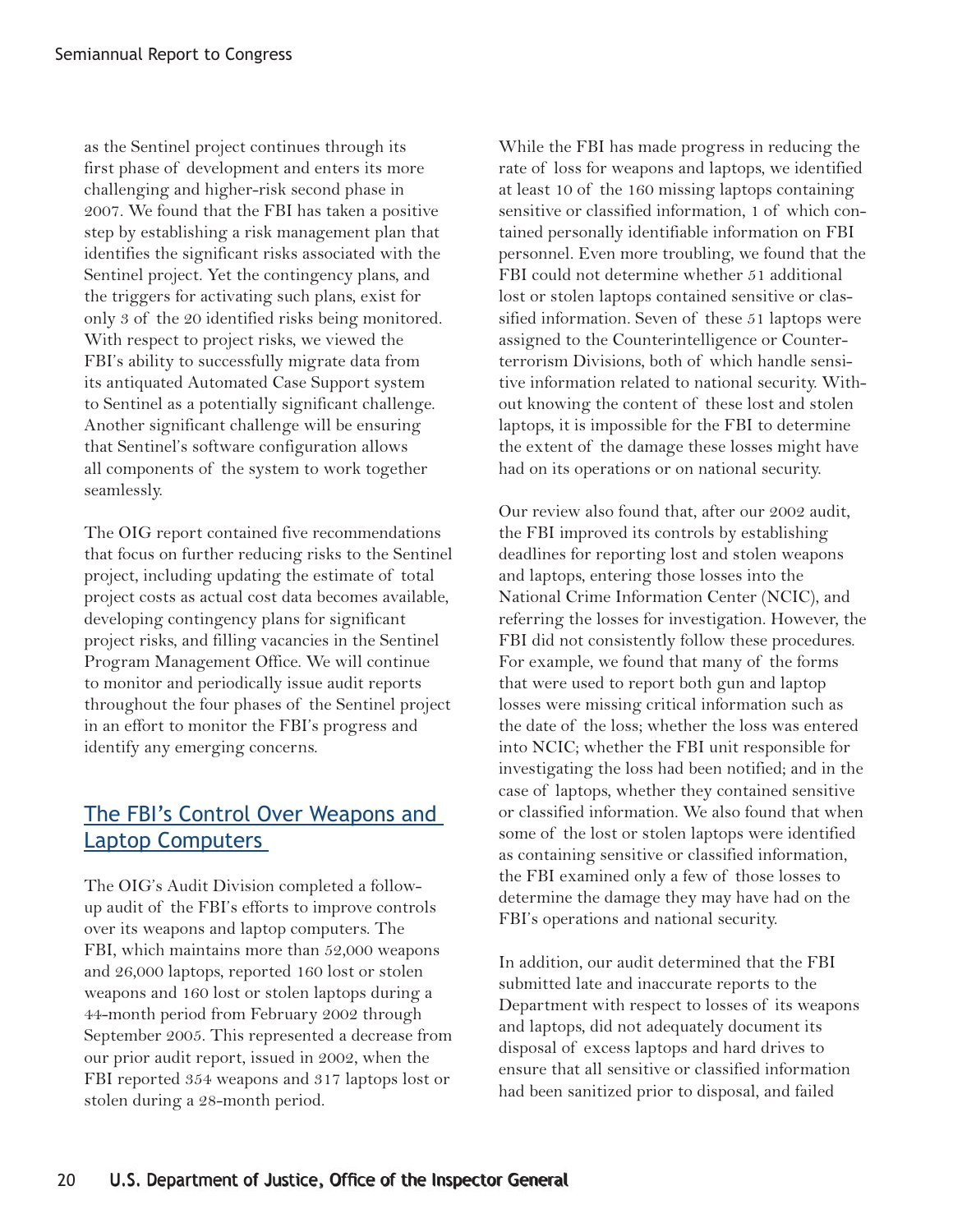to consistently ensure that departing employees returned their assigned weapons and laptops prior to leaving the FBI.

We made 13 recommendations to the FBI to improve its management controls over weapons and laptops. The FBI agreed with most of our recommendations and outlined a plan for taking corrective action to address all of our recommendations.

#### [The FBI's Response to Congressman](http://www.usdoj.gov/oig/special/s0701/final.pdf) Foley's E-mails to a Page

The OIG issued a special report examining the FBI's initial response to e-mails sent by Congressman Mark Foley to a former page with the House of Representatives. The e-mails were forwarded to the FBI in July 2006 by the advocacy group Citizens for Responsibility and Ethics in Washington (CREW). Five of the e-mails were written by Foley to the former page and contained statements that, at a minimum, could be described as unusual between an adult in a position of authority and a juvenile. Three additional e-mails were exchanges between the former page and a House of Representatives employee in which the former page expressed his concern about the nature of Foley's e-mails. Foley resigned from Congress on September 29, 2006, after the e-mails and more explicit instant messages became public.

The OIG found that when the FBI initially received these e-mails, it reviewed them and decided not to investigate them further. This decision was made by an FBI Supervisory Special Agent after consulting with other FBI divisions, including the Crimes Against Children and Adult Obscenity Squad and the Cyber Crimes Squad, mainly because the e-mails were not "sexually explicit" and did not contain "language of persuasion or enticement to engage in any type of activity, criminal or otherwise." We concluded that the Supervisory Special Agent's decision not to open an investigation fell within the range of discretion that she was afforded in her position as a supervisor and did not constitute misconduct.

However, we also determined that the e-mails provided enough troubling indications on their face, particularly given the position of trust and authority that Foley held with respect to pages, that the FBI should have, at the least, taken some follow-up steps, such as interviewing the former page; notifying House of Representatives' authorities in charge of the page program about the concerns expressed by the former page; or sharing its decision to decline the investigation with CREW, who was relying on the FBI to pursue the matter and, as a result, had not notified anyone else about the e-mails.

As part of our review, we also examined inaccurate statements reported in the media attributed to FBI and Department officials when the e-mails became public. In particular, reports that the FBI and the Department stated that CREW had provided heavily redacted e-mails and refused to provide information about the source of the e-mails – which was the reason the FBI did not at the time take further action – were not correct. We attributed these inaccuracies to a misinterpretation of the description of events that was disseminated within the FBI and the Department regarding the FBI's actions in response to the e-mails it received in July.

### [CODIS Audits](http://www.usdoj.gov/oig/grants/_codis.htm)

The FBI's Combined DNA Index System (CODIS) includes a national information repository that permits the storing and searching of DNA specimen information to facilitate the exchange of DNA information by law enforcement agencies. During this reporting period, the OIG's Audit Division audited several state and local laboratories that participate in CODIS to determine if they comply with the FBI's Quality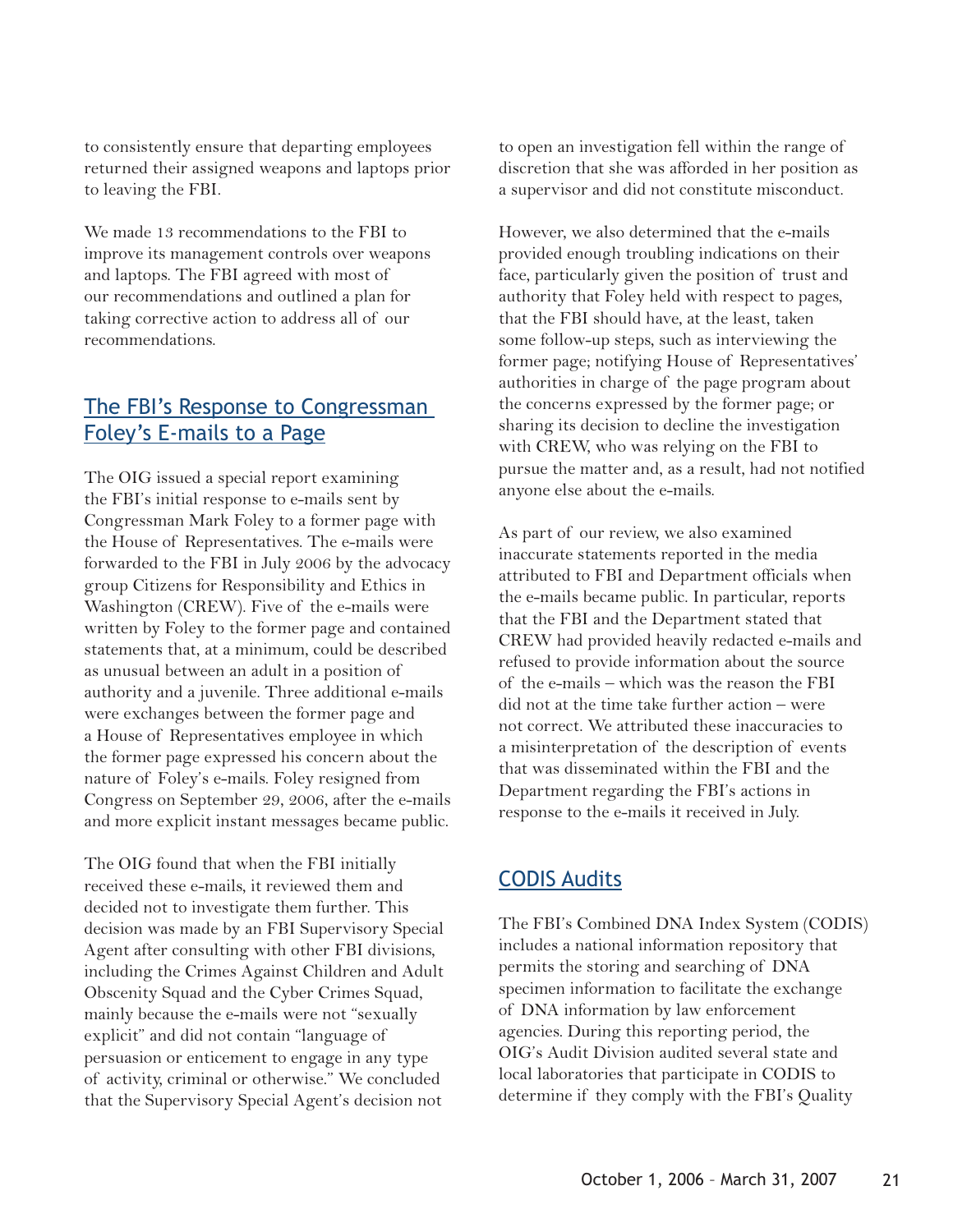Assurance Standards (QAS) and National DNA Index System (NDIS) requirements. Additionally, we evaluated whether the laboratories' DNA profiles in CODIS databases were complete, accurate, and allowable. Below is an example of our findings:

 $\Diamond$  [The Alabama Department of Forensic](http://www.usdoj.gov/oig/grants/g4007002.htm) Sciences, Birmingham Laboratory in Birmingham, Alabama, was in compliance with standards governing CODIS activities for the areas tested with three exceptions: 1) the Birmingham Laboratory uploaded one potentially unallowable forensic profile into NDIS without receiving a reference sample from the victim because internal controls did not alert the analyst to recognize that the specimen may have originated from a victim, 2) the Birmingham Laboratory did not confirm 2 NDIS offender candidate matches within the required 30 days due to delays caused by the relocation of the lab, and 3) CODIS users did not complete their annual reminder forms for calendar year 2006 at the beginning of the year as required. The Birmingham Laboratory removed the questionable profile from NDIS after identifying the profile in preparation for our audit. We made two recommendations, and the FBI agreed to notify the OIG once the Birmingham Laboratory completed the corrective actions.

## **Investigations**

During this reporting period, the OIG received 852 complaints involving the FBI. The most common allegations made against FBI employees were Intelligence Oversight Board Violations, waste, misuse of government property, and job performance failure. The OIG opened 15 cases and referred other allegations to the FBI's Inspection Division for its review.

At the close of the reporting period, the OIG had 31 open criminal or administrative investigates of alleged misconduct relating to FBI employees. The criminal investigations cover a wide range of offenses, including improper release of information, other official misconduct, and fraud. The administrative investigations involve serious allegations of misconduct. The following are examples of cases involving the FBI that the OIG's Investigations Division handled during this reporting period:

- An investigation by the OIG's Chicago Field Office determined that an FBI Special Agent improperly disclosed a document classified "Secret" and divulged the existence of an FBI search warrant prior to its execution to a female journalism student with whom he had a 2-year extramarital relationship. The investigation also found that the Special Agent engaged in other acts of misconduct, including lying during OIG interviews and in a sworn affidavit, inappropriate use of administrative leave, and violating FBI policy with regard to using his FBI-owned vehicle. The FBI terminated the Special Agent from his position as a result of our investigation.
- An investigation by the OIG's Washington Field Office determined that an FBI Special Agent misused his government-issued travel credit card and undercover credit card by making over \$7,500 in personal purchases for phone and utility bills, money transfers, personal travel, electronic goods, clothing, and jewelry. The investigation also found that the Special Agent misused his undercover driver's license. The FBI terminated the Special Agent from his position as a result of our investigation.
- $\lozenge$  An investigation by the OIG's Washington Field Office led to state charges against an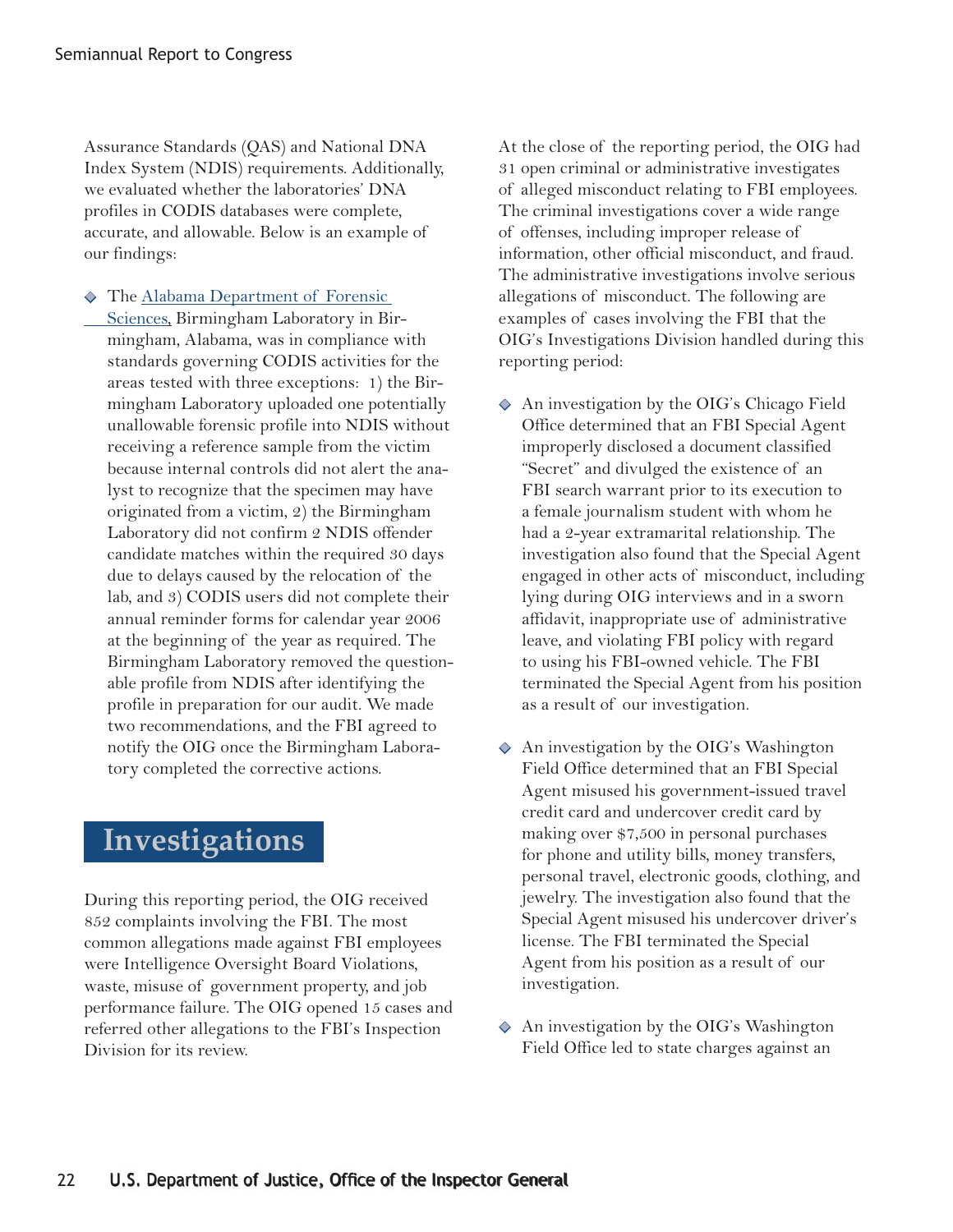FBI Special Agent for obstruction of an officer and solicitation of prostitution. In lieu of prosecution, the Special Agent entered into an agreement with a West Virginia State special prosecutor acknowledging that he had inappropriate sexual relations with a convicted prostitute in an FBI vehicle while he was on duty and that he had inappropriately approached local law enforcement regarding dismissal of pending criminal charges against the prostitute. As part of the agreement, the Special Agent resigned from his position with the FBI and agreed not to seek or accept in the future any position with a department or agency of the U.S. government or any law enforcement agency.

- In our September 2006 *Semiannual Report to Congress*, we reported on a case in which an investigation by the OIG's Dallas Field Office led to the conviction of an FBI Special Agent in Charge (SAC) on charges of making false statements. The jury found that the SAC concealed material facts from the FBI concerning his relationship and financial dealings with a Mexican national who had alleged Mexico drug cartel associations and was a former confidential informant. The SAC also made false statements on his 2002 Public Financial Disclosure Report regarding gifts he received from the former confidential informant. During this reporting period, the SAC was sentenced to 6 months' incarceration and 3 years' supervised release and ordered to pay a \$10,000 fine and perform 200 hours of community service.
- In our September 2006 *Semiannual Report to Congress*, we reported on an investigation by the OIG's Los Angeles Field Office, which determined that an FBI Special Agent frequented an adult entertainment club in Las Vegas and accepted monetary, sexual,

and other gratuities from the club owner over a 6-year period. The investigation also determined that the Special Agent allowed the club owner to use his FBI vehicle on at least two occasions and provided the owner with sensitive law enforcement information. During this reporting period, the FBI terminated the Special Agent from his position as a result of our investigation.

### **Ongoing Work**

### The FBI's Use of National Security Letters in 2006

As required by the Patriot Reauthorization Act*,* the OIG is continuing to review the FBI's use of NSLs in 2006. We also are monitoring the FBI's corrective action taken in response to our March 2007 report regarding the use of these authorities in prior calendar years.

### The FBI's Use of Section 215 Orders in 2006

As required by the Patriot Reauthorization Act, the OIG is continuing to review the FBI's use of Section 215 orders in 2006 to obtain business records.

#### Sentinel: Status of the FBI's Case Management System

The OIG is conducting its third audit in a series of reports examining the FBI's ongoing development of its Sentinel case management project. Our third audit of Sentinel is assessing the overall status of the Sentinel project and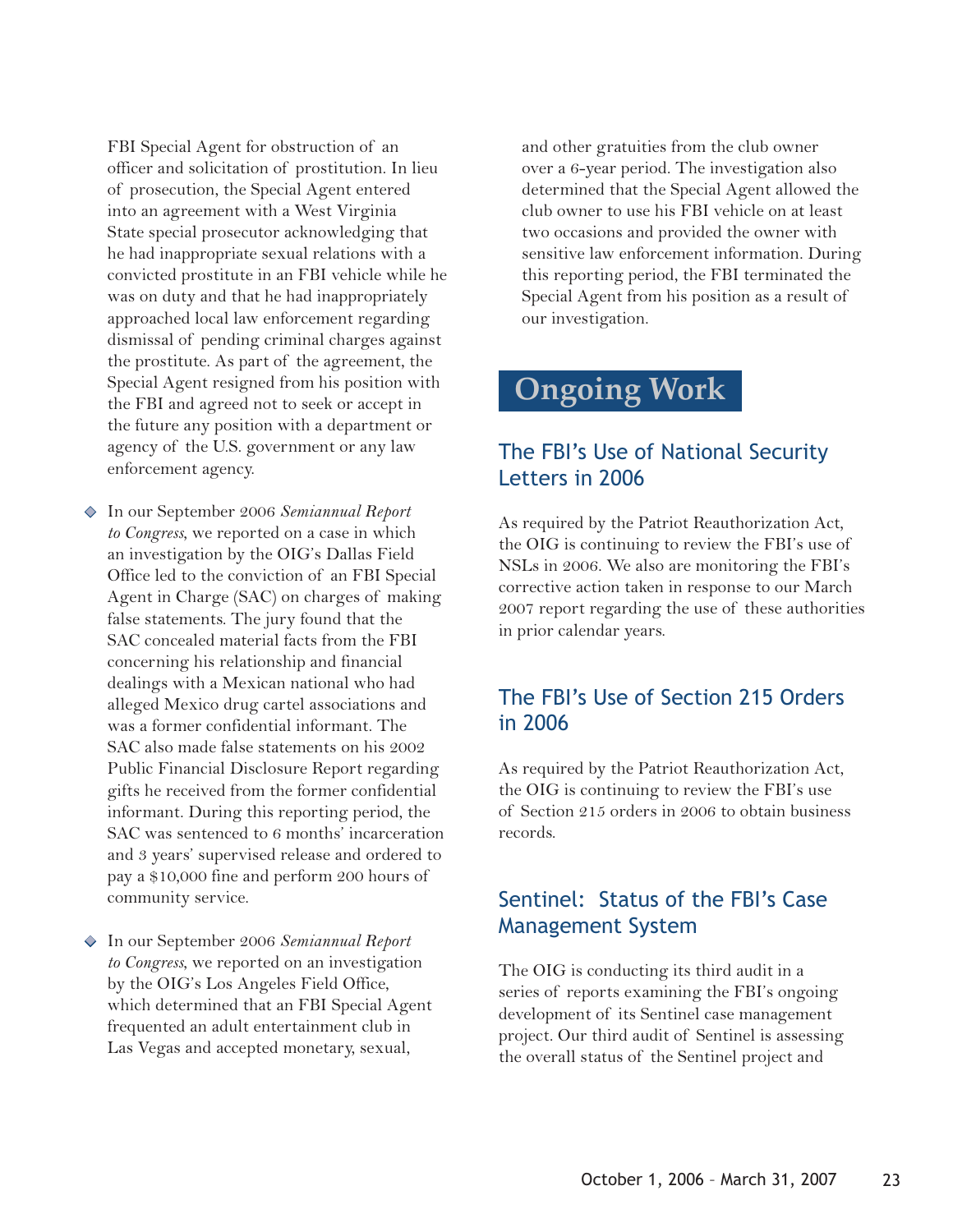whether the first two phases of the project are meeting budget, schedule, and performance expectations. We also are evaluating whether the FBI's management controls and provisions of the Sentinel contract provide reasonable assurance that it will be completed successfully and efficiently, and determining the status of the FBI's efforts to resolve the concerns discussed in our previous reports.

### FBI Reports of Alleged Abuse of Military Detainees

The OIG is reviewing FBI employees' observations and actions regarding alleged abuse of detainees at Guantanamo Bay, Abu Ghraib prison, and other venues controlled by the U.S. military. The OIG is examining whether FBI employees participated in any incident of detainee abuse, whether FBI employees witnessed incidents of abuse, whether FBI employees reported any abuse, and how those reports were handled by the FBI. In addition, the OIG is assessing whether the FBI inappropriately retaliated against or took any other inappropriate action against any FBI employee who reported any incident of abuse.

### Follow-up Examining Hanssen Review Recommendations

The OIG is completing its follow-up review of the FBI's progress in implementing recommendations contained in our August 2003 report entitled, "A Review of the FBI's Performance in Deterring, Detecting, and Investigating the Espionage Activities of Robert Philip Hanssen." Our previous report made 21 recommendations to help the FBI improve its internal security and enhance its ability to deter and detect espionage. The Hanssen follow-up review is assessing the FBI's response to recommendations in the report.

### Follow-up Review of the Terrorist Screening Center

A June 2005 OIG audit report assessed the Terrorist Screening Center's consolidated terrorist watch list database and computer systems, as well as staffing, training, and oversight of the Call Center. In this follow-up review, we are auditing the Center's efforts to ensure the quality of the information in the watch list database and its attempts to minimize the impact for individuals incorrectly identified as watch list subjects.

### The FBI's Efforts to Combat Crimes Against Children

The OIG is auditing the FBI's ability to effectively meet the goals of its Crimes Against Children program. We are assessing the FBI's efforts to establish or enhance initiatives designed to decrease the vulnerability of children to acts of sexual exploitation and abuse; develop a nationwide capacity to provide a rapid, effective, and measured investigative response to crimes involving the victimization of children; and enhance the capabilities of state and local law enforcement investigators through training programs, investigative assistance, and task force operations.

### The FBI's Progress in Hiring, Training, and Retaining Intelligence Analysts

The OIG issued a report in May 2005 examining the FBI's efforts to hire, train, and retain intelligence analysts. This follow-up audit examines the FBI's continuing efforts to develop its intelligence analyst corps and the FBI's progress in implementing the recommendations we made in our prior audit.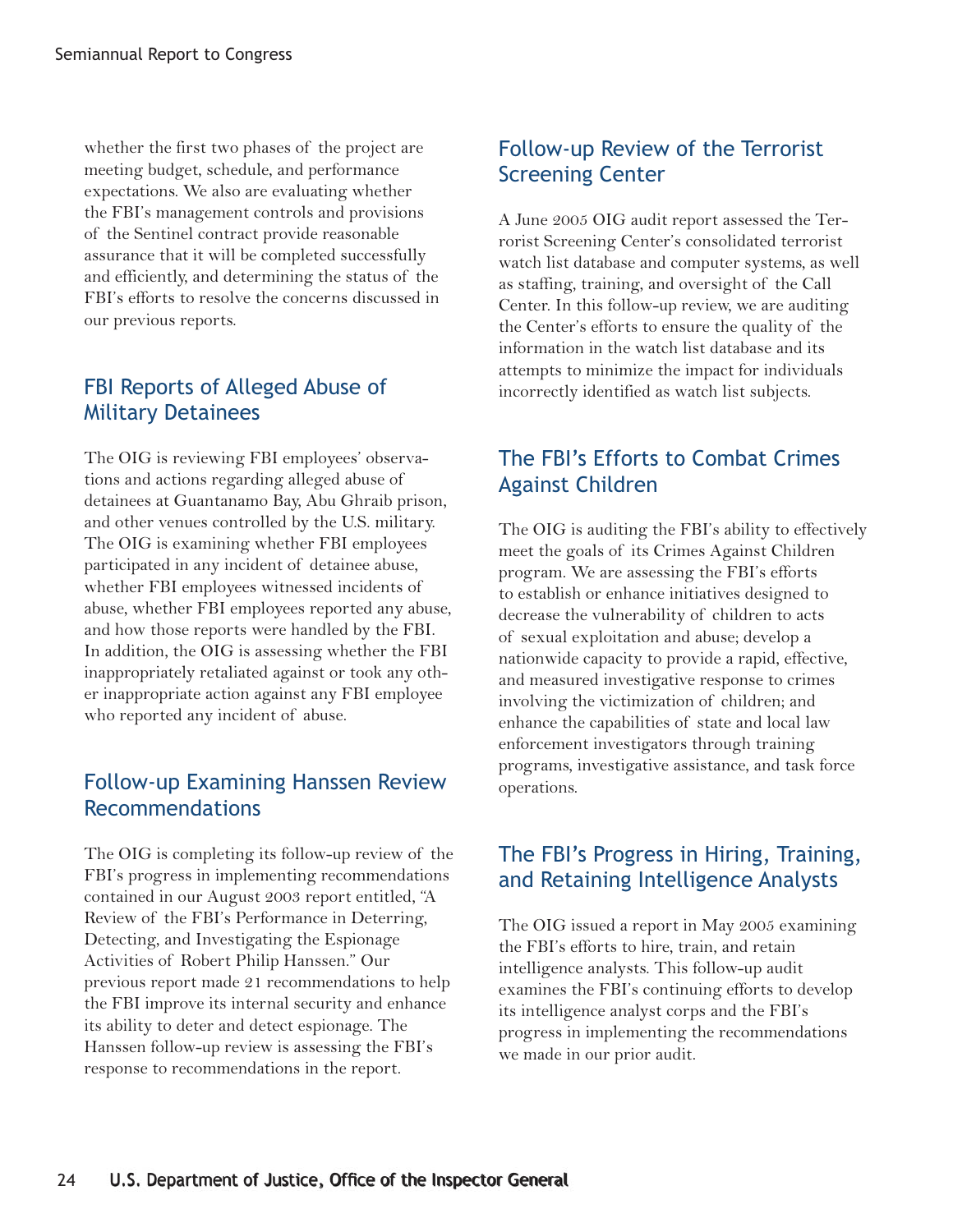### The FBI's Efforts to Resolve Terrorist Threats and Suspicious Incidents

FBI guidance requires that terrorist threats and suspicious incidents be reported to its National Threat Center Section and resolved through investigation. Threats and suspicious incidents also are recorded in the FBI's Guardian database, which allows users to enter, assign, and manage

terrorism threats and suspicious activities while simultaneously allowing field offices and Joint Terrorism Task Force members to view this information. Among other issues, the OIG is assessing the process and guidance for recording, resolving, and sharing information on terrorist threats; the FBI's compliance with the proper recording and resolution of threats; and the status of the FBI's IT tools for tracking the resolution of such threats.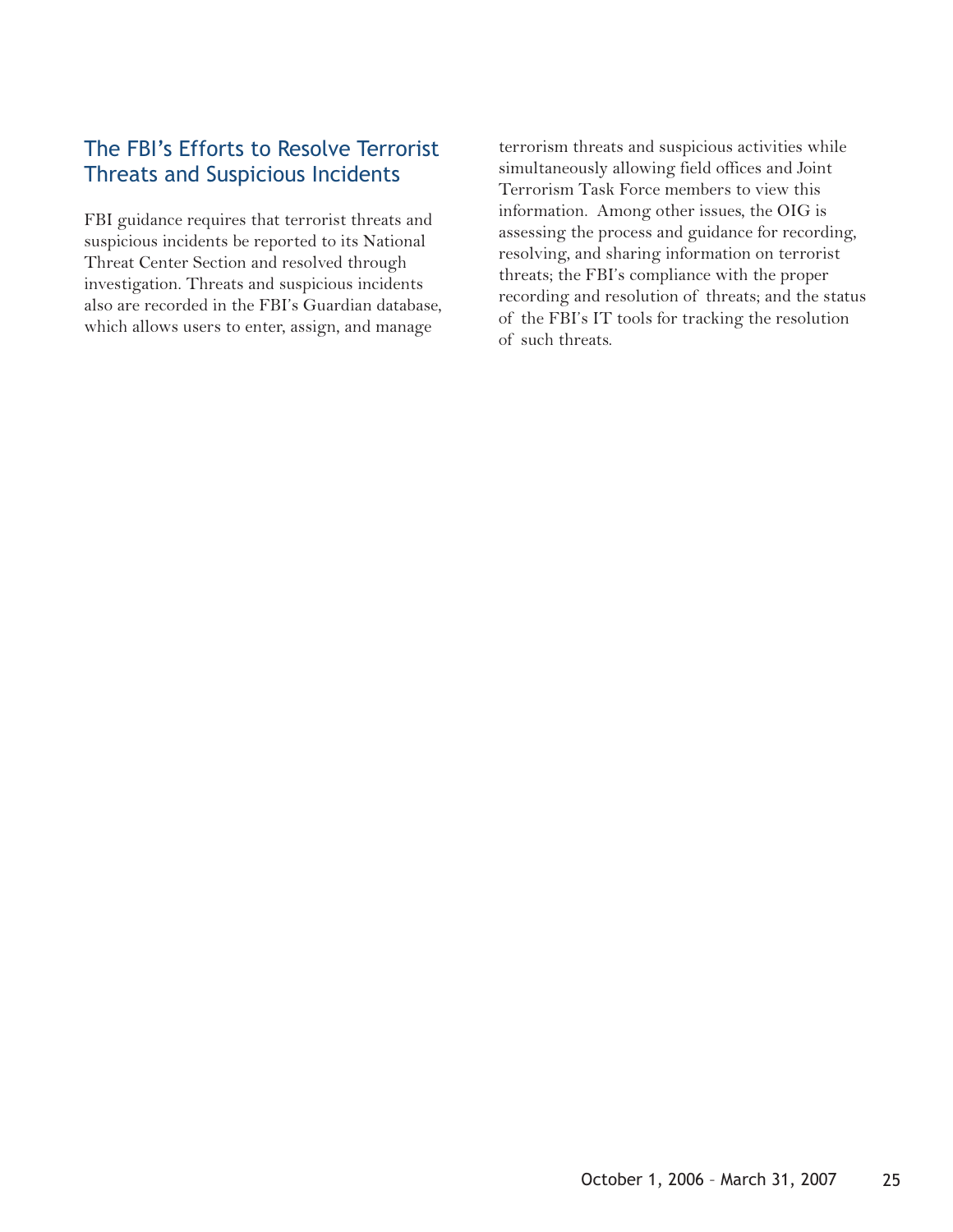## Drug Enforcement Administration



The DEA enforces federal laws and regulations related to the growth, production, or distribution of controlled substances. In addition, the DEA seeks to reduce the supply of and demand for illicit drugs, both domestically and internationally. The DEA has approximately 10,900 employees staffing its 23 division offices in the United States and the Caribbean and 86 offices in 62 other countries.

### **Reports Issued**

### [The DEA's International Operations](http://www.usdoj.gov/oig/reports/DEA/a0719/final.pdf)

Since 2003, the DEA has increased the number of its foreign offices, bolstered its international funding, and augmented the number of personnel assigned to combat foreign drug trafficking and organizations. The OIG's Audit Division reviewed the DEA's international operations and concluded that the DEA has established valuable relationships with its foreign counterparts that assist its efforts to combat major drug trafficking organizations that affect the United States. DEA performance data indicates that its international offices are pursuing high-priority cases and have succeeded in disrupting and dismantling many drug trafficking organizations. In addition, we found that the DEA's international partners speak positively about the DEA's training of foreign law enforcement personnel.

Our audit also found that certain aspects of the DEA's international operations could be improved. For example, the DEA does not have a standardized system to track leads and requests for assistance received by its foreign

offices. Without such a system, the DEA could not objectively assess the quantity or quality of support that its foreign offices provided to other DEA offices and law enforcement agencies.

Our audit also revealed deficiencies with the DEA's management and oversight of its Vetted Unit Program, an initiative that involves screening and training foreign law enforcement personnel and funding them to perform work on behalf of the DEA. The deficiencies included poor record keeping, inadequate practices for paying foreign personnel who participate in the Vetted Unit Program, exceeding the recommended ratio of DEA advisors assigned to monitor the program compared to the number of foreign personnel participating in the program, insufficient evidence of training, and failure to perform exit briefings of outgoing foreign personnel leaving the program.

The OIG made 22 recommendations to assist the DEA in improving the management and operation of its international activities. The DEA agreed with the majority of our recommendations and outlined a plan for corrective action.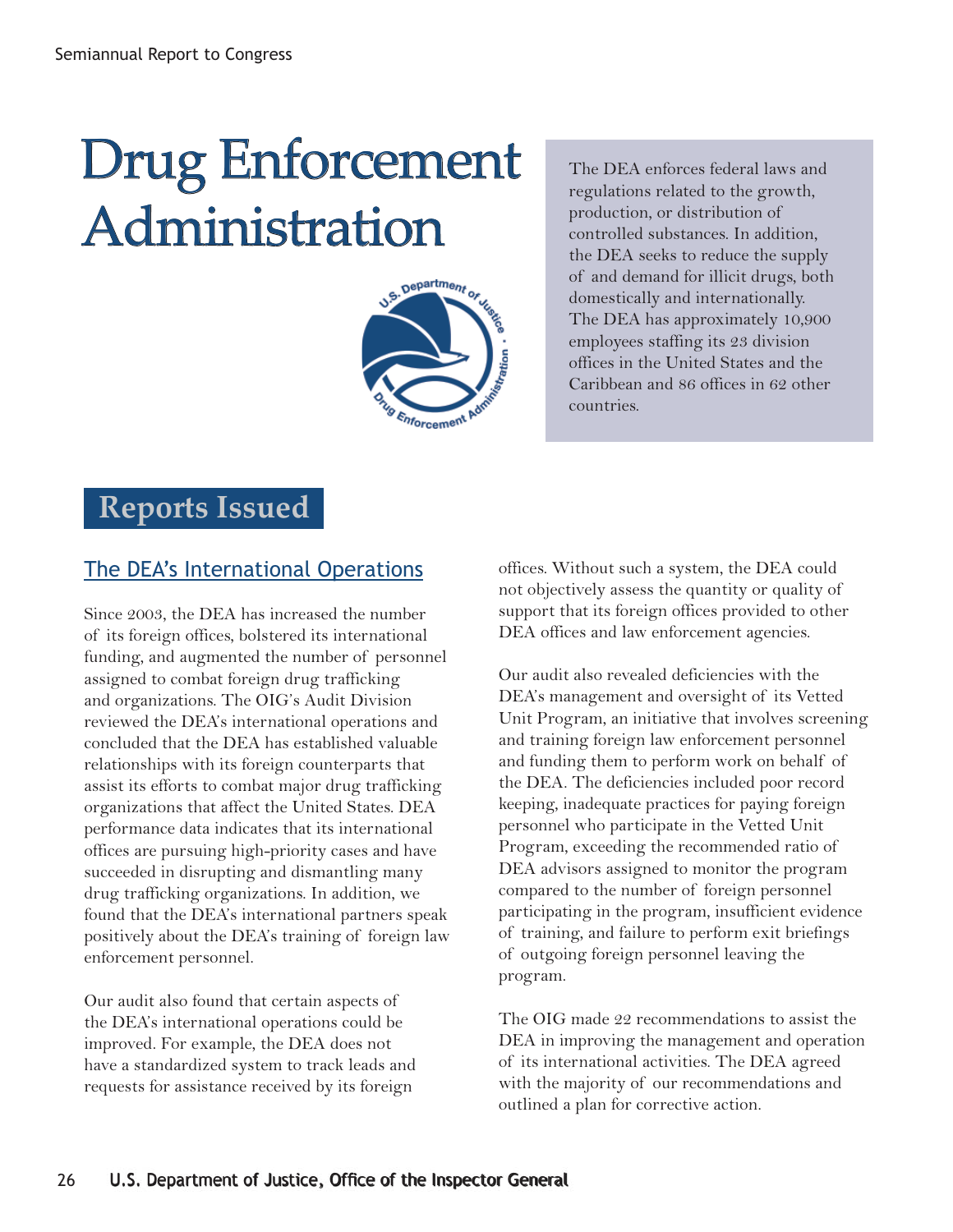### [The DEA's Handling of Cash Seizures](http://www.usdoj.gov/oig/reports/DEA/a0706/final.pdf)

From October 1, 2003, to November 3, 2005, the DEA made 16,007 cash seizures totaling nearly \$616 million. Cash seized by the DEA is eventually transferred to the USMS for safekeeping until it is either forfeited by or returned to its owner. The OIG's Audit Division audited the DEA's handling of cash that it seizes during the course of its investigations.

Our audit determined that the DEA has internal control policies for handling and safeguarding seized cash, such as requiring that a witness be present at critical stages of the cash handling process, counting the seized cash immediately unless the amount of cash seized makes an immediate count impracticable, and completing documentation detailing the disposition of the seized cash. However, the DEA failed to consistently follow or document compliance with these policies.

For example, we often found no documentation indicating whether a witnessing agent or task force officer was present at critical stages of the cash handling process, as required by DEA policy. We also identified many instances where agents and task force officers failed to count the seized cash; provide a receipt to the subject from whom the cash was taken; complete documents transferring custody of the cash to an evidence custodian; or record the receipt, transfer, or disposal of the cash in a temporary or permanent control ledger.

Failure to follow DEA policies on counting seized cash can lead to various problems, including allegations of theft against DEA agents. Our review of 33 internal DEA investigations involving allegations that DEA agents had either lost or stolen defendants' property found that in 11 instances DEA agents did not properly handle, process, or dispose of the evidence. Some of the cases involved multiple violations of DEA policies. The OIG made seven recommendations to improve the DEA's handling of seized cash. The DEA agreed with all but one of our recommendations.

### **Investigations**

During this reporting period, the OIG received 210 complaints involving the DEA. The most common allegations made against DEA employees included job performance failure, theft, waste, and mismanagement. The OIG opened 9 investigations and referred other allegations to the DEA's Office of Professional Responsibility for review.

At the close of the reporting period, the OIG had 16 open cases of alleged misconduct against DEA employees. The most common allegations were theft and improper release of information. The following are examples of cases involving the DEA that the OIG's Investigations Division investigated during this reporting period:

- An investigation by the OIG's Denver Field Office determined that a DEA Special Agent fraudulently obtained a government-funded permanent change of duty station transfer by falsely claiming that his wife suffered from cancer. The DEA had expended \$47,805 to relocate the Special Agent and his family. The USAO for the District of Wyoming has filed a civil *False Claims Act* complaint in the District of Utah seeking repayment of funds and damages from the Special Agent.
- $\Diamond$  A joint investigation by the OIG's Los Angeles Field Office and the DEA's Office of Professional Responsibility led to the arrest of a DEA contracting officer on charges of corruptly profiting from his employment as a federal agent and making a false statement. The joint investigation developed evidence that the contracting officer received for his personal use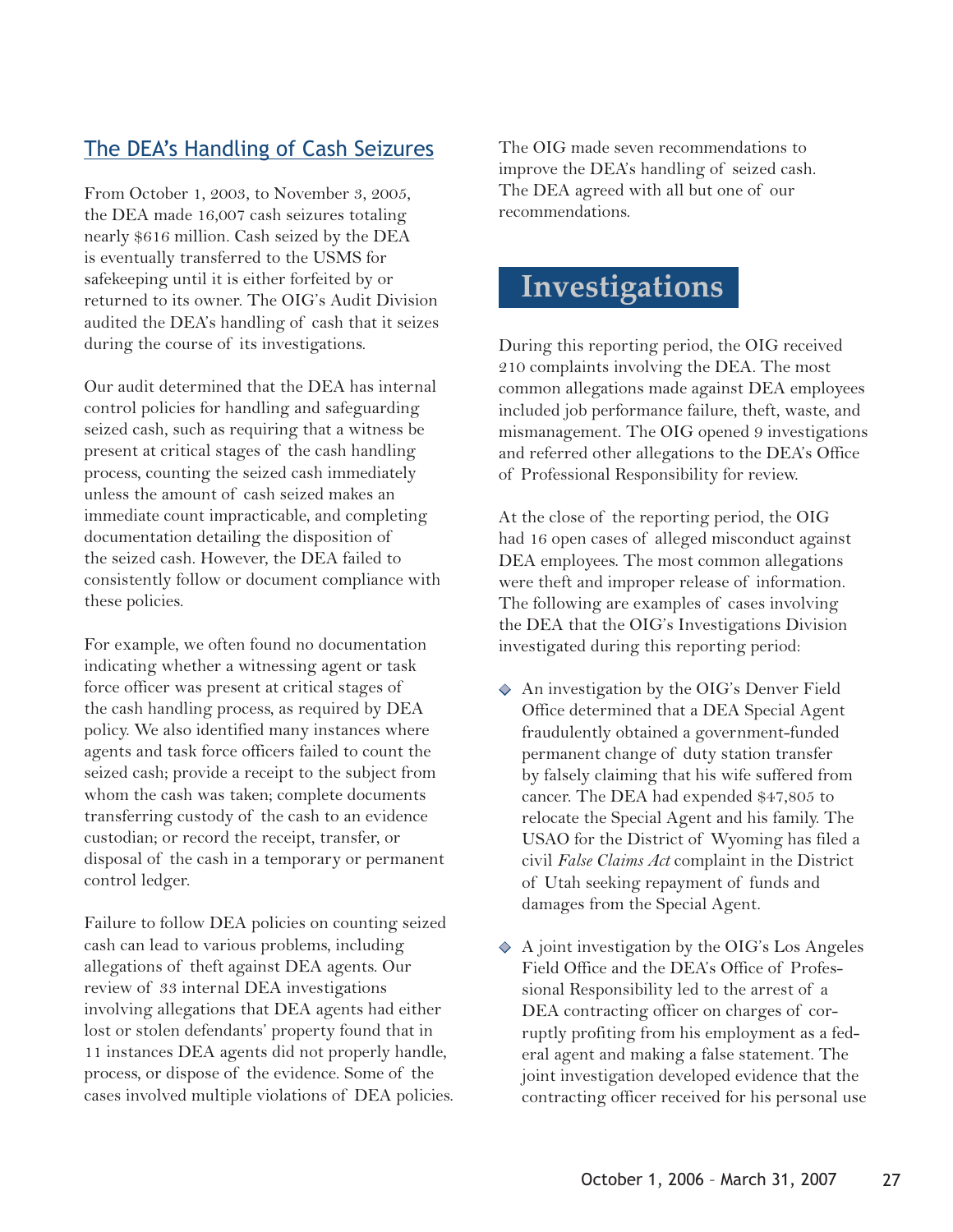21 checks totaling \$13,442 from a DEA vendor whose contract he managed. The contracting officer also failed to disclose on his financial disclosure form the funds he received from the vendor. Judicial proceedings continue.



### The DEA's Control Over Weapons and Laptop Computers

In August 2002, the OIG issued a report auditing the DEA's internal controls over its weapons and

laptop computers that detailed significant lapses in the control over management of these assets. This follow-up audit is examining the effectiveness of DEA's current initiatives to manage these critical assets and determine if the DEA has taken corrective action on the recommendations in the original audit report.

### The DEA's Utilization of Intelligence **Analysts and Reports Officers**

The OIG is auditing the effectiveness of the DEA's efforts to recruit, train, and retain its intelligence analysts and reports officers.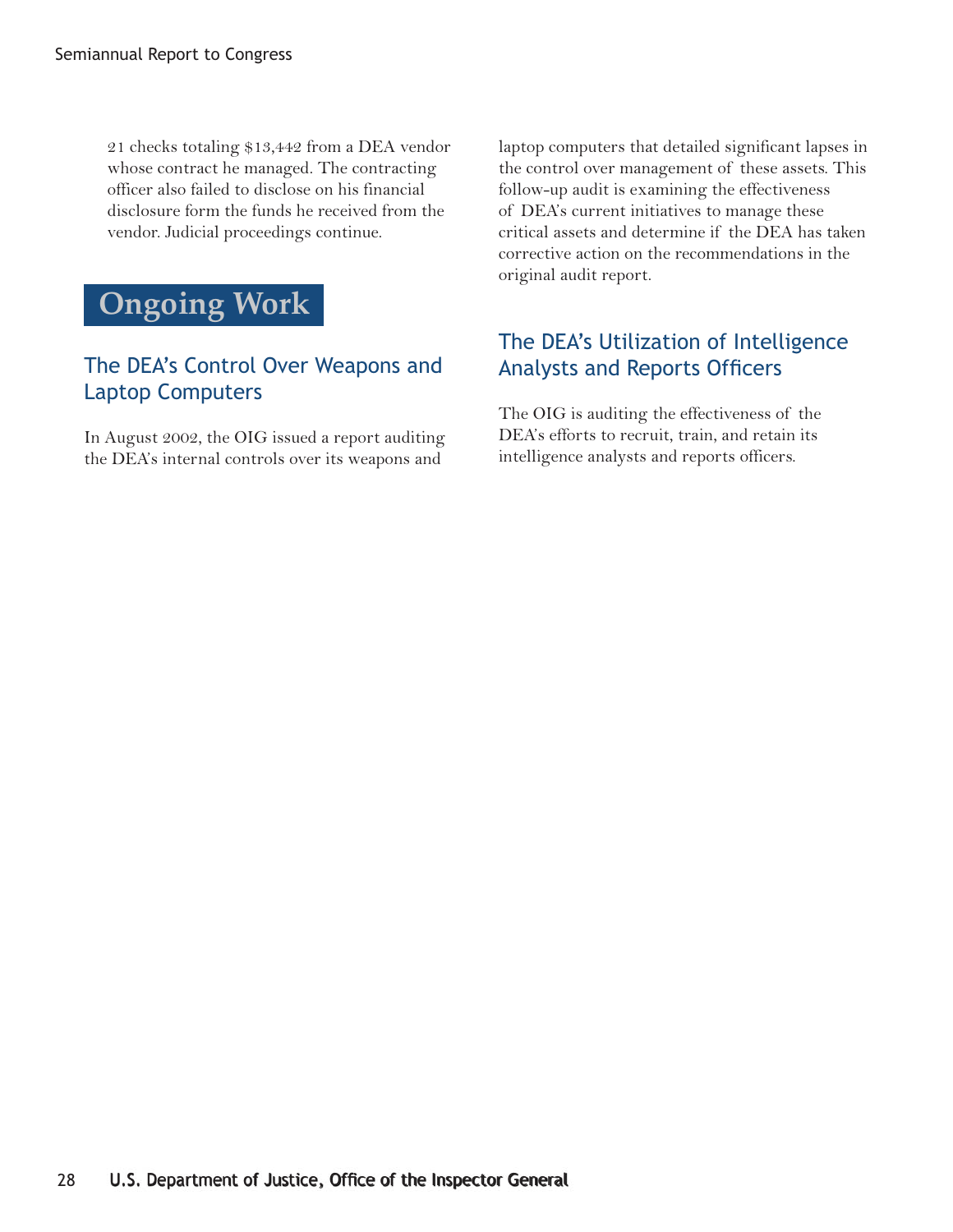# **Office of Justice** Programs



OJP manages the majority of the Department's grant programs and is responsible for developing initiatives to address crime at the state and local level. OJP has approximately 600 employees and is composed of 5 bureaus – Bureau of Justice Assistance (BJA), Bureau of Justice Statistics, National Institute of Justice (NIJ), Office of Juvenile Justice and Delinquency Prevention, and Office for Victims of Crime (OVC) – as well as the Community Capacity Development Office.

### **Reports Issued**

### [Cooperation of SCAAP Recipients in](http://www.usdoj.gov/oig/reports/OJP/a0707/final.pdf) the Removal of Criminal Aliens

As required by Congress, the OIG audited whether states and localities that receive OJP funding under the State Criminal Alien Assistance Program (SCAAP) have fully cooperated with the DHS's Immigration and Customs Enforcement (ICE) in its effort to remove criminal aliens from the United States. SCAAP provides federal assistance to states and localities for the costs of incarcerating certain criminal aliens who are in custody based on state or local charges or convictions. In FY 2005, OJP distributed \$287 million to 752 jurisdictions under SCAAP. Our audit did not disclose any instances of failure by SCAAP recipients to cooperate with ICE in the removal of criminal aliens from the United States.

Congress also directed the OIG to report on the number of criminal offenses committed by aliens unlawfully present in the United States after being apprehended by state or local law enforcement officials for a criminal offense and subsequently released without referral to ICE for removal from the United States, including aliens who were

released because the state or local entity lacked space or funds for detention. The OIG sampled the criminal histories of 100 aliens who were included in SCAAP applications for FY 2004 funding. We found that 73 of the 100 individuals had more than 1 arrest.

Based on the information available to us in the criminal histories, we could not determine the number of criminal aliens in our sample who were deported and later arrested after reentering the United States. Moreover, based on our limited sample, the OIG could not statistically extrapolate the number of offenses committed by all criminal aliens who were released from local custody by SCAAP recipients without a referral to ICE. However, if this data is indicative of the full population, the rate at which released criminal aliens are rearrested is extremely high.

### [The National Court-Appointed Special](http://www.usdoj.gov/oig/reports/OJP/a0704/final.pdf) Advocate Program

Since 1993, OJP has provided grants totaling \$100 million to the National Court-Appointed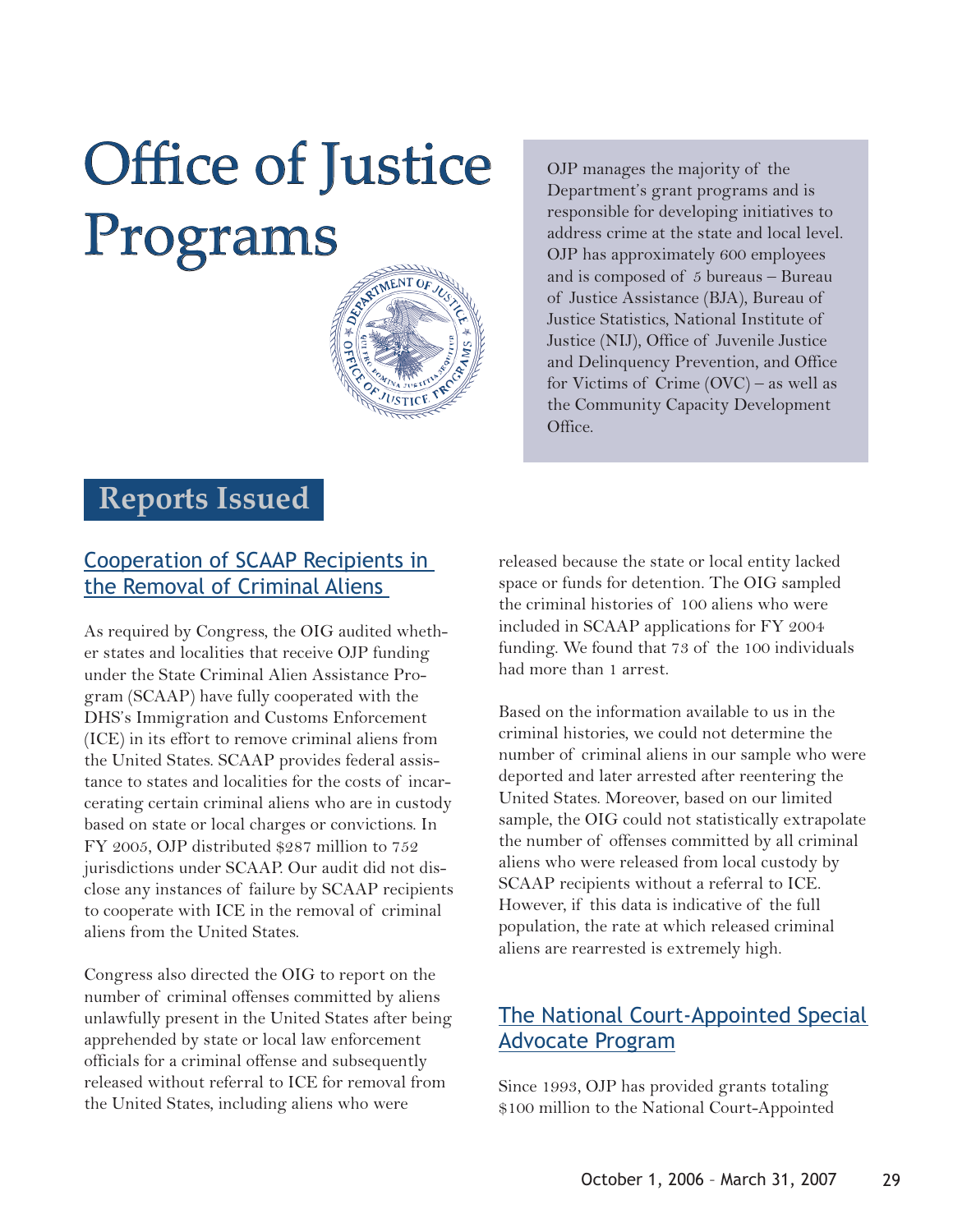Special Advocate Association (NCASAA), which provides funding for court-appointed special advocate (CASA) programs. The purpose of the CASA program is to ensure that abused and neglected children receive high-quality, sensitive, effective, and timely representation in court hearings to determine their guardianship.

As required by Congress, the OIG audited NCASAA to determine the types of activities NCASAA has funded and the outcomes in cases where CASA volunteers were involved compared to cases where CASA volunteers were not involved. Based on the available data, we found that in cases where CASA volunteers were involved:

- $\Diamond$  the children spent more time in foster care;
- $\Diamond$  the children and their parents were ordered by the courts to participate in more services and received more services;
- $\Diamond$  the children were less likely to reenter the Child Welfare System; and
- $\Diamond$  the children were more likely to be adopted and less likely to be reunified with their parents.

Although the outcomes for cases involving a CASA volunteer appear to be less favorable in some instances than cases not involving a CASA volunteer, this may be a result of the fact that cases involving a CASA volunteer are typically the most serious cases of maltreatment.

We found that OJP established outcome measures for its CASA grant programs but these measures did not address the effectiveness of the programs in meeting the needs of children in the Child Welfare System. Additionally, none of the outcome measures established by OJP addressed the outcome measures mandated for this audit.

We made two recommendations that focus on steps OJP should take to improve the CASA grant program. OJP agreed with both recommendations.

### [National Law Enforcement and](http://www.usdoj.gov/oig/reports/OJP/a0722/final.pdf)  Corrections Technology Centers

The National Law Enforcement and Corrections Technology Centers (NLECTC) program was established in 1994 to provide a mechanism for facilitating the introduction of new technologies into the law enforcement community and to provide technical assistance to state and local law enforcement in implementing those technologies. NLECTC is managed by NIJ and comprised of 10 centers located throughout the country. In FYs 2004 and 2005, Congress allocated \$33.3 million and \$30.2 million, respectively, to NIJ to fund NLECTC operations.

The OIG's Audit Division tested the NLECTC program's accounting records by sampling \$2.6 million in expenditures for personnel, travel, consultants, contractors, other direct costs, and indirect costs. Our test results identified several weaknesses, including \$472,069 in grant-related expenditures that were not adequately supported. In addition, we identified \$224,936 in unallowable expenditures, most of which resulted from an over-billing of indirect costs to the Rural Law Enforcement Technology Center in Hazard, Kentucky. We also identified a potential conflict of interest at the NLECTC-Rocky Mountain operation in Denver, Colorado, where several employees had private businesses that offered the same products and services that they, as NLECTC employees, were responsible for as advisers to local law enforcement.

We provided three recommendations to address the weaknesses identified in this audit. OJP agreed with our recommendations.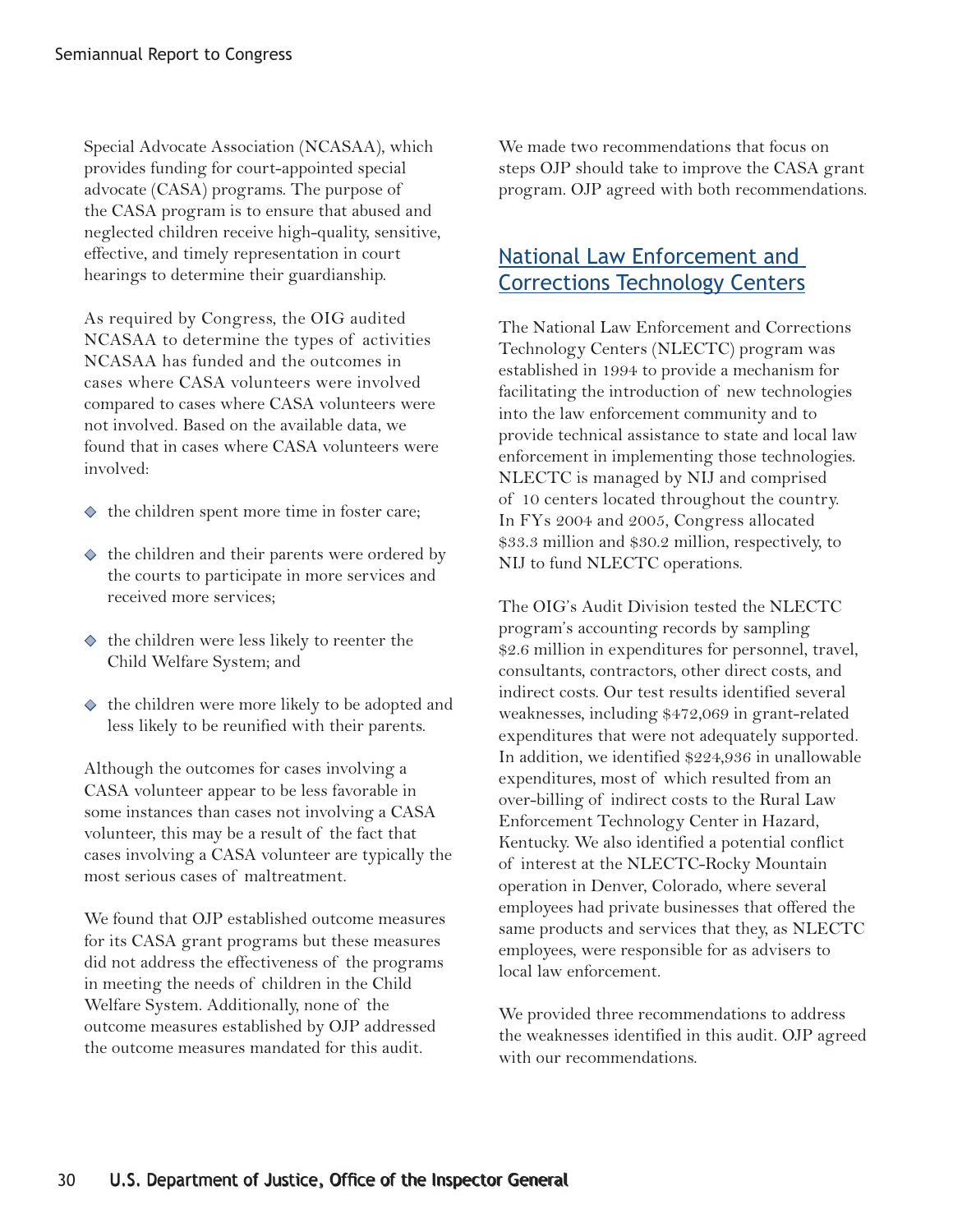### [OJP Grants to State and Local](http://www.usdoj.gov/oig/grants/_ojp.htm)  **Entities**

During this reporting period, the OIG continued to audit grants awarded by OJP. Examples of findings from OIG audits issued during this period include the following:

- OJP awarded a \$249,352 Identity Theft Verification/Passport cooperative agreement [to the Ohio Attorney General's Office, Crime](http://www.usdoj.gov/oig/grants/g5007001.htm) Victims Services Section (CVSS) to assist in its efforts to provide victims of identity theft with a means of demonstrating to law enforcement and creditors that their identity has been stolen. Our audit found that CVSS's controls over federally reimbursed expenditures were adequate to ensure that such expenses were properly accounted for and that transactions were accurately recorded and supported. However, we found that CVSS could not support its required match of \$154,657 for salary, fringe benefit, and supply costs. As a result, we questioned the total local matching costs and made four recommendations. OJP agreed with all of our recommendations.
- NIJ provided a \$525,815 Solving Cold Cases with DNA grant to the City of North Miami, Florida, to assist in its efforts to apply new DNA technologies to solve 22 homicide and 300 sex crime cases. Our audit determined that North Miami was accomplishing the required performance and generally complied with grant requirements. However, we found that North Miami did not maintain an accurate and timely method for reconciling grant payments to its accounting records and had mistakenly drawn down \$86,020 from the fund due to an error in the automated system at OJP. We also found that North Miami had drawn down \$130,352 in excess of actual expenditures as an advance of 1 year's budgeted grant

expenditures. Subsequent to the conclusion of our audit field work, North Miami took corrective action to reimburse OJP the \$86,020 drawn down in error and the \$130,352 drawn down in excess of actual expenditures. North Miami also took actions to correct flaws in its general ledger system. Consequently, we made no recommendations.

◆ OJP awarded a \$49.9 million grant to the City of New York Police Department (NYPD) to provide traffic control, counterterrorism intelligence, and physical security to delegates, visitors, and venues at the 2004 Republican National Convention. We determined that the NYPD generally complied with grant requirements in the areas we tested. However, the NYPD only submitted two of the five required progress reports and submitted those two reports significantly late. In addition, NYPD never submitted six of the nine required Financial Status Reports, did not maintain adequate documentation for all grant expenditures, and made errors in calculating some expenditures. The NYPD also could not provide sufficient documentation for 30 of the 408 sample employees we tested whose payroll expenditures were charged to the grant, and we found that some of the charges were unallowable. Our report contained three recommendations. OJP agreed with the recommendations.

#### The National Procurement Task Force

During this reporting period, the Department organized the National Procurement Fraud Task Force, which is designed to coordinate the efforts of the Department and the federal Inspectors General in promoting the prevention, detection, and prosecution of procurement fraud, including grant fraud. The mission of the Task Force is to focus federal efforts on procurement fraud, such as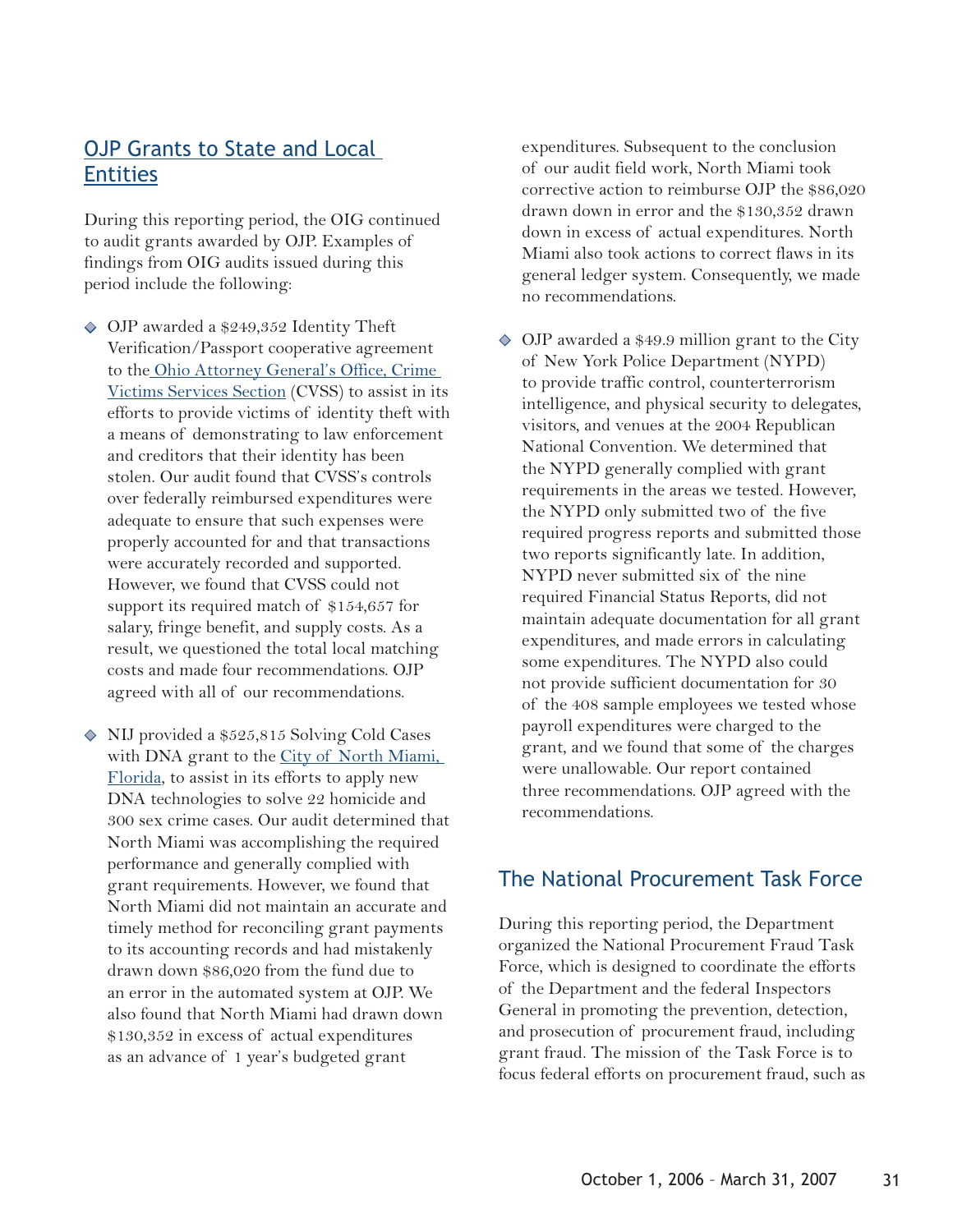defective pricing, product substitution, misuse of classified and procurement sensitive information, false claims, labor mischarging, grant fraud, ethics and conflict of interest violations, and public corruption associated with procurement and grant fraud.

The OIG is chairing the Grant Fraud Committee of the Task Force, which focuses on the fraud issues that the federal government faces in awarding and overseeing grants. The Grant Fraud Committee is focusing on three areas: 1) enhancing information sharing concerning grant fraud; 2) coordinating efforts to provide training to auditors, agents, and prosecutors on detecting, investigating, and prosecuting grant fraud; and 3) conducting outreach to agency program managers and to communicate best practices on deterring and investigating grant fraud.

### **Investigations**

During this reporting period, the OIG received 10 complaints involving OJP. The most common allegation made against OJP employees, contractors, or grantees was grantee fraud. The OIG opened two investigations and referred other allegations to OJP management for review.

At the close of the reporting period, the OIG had 17 open cases of alleged misconduct against OJP employees, contractors, or grantees. The following are examples of cases involving OJP that the OIG's Investigations Division investigated during this reporting period:

 $\triangle$  A joint investigation by the OIG's Chicago Field Office and the Chicago Regional Audit Office led to the arrest, guilty plea, and sentencing of the Executive Director of the Chicago-based nonprofit organization National Training and Information Center for theft of federal program funds. The

investigation determined that the Executive Director intentionally misused OJP Technical Assistance Grants to lobby Congress for additional grant funds. The Executive Director was sentenced to 5 months' incarceration, 5 months' home confinement, and 24 months' supervised release. He also was fined \$5,000 and ordered to pay \$46,528 in restitution. A civil *False Claims Act* action against the National Training and Information Center seeking \$207,131 in damages continues.

- $\triangle$  A joint investigation by the OIG's San Francisco Area Investigations and Audit Offices, along with the FBI, Department of Housing and Urban Development (HUD), and Internal Revenue Service (IRS) led to the arrest of the former Mayor of Fairbanks, Alaska, and his wife pursuant to a 92-count indictment charging them with theft of \$450,000 in federal grant funds, conspiracy, and money laundering. The investigation developed evidence that the former Mayor and his wife misappropriated federal grant funds from OJP and HUD that were designated to operate a non-profit organization called Love Social Services Center. Instead they used the funds for personal use and to partially fund the building of their church. A trial is pending.
- $\blacklozenge$  A joint investigation by the OIG's Fraud Detection Office and Boston Area Office, along with the FBI, IRS's Criminal Investigations Division, and Massachusetts State officials led to allegations that a former Director of Programs at the Massachusetts Executive Office of Public Safety violated state ethics laws by negotiating employment with a company while simultaneously awarding OJP grant funds to clients of that company. The Massachusetts State Ethics Commission filed an Order to Show Cause advising that the Commission will take disciplinary measures against the former Director of Programs unless he provides justification for his actions.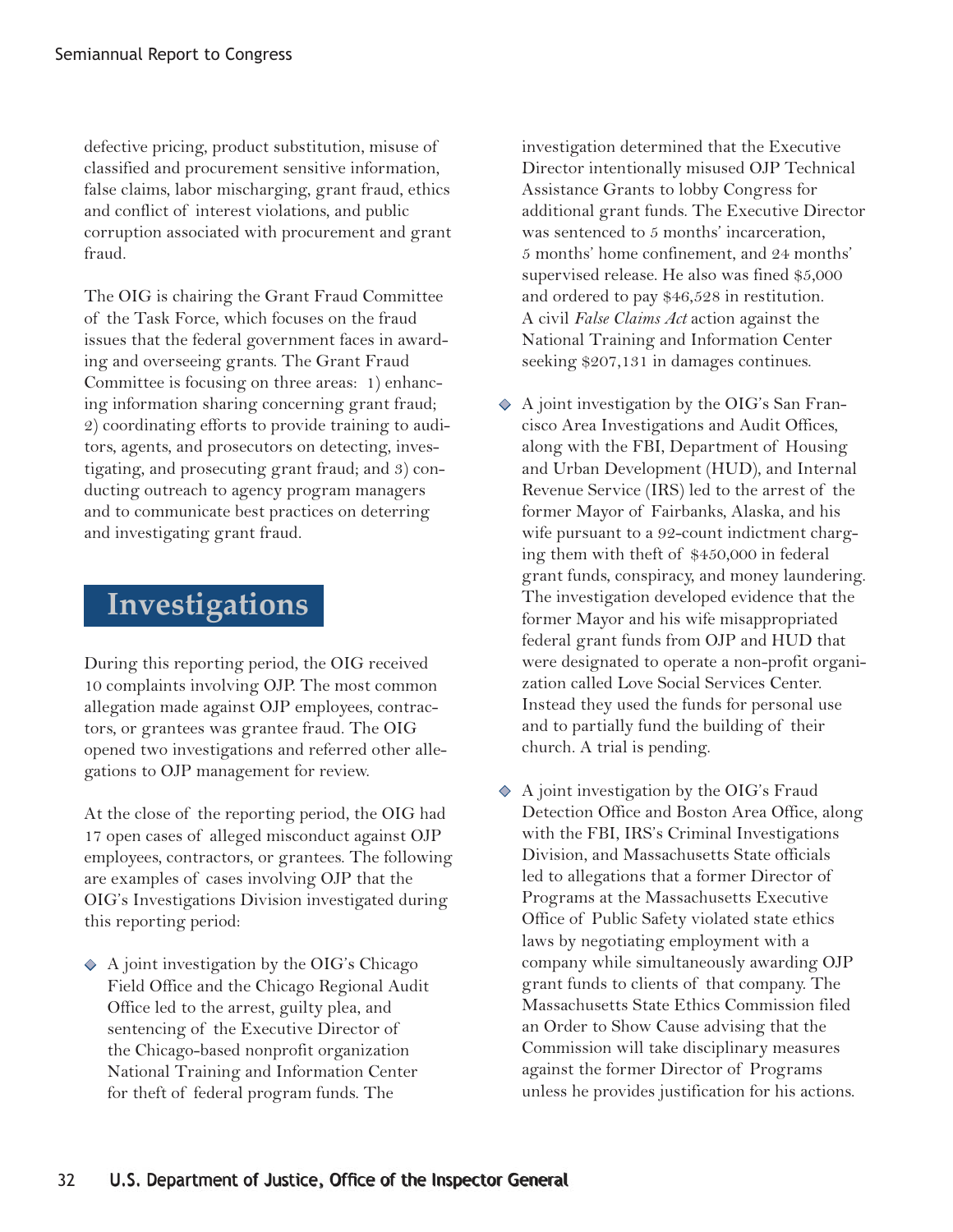The Order to Show Cause alleges that the former Director of Programs negotiated employment with a public safety consulting firm while at the same time approved nearly \$1.12 million in OJP grant payments to clients of the firm. The investigation found that during his tenure as Director of Programs, he made numerous decisions affecting the award of over \$10 million in OJP grant funds and directed a large portion of the funds to police departments that had a relationship with the consulting firm, which earned approximately \$2 million in fees for securing these grant funds. After the Director of Programs resigned from his position with the Commonwealth of Massachusetts he accepted a position with the consulting firm.

 $\Diamond$  An investigation by the OIG's Fraud Detection Office led to the arrest and guilty plea of a civilian for theft of government program funds. The investigation found that the comptroller for the American Prosecutors Research Institute embezzled \$76,464 in OJP grant funds. The comptroller accessed the grant funds by writing checks to herself and using an unauthorized debit card over the course of several years. Sentencing is pending.

## **Ongoing Work**

#### Forensic Science Grants

The OIG is conducting a follow-up to its review of OJP's Paul Coverdell Forensic Science Improvement Grant Program, which is intended to assist state and local governments in eliminating backlogs in analyzing forensic evidence and improve the quality and reliability of forensic laboratory results. The OIG is reviewing OJP's administration of the requirement for grantees to certify that "a government entity exists and an appropriate process is in place to conduct independent external investigations into allegations of serious negligence or misconduct" against forensic laboratories that receive Coverdell grant funds.

#### Management of the Grant Program for Human Trafficking Victims

The *2000 Trafficking Victims Protection Act* enables OVC to support the development or enhancement of victim service programs for alien victims trafficked into or within the United States who require emergency services. The OIG audit is determining the extent to which the grant program has achieved its objective to provide effective assistance for victims of trafficking.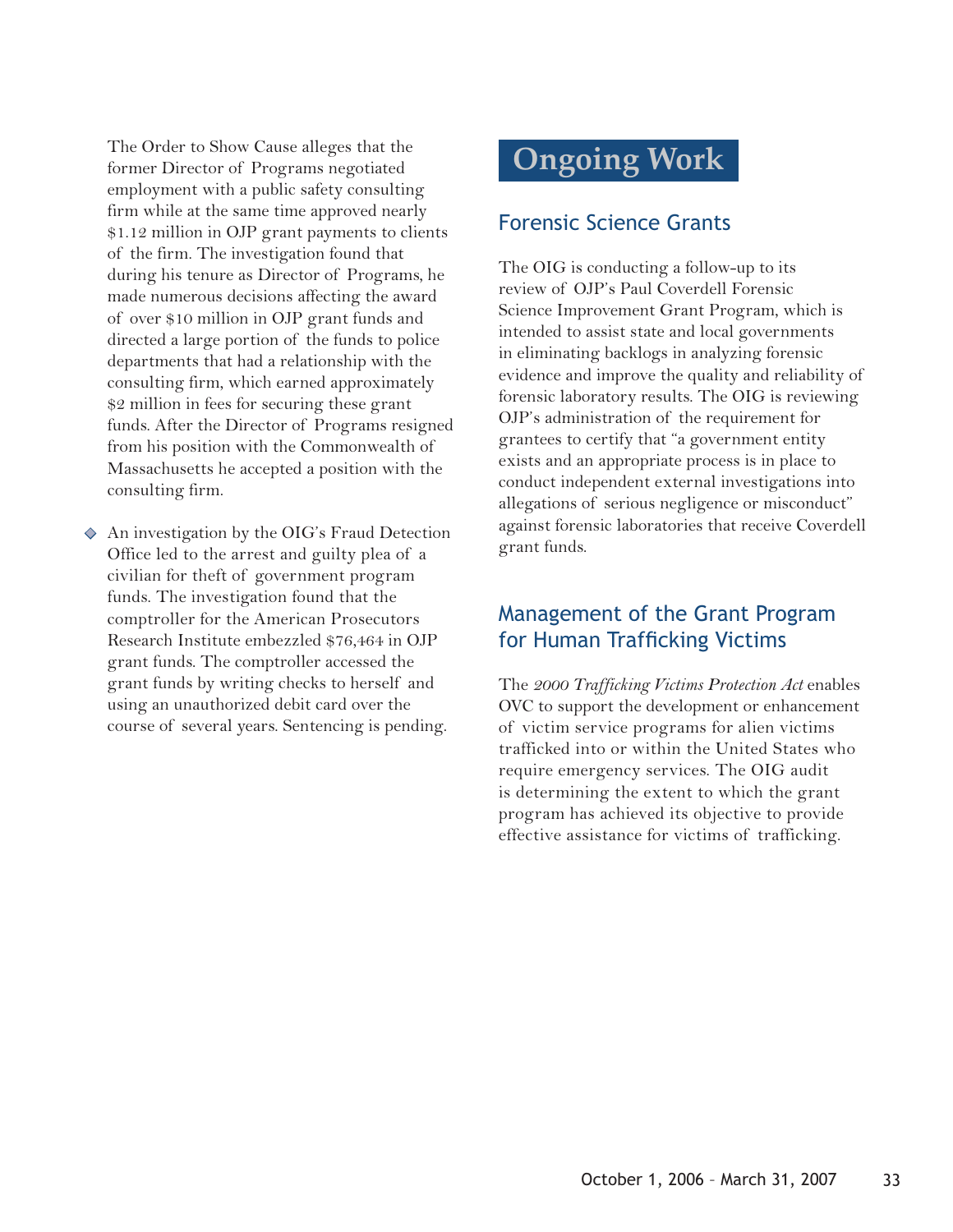## **U.S. Marshals Service**



The USMS is responsible for protecting more than 2,000 federal judges and other members of the federal judiciary; arresting federal, state, and local fugitives; protecting federal witnesses; transporting federal prisoners; managing assets seized from criminal enterprises; and responding to special assignments. The Director and Deputy Director work with 94 U.S. Marshals to direct the work of approximately 4,800 employees at more than 350 locations throughout the 50 states, Guam, Northern Mariana Islands, Puerto Rico, U.S. Virgin Islands, Mexico, Jamaica, and the Dominican Republic.

### **Reports Issued**

### The USMS's Management of [the Justice Prisoner and Alien](http://www.usdoj.gov/oig/reports/USMS/a0701/final.pdf)  Transportation System

The OIG's Audit Division audited the Justice Prisoner and Alien Transportation System (JPATS), a USMS program that provides air transport of prisoners and aliens in federal custody within the continental United States, Central America, and the Caribbean. We found several deficiencies in JPATS, including a lack of planning to predict future capacity needs, a failure to reduce costs by maximizing the number of passengers scheduled for each flight, and inadequate mechanisms to ensure that certain safety procedures are followed.

Despite the fact that the overall demand for prisoner and alien transportation has grown over the past 6 years, our audit found that JPATS has not yet developed a planning tool that allows it to project prisoner and alien movements more than 1 year into the future. This lack of capacity planning has led to underutilization of available

seats on JPATS aircraft because JPATS has not amended its flight schedules to maintain a more optimal use of its resources. For example, in our review of flight data from 1,034 flights between FY 2004 and the first quarter of FY 2006, we found that 74 percent of the seats were filled on flights originating from one of the three hubs reviewed, but less than half of the seats were filled on flights originating from the two remaining hubs. In addition, we found that JPATS has been using short-term leases for its large aircraft since early 2005 despite studies by the Government Accountability Office and OFDT that found cost savings could be realized either by purchasing the aircraft or entering into long-term leases.

While our audit noted that JPATS has developed adequate internal policies to ensure that it conducts its air transportation in a safe and secure manner, we found that JPATS generally does not have the necessary systems in place to adhere to its own standards on safety and security. For example, we found 57 instances where JPATS crew members did not appear to have received the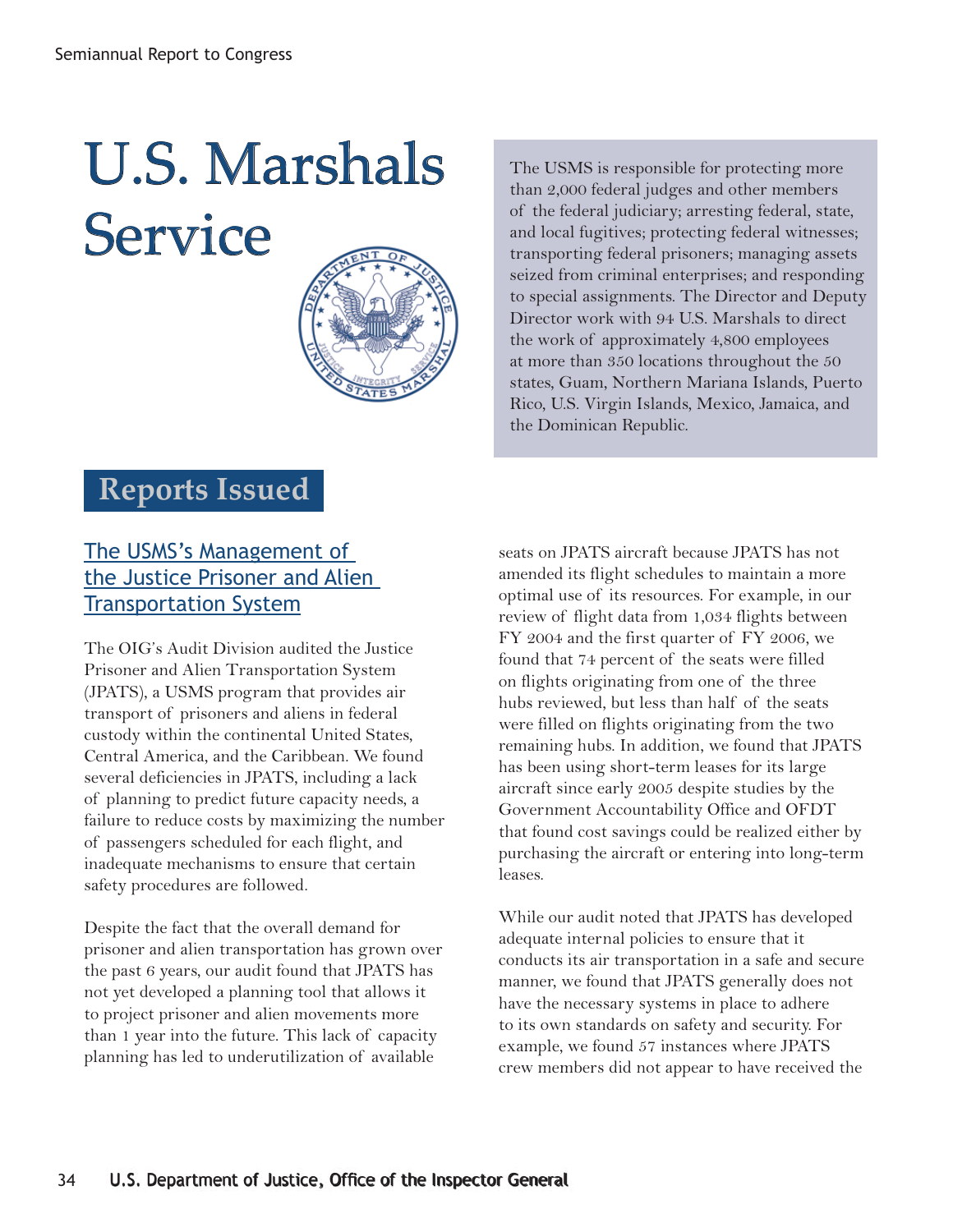entitled rest prescribed by JPATS policy. We also found that improvements were needed to ensure that JPATS met its objectives in security staffing.

Our report contained 15 recommendations for USMS to develop capacity planning tools; replace the current, expensive short-term aircraft leases with long-term options; and develop mechanisms to ensure that JPATS safety and security policies are followed. The USMS agreed with all of our recommendations and is in the process of implementing them.

### **Investigations**

During this reporting period, the OIG received 212 complaints involving the USMS. The most common allegations made against USMS employees included job performance failure and other official misconduct, misuse of a credit card, and use of unnecessary force. The OIG opened 7 investigations and referred other allegations to the USMS's Office of Internal Affairs for review.

At the close of the reporting period, the OIG had 16 open cases of alleged misconduct against USMS employees. The following is an example of a case involving the USMS that the OIG's Investigations Division investigated during this reporting period:

- The OIG's Chicago Field Office investigated allegations that a U.S. Marshal allegedly used USMS funds to pay overtime and buy gifts for a USMS contract guard who allegedly was his girlfriend or wife. The OIG investigation did not develop evidence to substantiate these allegations, but found that the U.S. Marshal was responsible for the hiring of the USMS

contract guard and had a personal and financial relationship with her that constituted a conflict of interest. The case was declined for prosecution, and the OIG referred the case to the USMS for appropriate action.

### **Ongoing Work**

### Judicial Security

The OIG is reviewing the USMS's efforts to protect the federal judiciary. This is a follow-up to our 2004 inspection of the USMS's efforts since September 11, 2001, to improve its protection of the federal judiciary, focusing specifically on the USMS's ability to assess reported threats against the judiciary, collect and analyze intelligence to identify potential threats against the judiciary, and determine appropriate measures to protect members of the federal judiciary during highthreat trials and while they are away from the courthouse. The follow-up review also examines the USMS's efforts to implement preventive measures such as home alarms to protect federal judges.

#### The USMS's Workforce Composition

The OIG is auditing how the USMS's management of its human resources is affecting its organizational performance. Specifically, we are examining the USMS's workforce planning efforts and reviewing spending, utilization, and program data to determine whether resources are used efficiently and effectively to achieve organizational objectives. We also are assessing whether the USMS is providing adequate and appropriate training to its employees.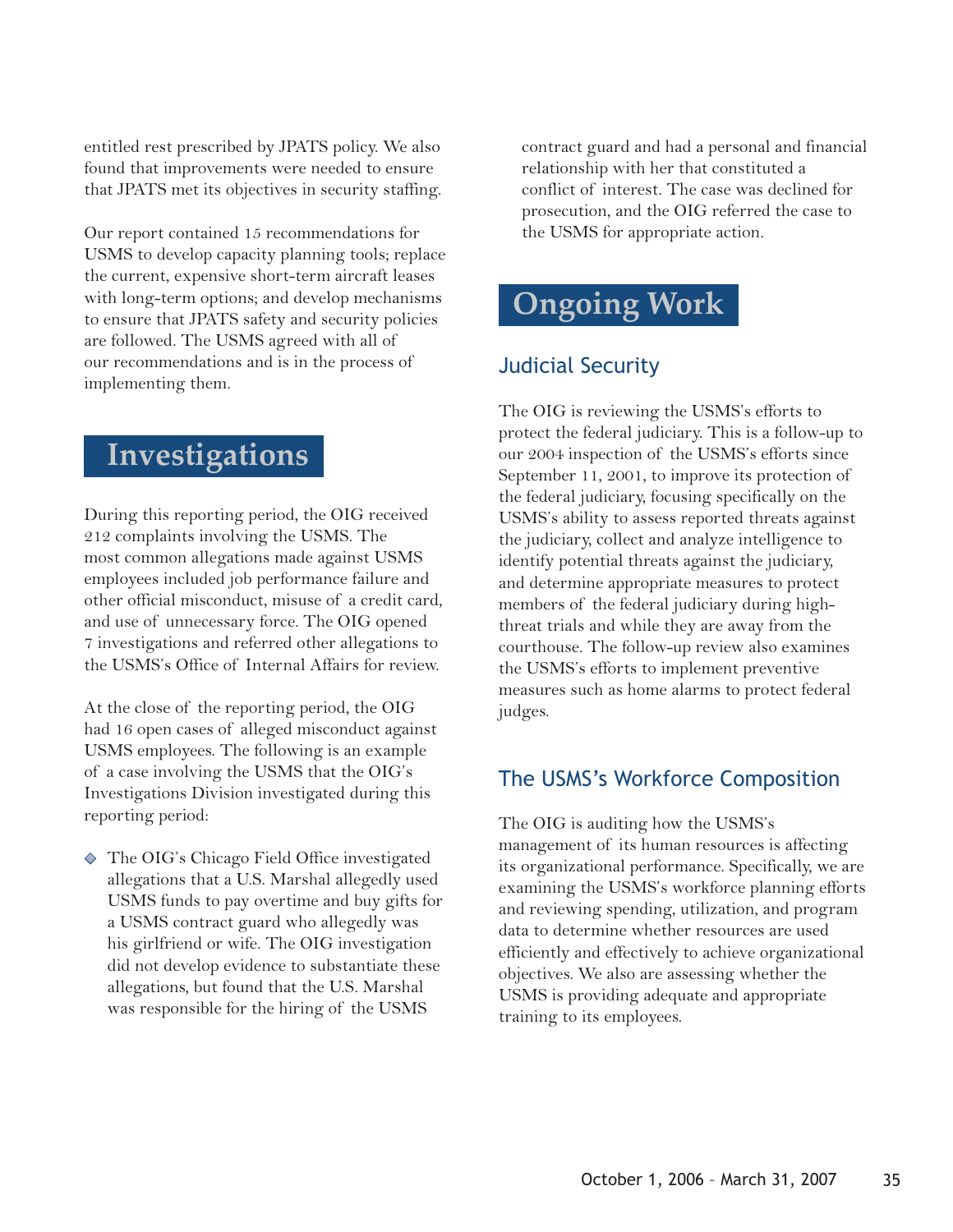## Federal Bureau of Prisons



 **Investigations**

During this reporting period, the OIG received 2,765 complaints involving the BOP. The most common allegations made against BOP employees included job performance failure and other official misconduct and force, abuse, and rights violations. The vast majority of complaints dealt with non-criminal issues that the OIG referred to the BOP's Office of Internal Affairs for review.

At the close of the reporting period, the OIG had 254 open cases of alleged misconduct against BOP employees. The criminal investigations cover a wide range of allegations, including introduction of contraband into BOP facilities, bribery, and sexual abuse. The following are examples of cases involving the BOP that the OIG's Investigations Division handled during this reporting period:

- In our September 2006 *Semiannual Report to Congress* we reported on a case in which a joint investigation by the OIG's Miami Field Office and the FBI led to the indictment of six BOP correctional officers assigned to the Federal

The BOP operates a nationwide system of prisons and detention facilities to incarcerate those imprisoned for federal crimes and detain those awaiting trial or sentencing in federal court. The BOP has approximately 36,000 employees and operates 114 institutions, 6 regional offices, and 2 staff training centers. The BOP is responsible for the custody and care of approximately 192,000 federal offenders, 162,000 of whom are confined in BOP-operated correctional institutions and detention centers. The remainder are confined in facilities operated by state or local governments or in privately operated facilities.

Correctional Institution (FCI) in Tallahassee, Florida, on charges of conspiracy to sexually abuse female inmates and introduction of contraband. The investigation determined that the correctional officers were involved in a scheme to provide contraband to the female inmates in exchange for sexual favors and money. In a joint operation to arrest the defendants, one of the indicted correctional officers began firing. He hit and killed OIG Special Agent William "Buddy" Sentner III. However, before he died, Special Agent Sentner courageously returned fire, killing the correctional officer before he could shoot others.

 During this reporting period, two of the six correctional officers were sentenced; the first received 12 months' incarceration followed by 3 years' supervised release, and the second received probation. Two other correctional officers were convicted at trial on charges of bribery and witness tampering. One was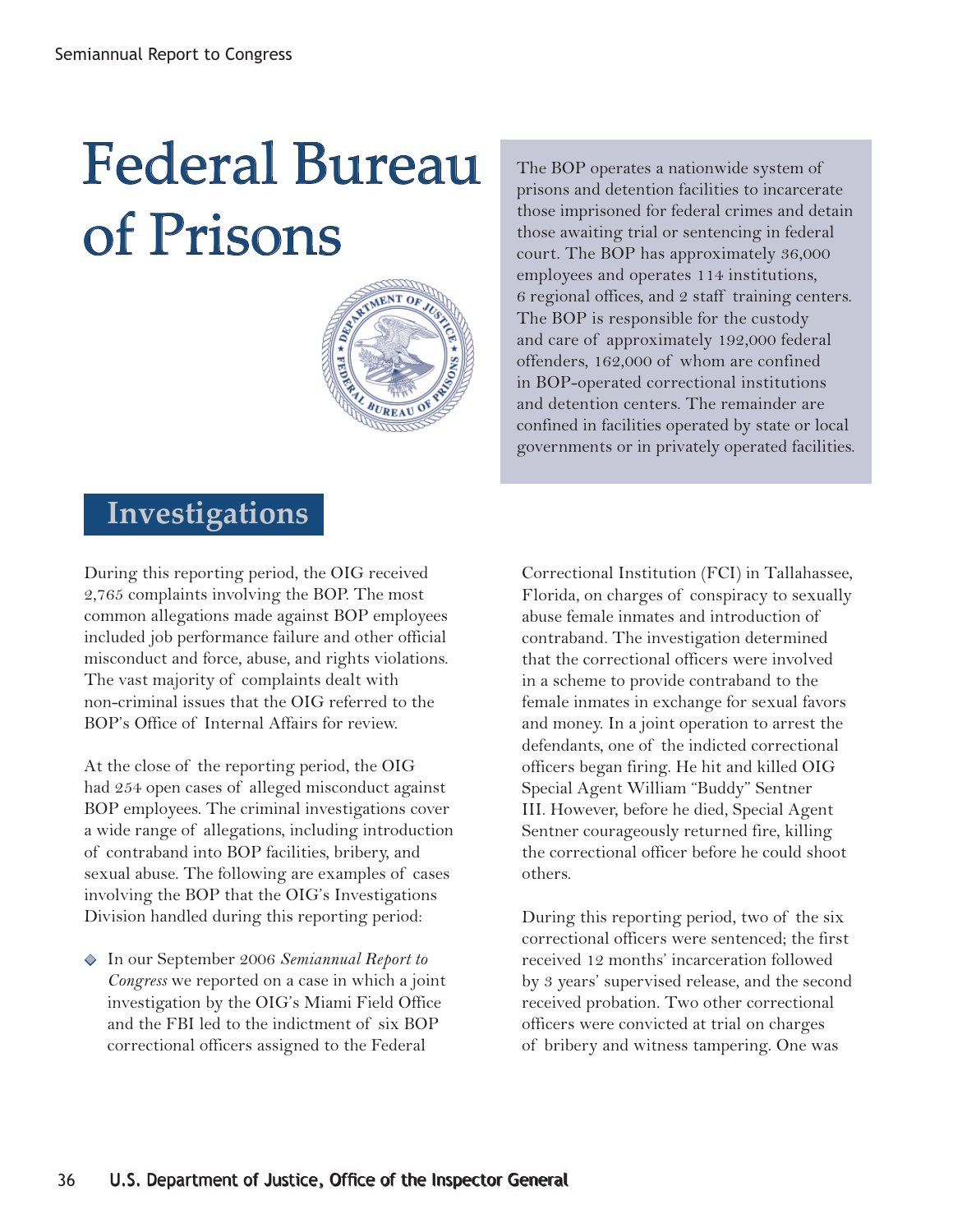sentenced to 12 months' incarceration and 3 years' supervised release and fined \$6,000, while the other was sentenced to 12 months' incarceration and 3 years' supervised release and fined \$3,000. The fifth correctional officer pled guilty to conspiracy charges and was sentenced to 36 months' probation and 12 months' home confinement. The sixth correctional officer was the one killed in the exchange of gunfire that he initiated.

- $\triangle$  A joint investigation by the OIG's San Francisco Area Office and the DEA resulted in the arrest, conviction, and sentencing of a BOP correctional officer assigned to the U.S. Penitentiary in Atwater, California. During an undercover operation, the correctional officer accepted 5 ounces of black tar heroin and a \$5,000 bribe to smuggle the heroin into the penitentiary. He was sentenced to 37 months' incarceration and 36 months' supervised release pursuant to his guilty plea to a charge of possession of heroin with intent to distribute.
- An investigation by the OIG's New York Field Office developed evidence that a BOP laundry foreman accepted \$6,200 in cash to smuggle cellular phones and controlled substances into the FCI in Fort Dix, New Jersey. The laundry foreman was sentenced to 30 months' incarceration and 36 months' supervised release for accepting bribes to introduce contraband into the prison.
- An investigation by the OIG's Dallas Field Office led to the arrest of a BOP inmate housed at the Dismas Charities Community Corrections Center in Midland, Texas. The inmate was indicted for making a false statement to a government agency. The investigation determined that the inmate falsely

claimed to the OIG that she was sexually assaulted by a male resident monitor at the corrections center. When confronted by OIG investigators, the inmate admitted she was not sexually assaulted. The resident monitor was exonerated.

- An investigation by the OIG's Atlanta Area Office led to the arrest and guilty plea of two BOP contract correctional officers assigned to the Rivers Correctional Institution (RCI) in Winton, North Carolina, for falsifying an official report to influence a federal investigation. The OIG investigation developed evidence that the correctional officers conspired with an RCI inmate to plant a knife in the property of another inmate whom the correctional officers thought was spreading rumors about the correctional officers' sexual relations with two inmates. As a result, the second inmate's parole release date was delayed 9 months. The correctional officer who planted the knife and falsely claimed to have found the knife during a subsequent search of the inmate's cell also falsified a BOP Incident Report describing the seizure, which the U.S. Parole Commission relied upon to delay the inmate's parole date. Sentencing is pending for both correctional officers.
- An investigation by the OIG's Dallas Field Office led to the arrest and guilty plea of a BOP inmate systems manager assigned to the Federal Prison Camp in Bryan, Texas, on charges of sexual abuse of a ward, abusive sexual contact with a ward, and providing false statements. The investigation identified five female inmates with whom the inmate systems manager sexually abused while working at the prison camp. The inmate systems manager resigned from his position as a result of this investigation. Sentencing is pending.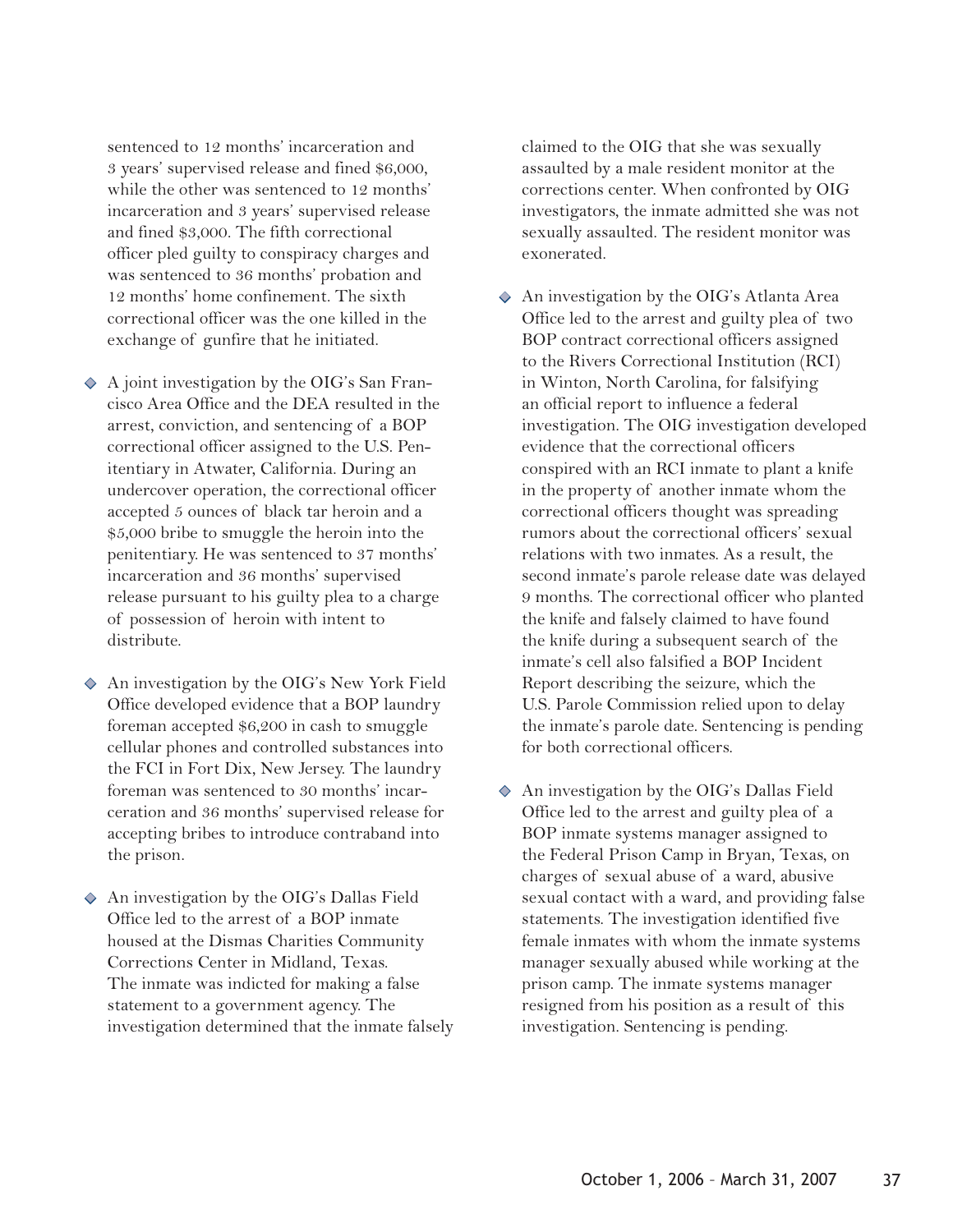## **Ongoing Work**

### The BOP's Efforts to Manage Inmate Health Care

The BOP is required to provide medical, dental, and mental health care to inmates in its custody. However, escalating health care costs have challenged the BOP's ability to meet the health care needs of an aging inmate population. The OIG is auditing whether the BOP is providing necessary health care services, effectively administering its medical services contracts, and effectively monitoring its medical services providers.

### The BOP's Administration of the Witness Security Program

The Witness Security Program (WITSEC) provides protection to federal witnesses and their family members. The OIG previously audited the USMS's and the Criminal Division's role in the WITSEC program. Our third audit in this series is assessing the BOP's role in the WITSEC program, including the BOP's security for WITSEC prisoners in its custody.

### Review of Health and Safety Issues at BOP Computer Recycling Facilities

The OIG is investigating allegations that the BOP failed to adequately address allegations that workers and inmates at several BOP institutions were exposed to unsafe levels of lead, cadmium, and other hazardous materials in computer recycling plants operated by Federal Prison Industries, Inc. (UNICOR). The OIG initiated this investigation after the Office of Special Counsel concluded that an earlier investigation by the BOP failed to adequately address allegations by a BOP safety manager that UNICOR's computer recycling operations were unsafe.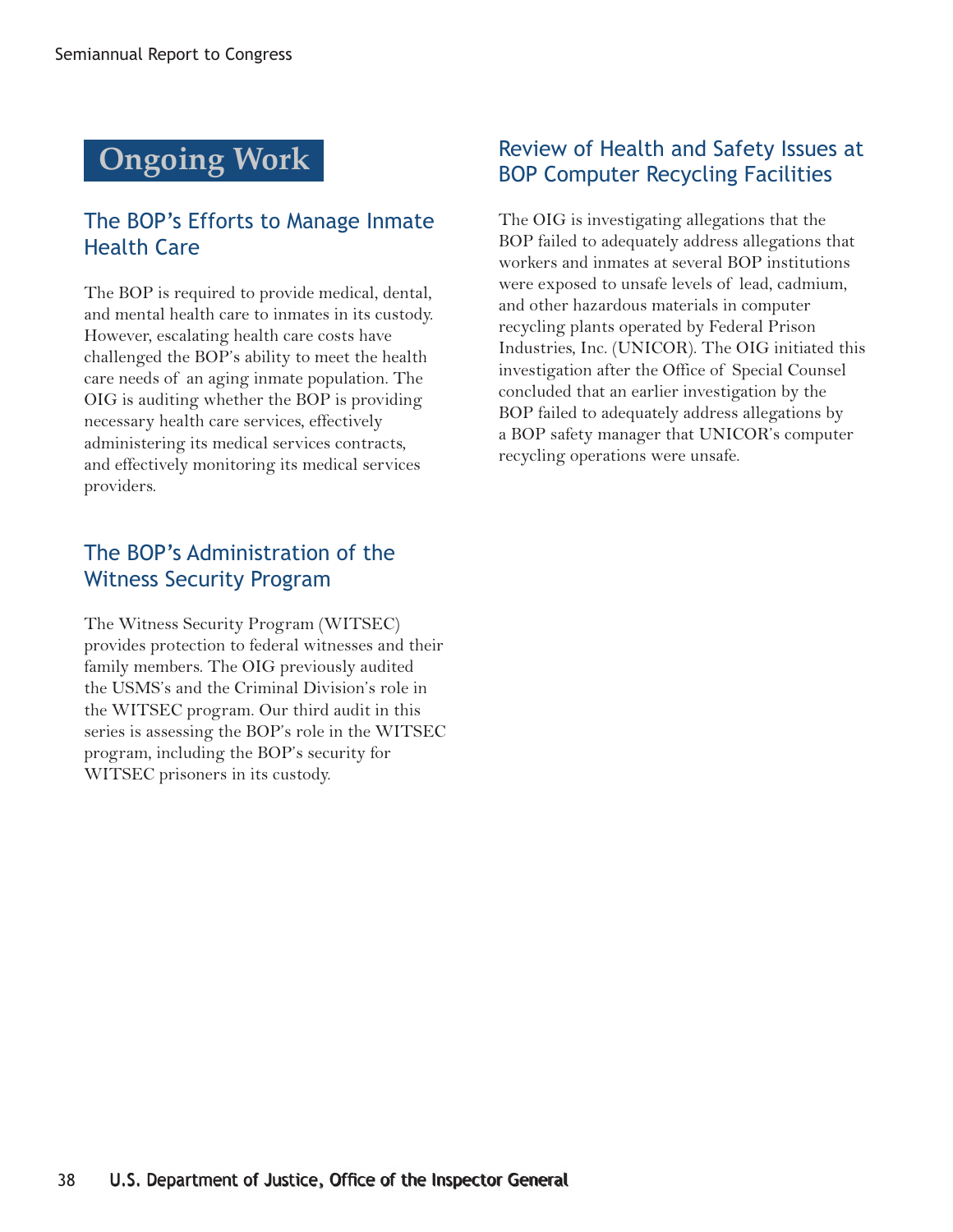## U.S. Attorneys' **Offices**

U.S. Attorneys serve as the federal government's principal criminal and civil litigators and conduct most of the trial work in which the United States is a party. Under the direction of the Attorney General, 93 U.S. Attorneys are stationed throughout the United States, Puerto Rico, U.S. Virgin Islands, Guam, and Northern Mariana Islands. More than 10,800 employees work in those offices and in the EOUSA.

### **Reports Issued**

#### [Critical Incident Response Plans](http://www.usdoj.gov/oig/reports/EOUSA/e0701/final.pdf)

During this reporting period the OIG issued a follow-up report to our 2003 review of USAOs' Critical Incident Response Plans. Each USAO is responsible for developing its Critical Incident Response Plan to respond quickly and appropriately to critical incidents, including acts of terrorism, hostage situations, and natural disasters. Our 2003 review found that a model plan the Department prepared for USAOs to follow while implementing their own response plans was deficient in several aspects, and that USAOs generally did not follow the standard practice of conducting regular critical incident response exercises.

Our current review found that, while USAOs, EOUSA, and the Department's Counterterrorism Section (CTS) had taken important steps to improve USAOs' preparedness, most USAOs have since regressed in their required Critical Incident Response Plan activities, and EOUSA and CTS are not providing USAOs with necessary direction and support.

Since our 2003 review, the Department revised its model plan to address the OIG's recommendations. All 93 USAOs had conducted at least one critical incident preparation exercise and completed an after-action report, and 53 had conducted 2 or more exercises between May 2004 and November 2006. In addition, we found that the Department has provided improved training and guidance to USAOs' Crisis Management Coordinators, who are the designated persons in each district responsible for implementing and overseeing their district's response plan.

In this follow-up review, USAOs from the Gulf Coast reported that conducting critical incident response exercises proved invaluable in producing timely decision making by managers during the hurricanes in 2004 and 2005. However, we also found that many USAOs have regressed in some of their required Critical Incident Response Plan activities. For example, contrary to the revised guidelines, many USAOs have not continued to conduct critical incident response exercises on an annual basis or continued to complete after-action reports after conducting exercises.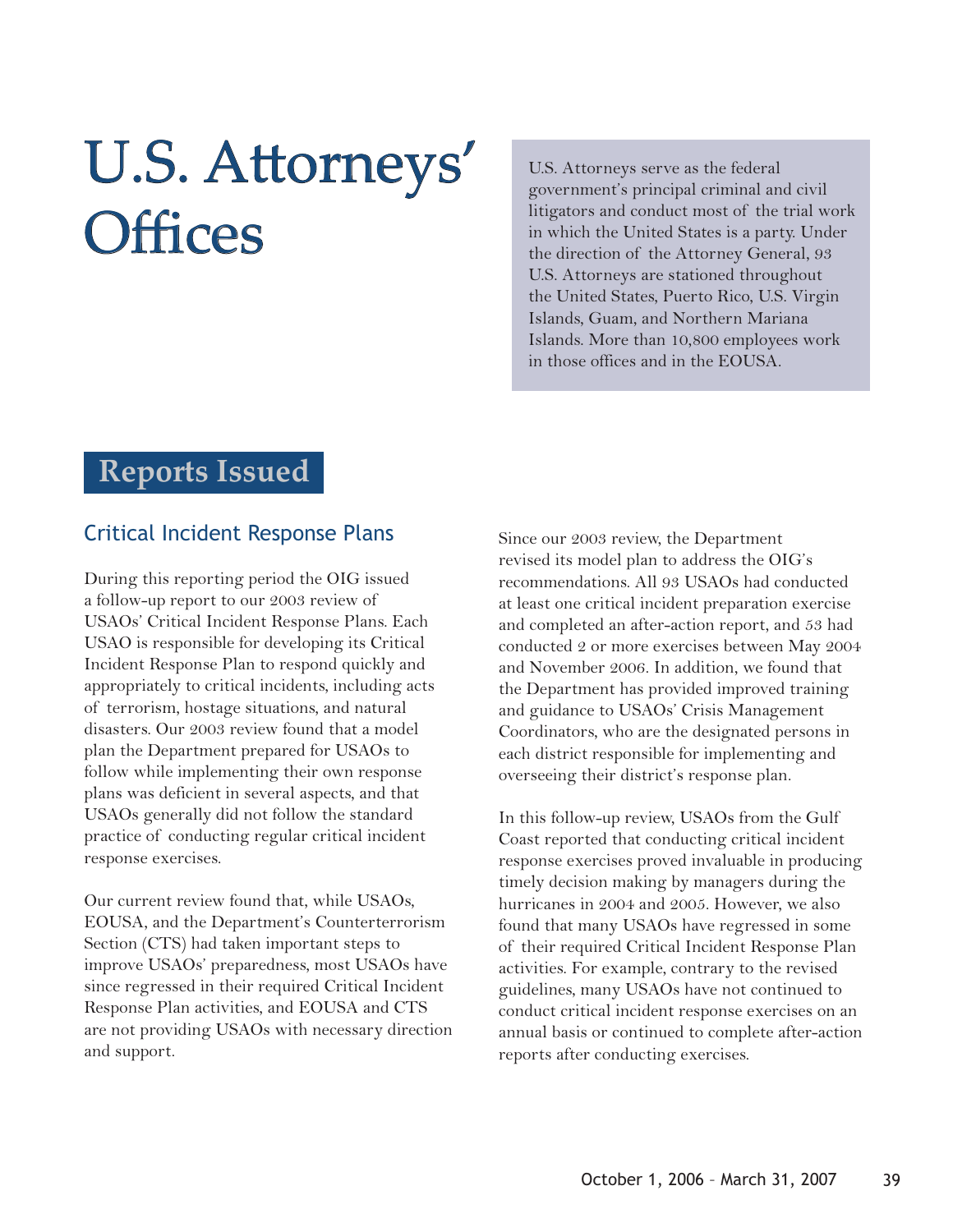The OIG made seven recommendations to help the Department continue to improve USAOs' ability to respond quickly and appropriately to critical incidents. The Department concurred with all of the recommendations.

## **Investigations**

The following is an example of a case involving USAOs that the OIG's Investigations Division investigated during this reporting period:

- An investigation by the OIG's Tucson Area Office resulted in the resignation of an Assistant U.S. Attorney (AUSA). The investigation determined that the AUSA, while representing the Department at a training seminar, groped and made unwanted sexual advances toward a female trainer. During his interviews with OIG investigators, the AUSA provided conflicting statements regarding his interaction with the woman. When confronted about his conflicting statements, the AUSA resigned in lieu of prosecution.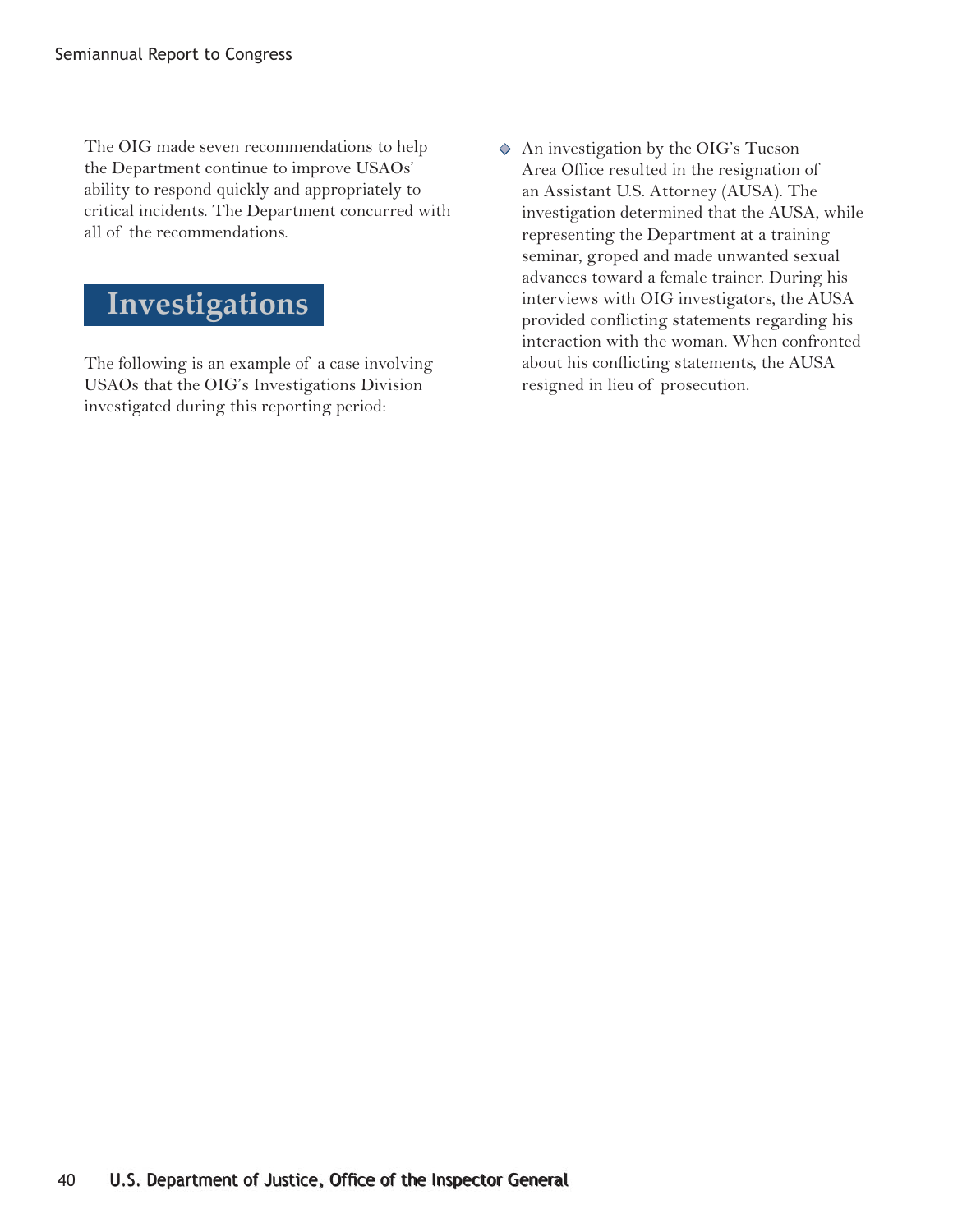## **Other Department** Components

## Criminal Division

### **Reports Issued**

#### [Equitable Sharing Audits](http://www.usdoj.gov/oig/grants/_equ.htm)

Under the Department's Forfeiture Program, state and local law enforcement agencies receive equitable sharing assets when participating directly with the Department's law enforcement components in joint investigations that lead to the seizure or forfeiture of cash and property. To be eligible to receive equitable sharing proceeds, law enforcement agencies must submit a sharing request within 60 days of an asset seizure.

During this reporting period, the OIG's Audit Division audited the <u>Iowa Department of Public</u> Safety (Iowa DPS) to assess whether equitable sharing assets were accounted for properly and used for allowable purposes as defined by the applicable regulations and guidelines. We found that the Iowa DPS generally complied

with equitable sharing guidelines. However, we found weaknesses related to its Federal Annual Certification Reports, tracking and reconciliation of sharing requests, and the use of equitable sharing revenues. Specifically, we found that the Iowa DPS did not track equitable sharing requests and receipts, and receipts were not deposited in a timely manner. We also found that the Iowa DPS did not use equipment purchases totaling \$53,150 for law enforcement purposes and could not provide adequate supporting documentation for expenditures totaling \$536,820. As a result, we made 4 recommendations to strengthen the Iowa DPS's receipt tracking and deposit procedures as well as request support for the budget section of its FY 2004 and 2005 Annual Certification Reports and to remedy \$589,970 in unsupported and unallowable expenditures totaling approximately 19 percent of the total grant funds. The four recommendations are open and resolved.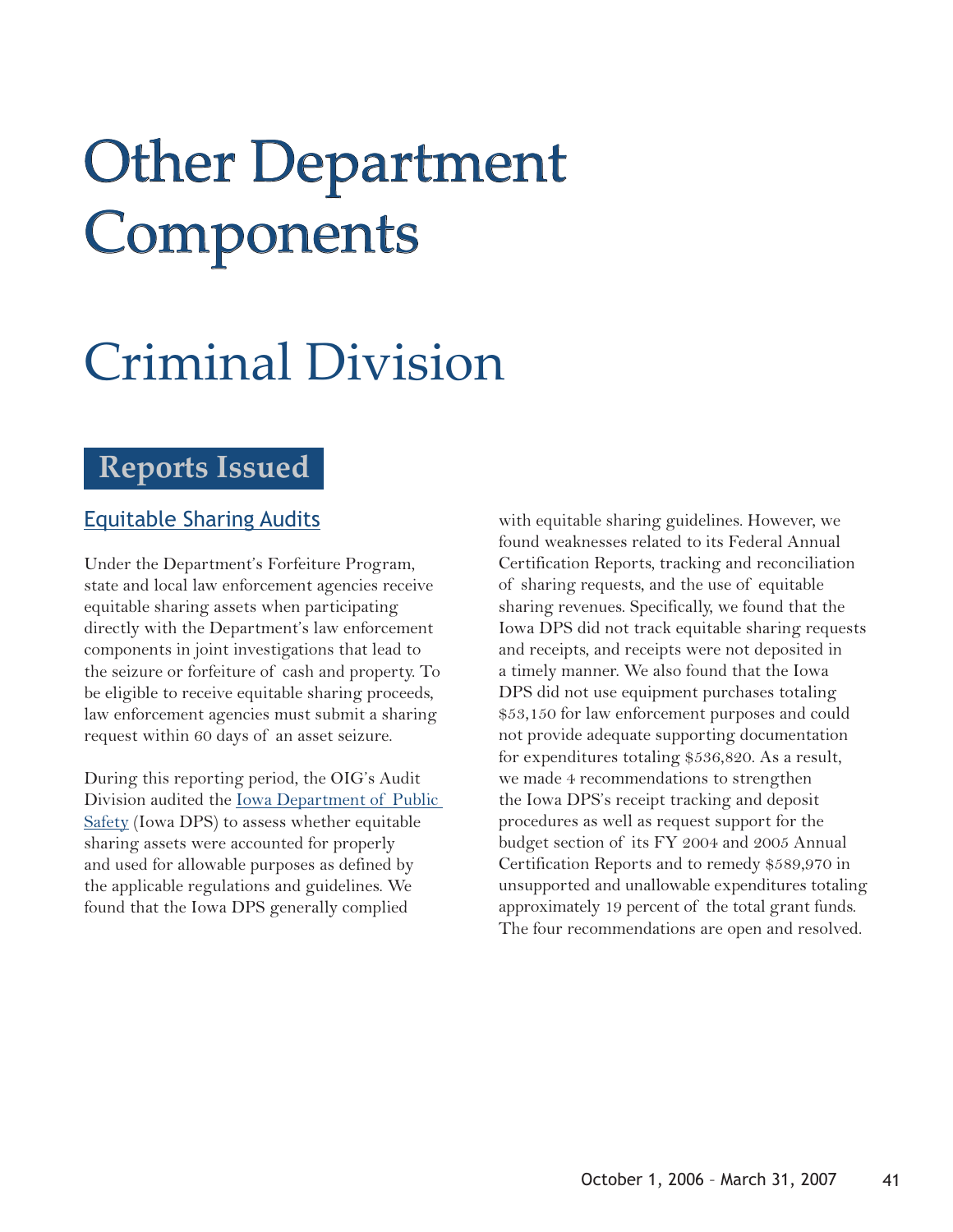## Bureau of Alcohol, Tobacco, Firearms and Explosives

### **Ongoing Work**

### National Firearms Registration and Transfer Record

The OIG is reviewing ATF's National Firearms Registration and Transfer Record to determine whether ATF has effective policies and procedures to reliably maintain records of registrations and transfers of *National Firearms Act* weapons.

### Gun Shows

The OIG is reviewing ATF's enforcement policies and practices related to firearms trafficking at gun shows. The review will provide information about ATF's presence at gun shows and the policies, procedures, and oversight mechanisms that guide ATF's activities.

## Office of Community Oriented Policing Services

### **Investigations**

The following is an example of a case involving COPS that the OIG's Investigations Division investigated during this reporting period:

 $\Diamond$  An investigation by the OIG's Fraud Detection Office resulted in the City of Hazlehurst, Georgia, paying restitution in the amount of \$177,109 to COPS for misapplication of grant funds. The city police department applied for COPS funds in the amount of \$216,000 to

hire 2 officers for a 3-year deployment to their school resource program. The officers were required to attend specialized training and be deployed full-time to elementary, middle, and high schools. The investigation disclosed that the police chief only deployed 1 untrained officer to the schools for a 1-year period. Two other officers were hired with the grant funds but were assigned regular patrol shifts. The matter was declined for prosecution in lieu of the administrative recovery.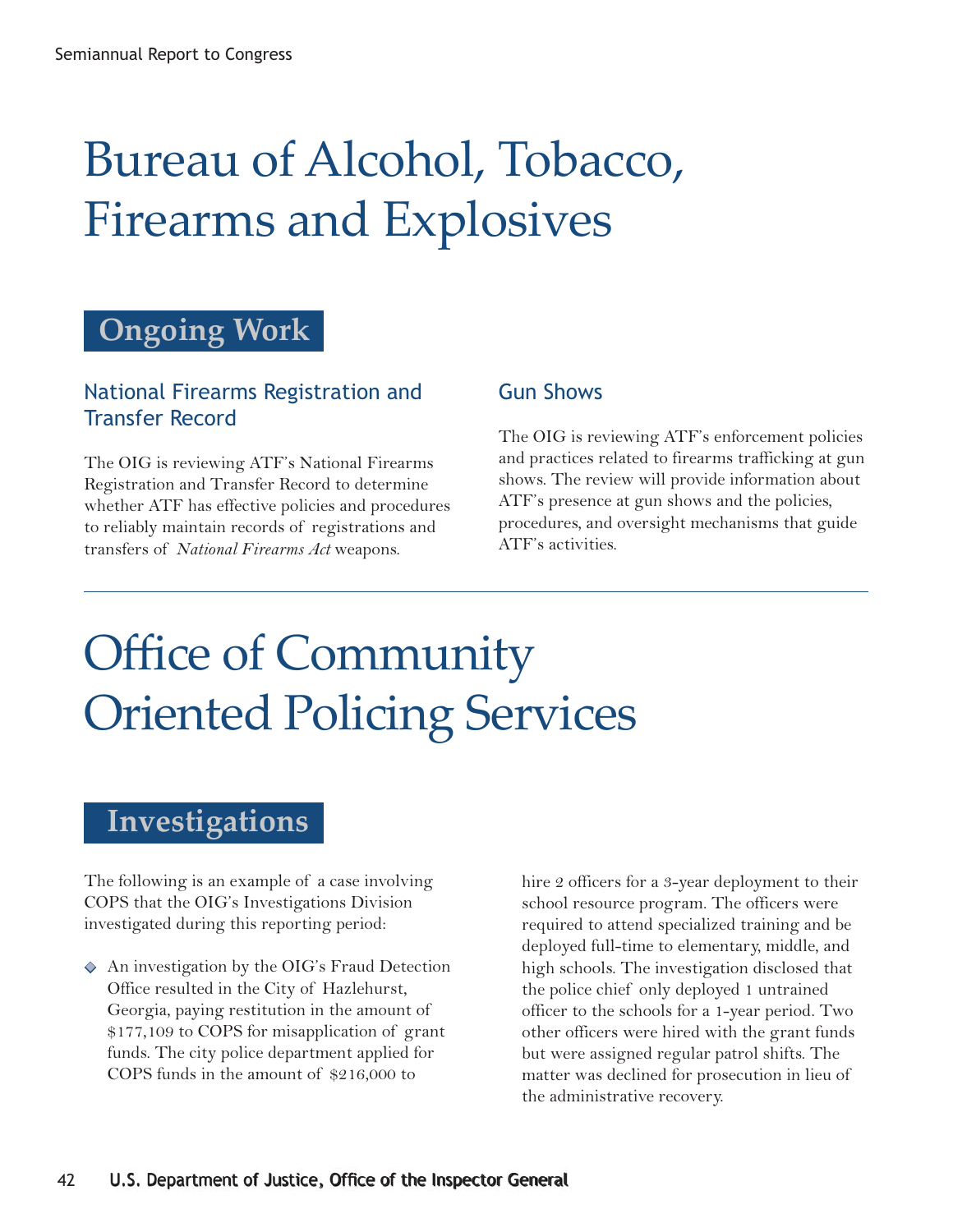## **Executive Office for** U.S. Trustees

## **Ongoing Work**

Monitoring and Oversight of Chapter 7 Panel Trustees

The OIG is auditing the U.S. Trustee Program's monitoring and oversight of Chapter 7 Panel Trustees who collect, liquidate, and distribute personal and business cases under Chapter 7 of the Bankruptcy Code*.*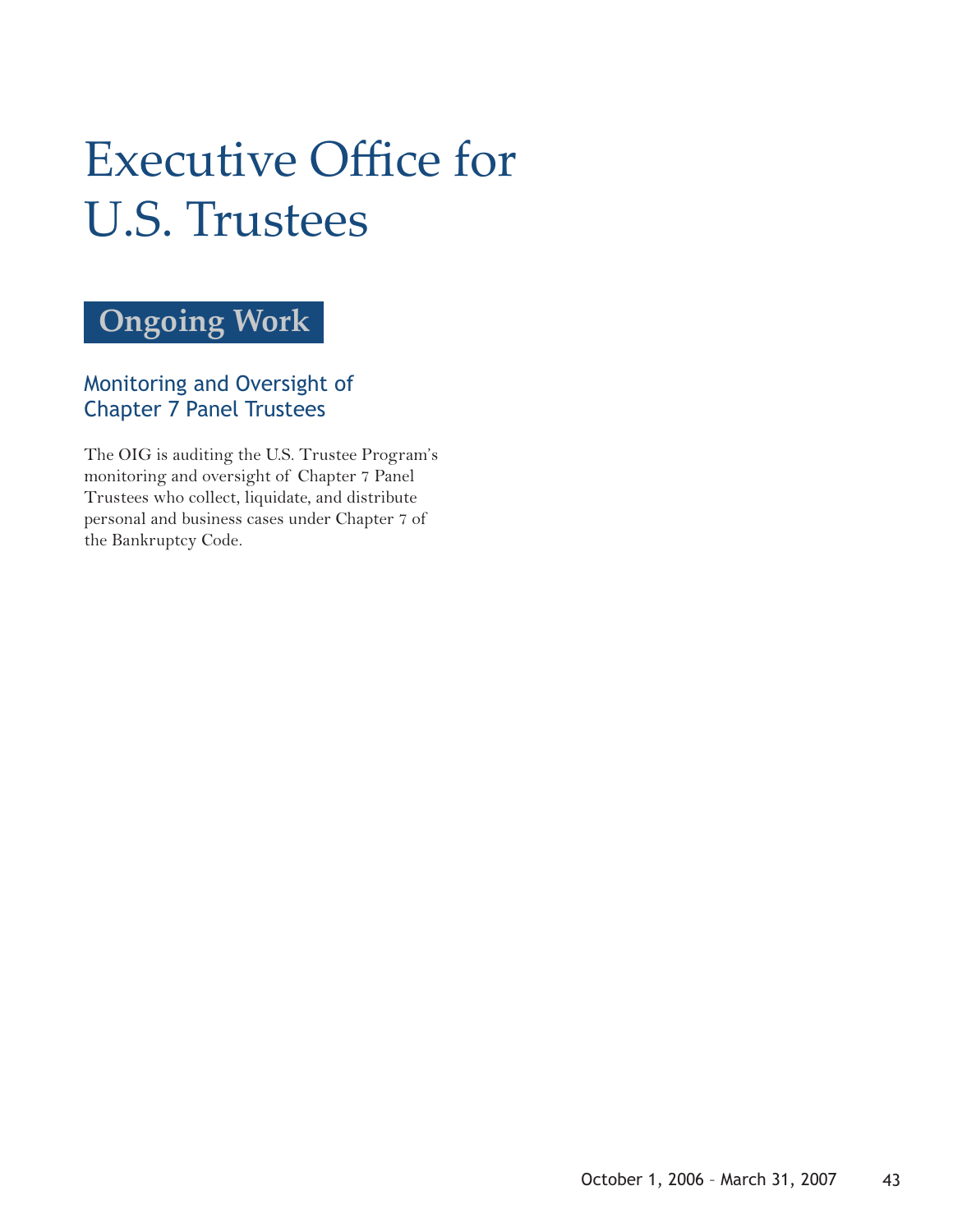## Top Management and Performance Challenges

The OIG has created a list of top management and performance challenges in the Department annually since 1998, initially in response to congressional requests but in recent years as part of the Department's annual *Performance and Accountability Report*.

The OIG's current list of top challenges, issued in October 2006, is to the right. The challenges are not presented in order of priority – we believe that all are critical management and performance issues facing the Department. However, it is clear that the top challenge facing the Department is its ongoing response to the threat of terrorism. Several other top challenges are closely related to and impact directly on the Department's counterterrorism efforts.

Many of the challenges from last year's list remain and are long-standing, difficult challenges that will not be solved quickly or easily. However, we removed the challenges of "Department and FBI Intelligence-Related Reorganizations" and "Judicial Security" from the 2005 list, combined "Information Technology Security" with "Information Technology Systems Planning and Implementation," and added the challenges of "Cybercrime," "Violent Crime," and "Civil Rights and Civil Liberties."

### Top Management and Performance Challenges in the Department of Justice – 2006

- 1. Counterterrorism
- 2. Sharing of Intelligence and Law Enforcement Information
- 3. Information Technology Planning, Implementation, and Security
- 4. Violent Crime
- 5. Financial Management and Systems
- 6. Detention and Incarceration
- 7. Supply and Demand for Drugs
- 8. Grant Management
- 9. Civil Rights and Civil Liberties
- 10. Cybercrime

Detailed information about these management and performance challenges can be found online at http://www.usdoj.gov/oig/challenges/index.htm.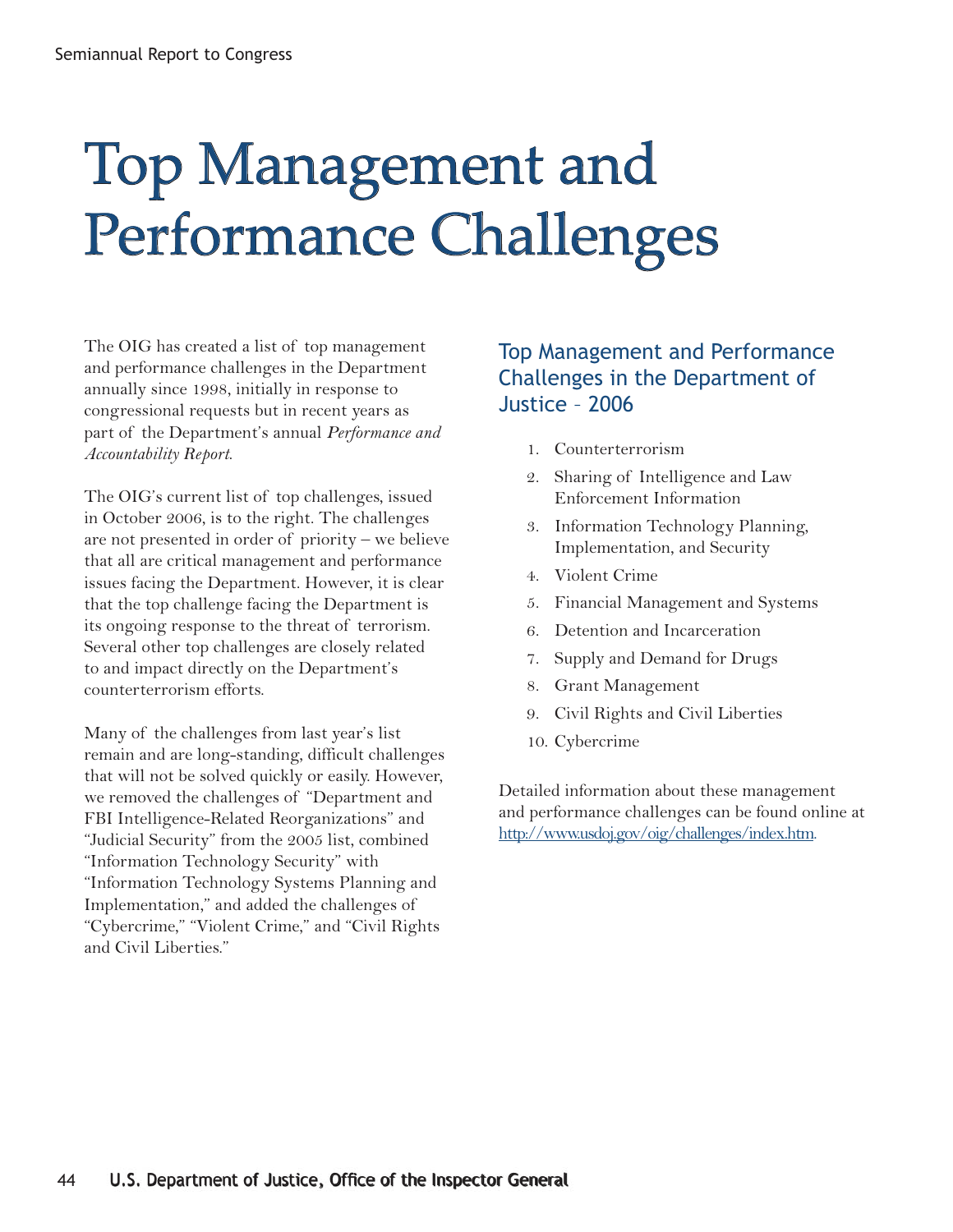## **Congressional Testimony**

On March 28, 2007, the Inspector General [testified before the House Permanent Select](http://www.usdoj.gov/oig/testimony/0703b/final.pdf) Committee on Intelligence on the OIG's review of the FBI's use of national security letters and the FBI's use of Section 215 orders to obtain business records.

Similarly, on March 21, 2007, the Inspector General testified before the Senate Judiciary Committee and on March 20 testified before the [House Judiciary Committee](http://www.usdoj.gov/oig/testimony/0703/final.pdf) on the OIG's review of the FBI's use of national security letters and Section 215 orders for business records.

On March 22, the Inspector General and OIG staff briefed the President's Privacy and Civil Liberties Board on the OIG's review of the FBI's use of national security letters and Section 215 orders for business records.

## [Legislation and Regulations](http://www.usdoj.gov/oig/testimony/0703a/final.pdf)

The IG Act directs the OIG to review proposed legislation and regulations relating to the programs and operations of the Department. Although the Department's Office of Legislative Affairs reviews all proposed or enacted legislation that could affect the Department's activities, the OIG independently reviews proposed legislation that affects it and legislation that relates to waste, fraud, or abuse in the Department's programs or operations.

During this reporting period, the OIG reviewed a [variety of legislation, including the](http://thomas.loc.gov/cgi-bin/bdquery/z?d110:h.r.00985:) *Whistleblower [Protection Enhancement Act of 2007,](http://thomas.loc.gov/cgi-bin/bdquery/z?d110:SN00372:)* the *Intelligence Authorization Act for Fiscal Year* 2007, the *[Improving America's Security Act](http://thomas.loc.gov/cgi-bin/bdquery/z?d110:s.00004:)*, and the *Freedom [of Information Act Amendments of 2007.](http://thomas.loc.gov/cgi-bin/bdquery/z?d110:HR01309:@@@L&summ2=m&)*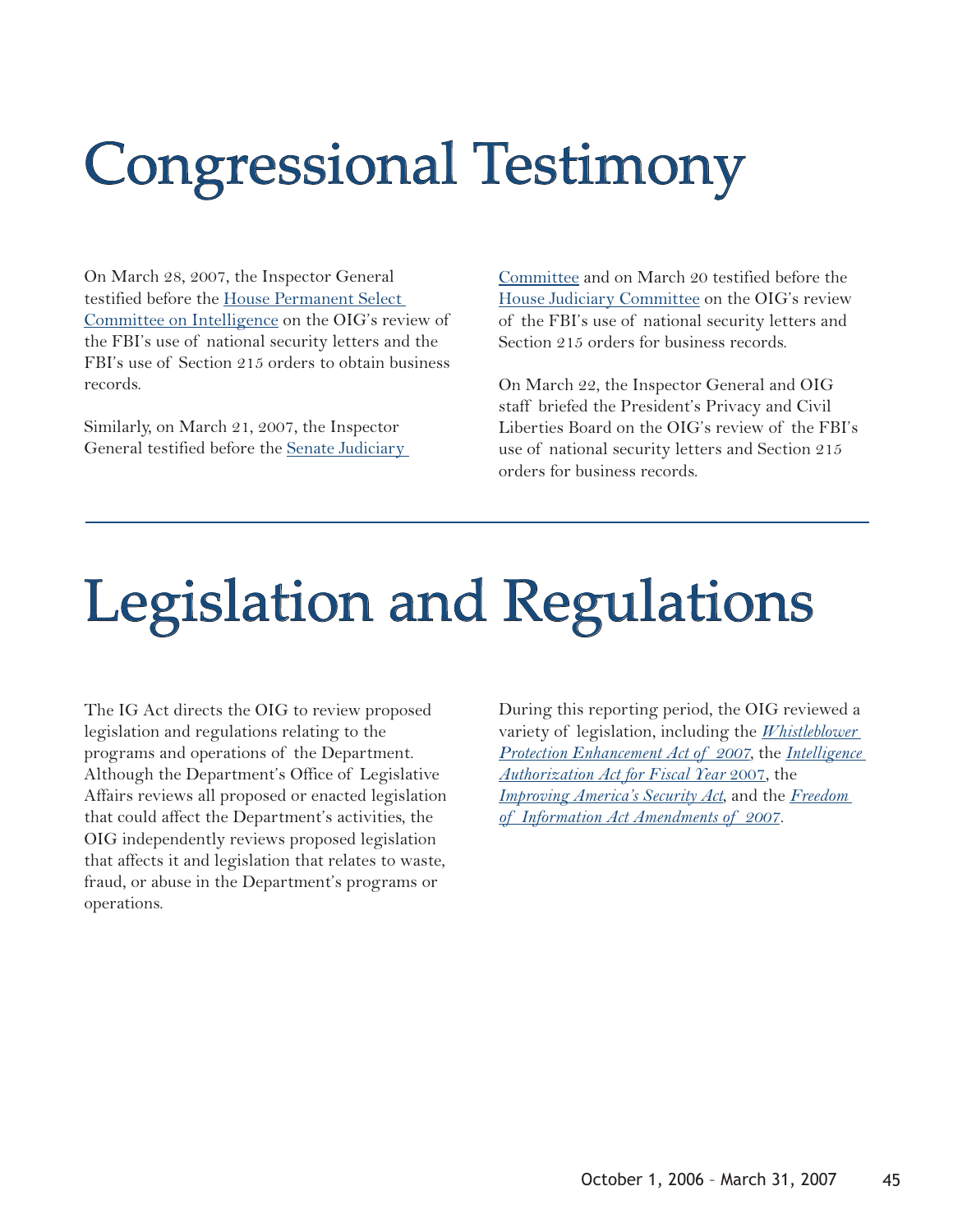## **Statistical Information**

### **Audit Statistics**

### Audit Summary

During this reporting period, the Audit Division issued 106 audit reports containing more than \$560 million in questioned costs and more than \$170 million in funds to be put to better use and made 420 recommendations for management improvements. Specifically, the Audit Division

issued 27 internal reports of Department programs funded at more than \$26 billion; 17 external reports of contracts, grants, and other agreements funded at more that \$94 million; and 62 *Single Audit Act* audits. In addition, the Audit Division issued seven Notifications of Irregularities and one Management Improvement Memorandum.

| Funds Recommended to Be Put to Better Use                                                                    |                                   |                                                            |  |  |  |
|--------------------------------------------------------------------------------------------------------------|-----------------------------------|------------------------------------------------------------|--|--|--|
| <b>Audit Reports</b>                                                                                         | Number of<br><b>Audit Reports</b> | <b>Funds Recommended to</b><br><b>Be Put to Better Use</b> |  |  |  |
| No management decision made by beginning<br>of period                                                        | 4                                 | \$3,648,849                                                |  |  |  |
| Issued during period                                                                                         | 3                                 | \$170,599,707                                              |  |  |  |
| Needing management decision during period                                                                    |                                   | \$174,248,556                                              |  |  |  |
| Management decisions made during period:<br>• Amounts management agreed to<br>put to better use <sup>1</sup> | $2^2$                             | \$109,911,010                                              |  |  |  |
| • Amounts management disagreed to<br>put to better use                                                       | $\Omega$                          | \$0                                                        |  |  |  |
| No management decision at end of period                                                                      | 6                                 | \$64,337,546                                               |  |  |  |

 $^1$  Includes instances in which management has taken action to resolve the issue and/or the matter is being closed because remedial action *was taken.*

*<sup>2</sup> One audit report was not resolved during this reporting period because management has agreed with some, but not all, of the funds recommended to be put to be- er use in the audit.*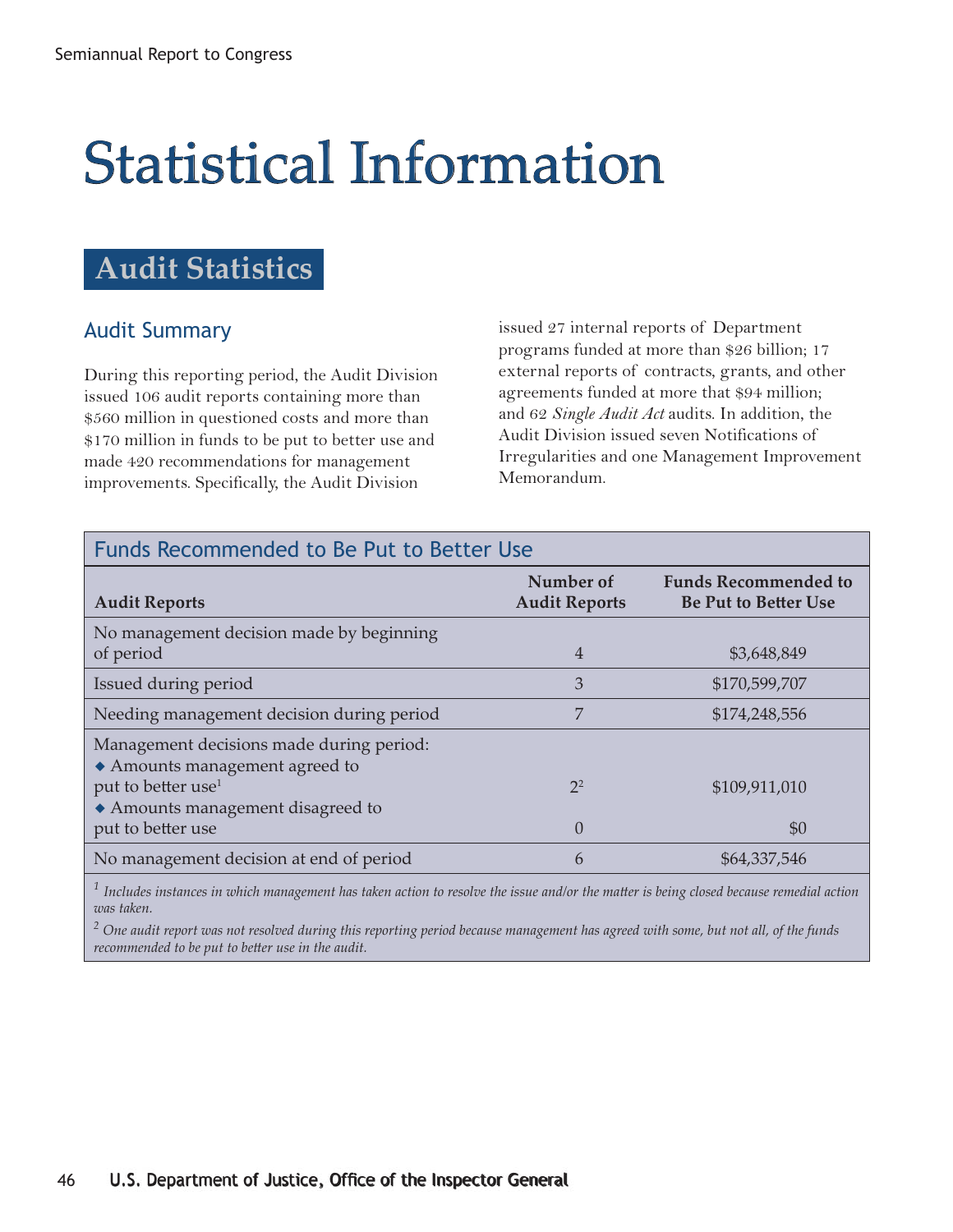| <b>Audits With Questioned Costs</b>                   |                                      |                                                                          |                      |
|-------------------------------------------------------|--------------------------------------|--------------------------------------------------------------------------|----------------------|
| <b>Audit Reports</b>                                  | Number<br>of Audit<br><b>Reports</b> | <b>Total Questioned</b><br><b>Costs (including</b><br>unsupported costs) | Unsupported<br>Costs |
| No management decision made by beginning<br>of period | 14                                   | \$10,396,267                                                             | \$3,839,006          |
| Issued during period                                  | 28                                   | \$560,367,786                                                            | \$5,076,367          |
| Needing management decision during period             | 42                                   | \$570,764,053                                                            | \$8,915,373          |
| Management decisions made during period:              |                                      |                                                                          |                      |
| $\triangle$ Amount of disallowed costs <sup>1</sup>   | $23^{2}$                             | \$269,391,578                                                            | \$4,191,797          |
| Amount of costs not disallowed                        | $\left( \right)$                     | \$0                                                                      | \$0                  |
| No management decision at end of period               | 20                                   | \$301,372,475                                                            | \$4,723,576          |

<sup>1</sup> Includes instances in which management has taken action to resolve the issue and/or the matter is being closed because remedial action *was taken.*

*<sup>2</sup> One audit report was not resolved during this reporting period because management has agreed with some, but not all, of the questioned costs in the audit.*

### Audits Involving Recommendations for Management Improvements

| <b>Audit Reports</b>                                               | Number of<br><b>Audit Reports</b> | <b>Total Number of</b><br><b>Management Improvements</b><br>Recommended |
|--------------------------------------------------------------------|-----------------------------------|-------------------------------------------------------------------------|
| No management decision made by beginning<br>of period              | 25                                | 73                                                                      |
| Issued during period                                               | 98                                | 420                                                                     |
| Needing management decision during period                          | 123                               | 493                                                                     |
| Management decisions made during period:                           |                                   |                                                                         |
| $\blacklozenge$ Number management agreed to implement <sup>1</sup> | 89 2                              | 346                                                                     |
| • Number management disagreed with                                 | $\theta$                          |                                                                         |
| No management decision at end of period                            | 40                                | 147                                                                     |

 $^1$  Includes instances in which management has taken action to resolve the issue and/or the matter is being closed because remedial action *was taken.*

*<sup>2</sup> Includes six audit reports that were not resolved during this reporting period because management has agreed to implement a number of, but not all, recommended management improvements in these audits.*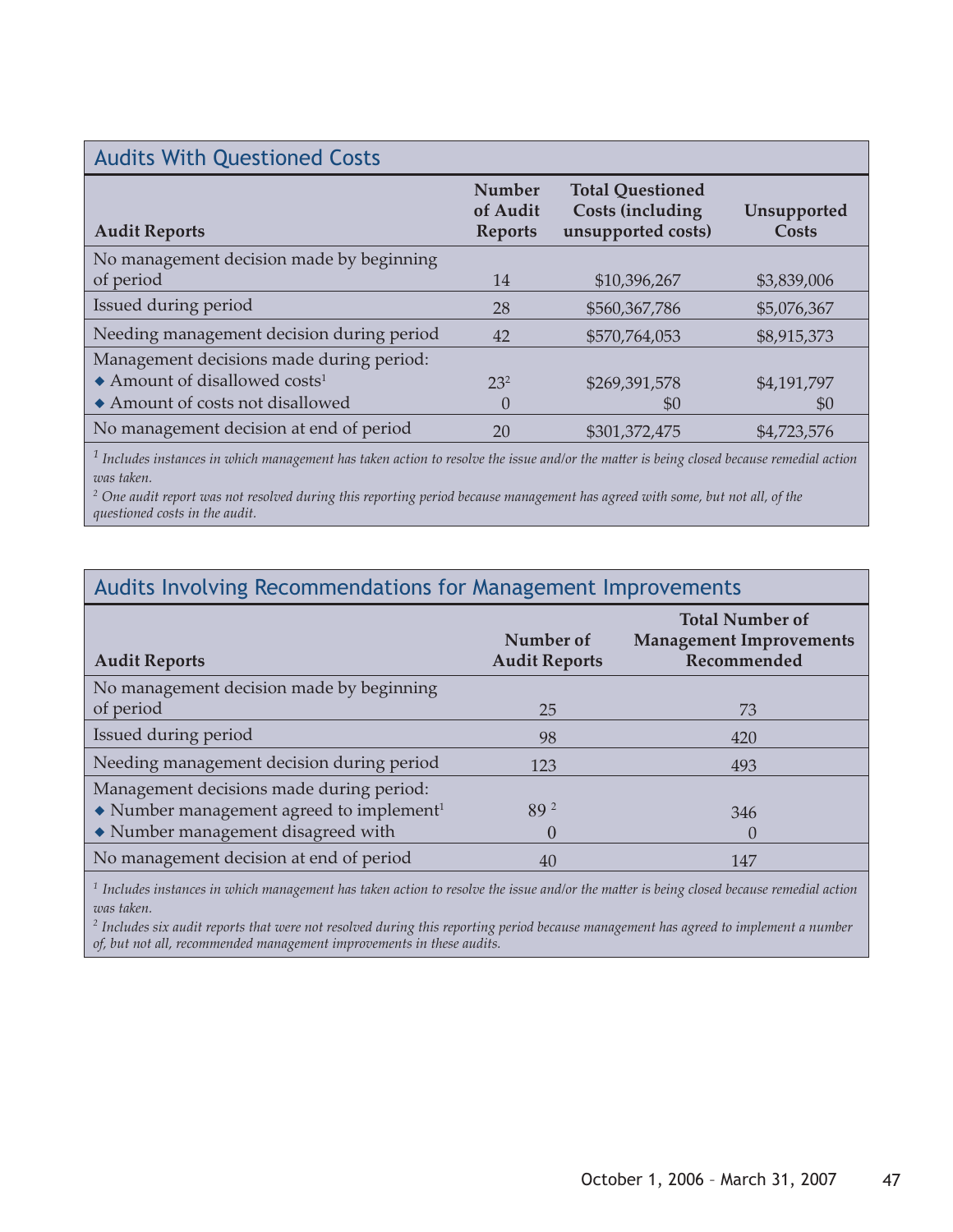### **Audit Follow-Up**

### OMB Circular A-50

OMB Circular A-50, *Audit Follow-Up*, requires audit reports to be resolved within 6 months of the audit report issuance date. The OIG's Audit Division monitors the status of open audit reports to track the audit resolution and closure process. As of March 31, 2007, the OIG closed 115 audit reports and was monitoring the resolution process of 337 open audit reports.

### **Unresolved Audits**

#### Audits Over 6 Months Old Without Management Decisions

As of March 31, 2007, the following audits had no management decision or were in disagreement:

- City of Carpentersville, Illinois
- $\Diamond$  COPS Grant to the City of Dunedin, Florida, Police Department
- ◆ COPS Grants to the Picuris Pueblo, New Mexico, Police Department
- $\Diamond$  COPS Grants to the Navajo Department of Resource Environment, Window Rock, Arizona
- COPS Grants to the Passamaquoddy Tribe and Pleasant Point Reservation Police Department, Perry, Maine
- USMS Intergovernmental Service Agreement for Detention Facilities with the Central Virginia Regional Jail
- USMS Intergovernmental Service Agreement for Detention Facilities with the Blount County, Tennessee, Sheriff 's Office
- USMS Intergovernmental Service Agreement for Detention Facilities with the Cumberland County Jail, Portland, Maine
- USMS Intergovernmental Service Agreement for Detention Facilities with the Hamilton County, Tennessee, Silverdale Correctional Facility
- USMS Intergovernmental Service Agreement for Detention Facilities with the Western Tidewater Regional Jail, Suffolk, Virginia
- Use of Equitable Sharing of Assets by the Baltimore County, Maryland, Police Department
- ◆ Use of Equitable Sharing of Assets by the Baltimore City, Maryland, Police Department

### **Quality Control**

Every 3 years the OIG's Audit Division is required by the Government Auditing Standards issued by the Comptroller General of the United States to undergo a quality control review by a separate external entity. In February 2007, the Federal Deposit Insurance Corporation (FDIC) OIG completed its external quality control review of the OIG's Audit Division. The FDIC OIG issued an unmodified opinion stating that the system of quality control for the OIG audit function was designed in accordance with the quality standards established by the President's Council on Integrity and Efficiency (PCIE).

In addition, the OIG Audit Division completed an external quality control review of the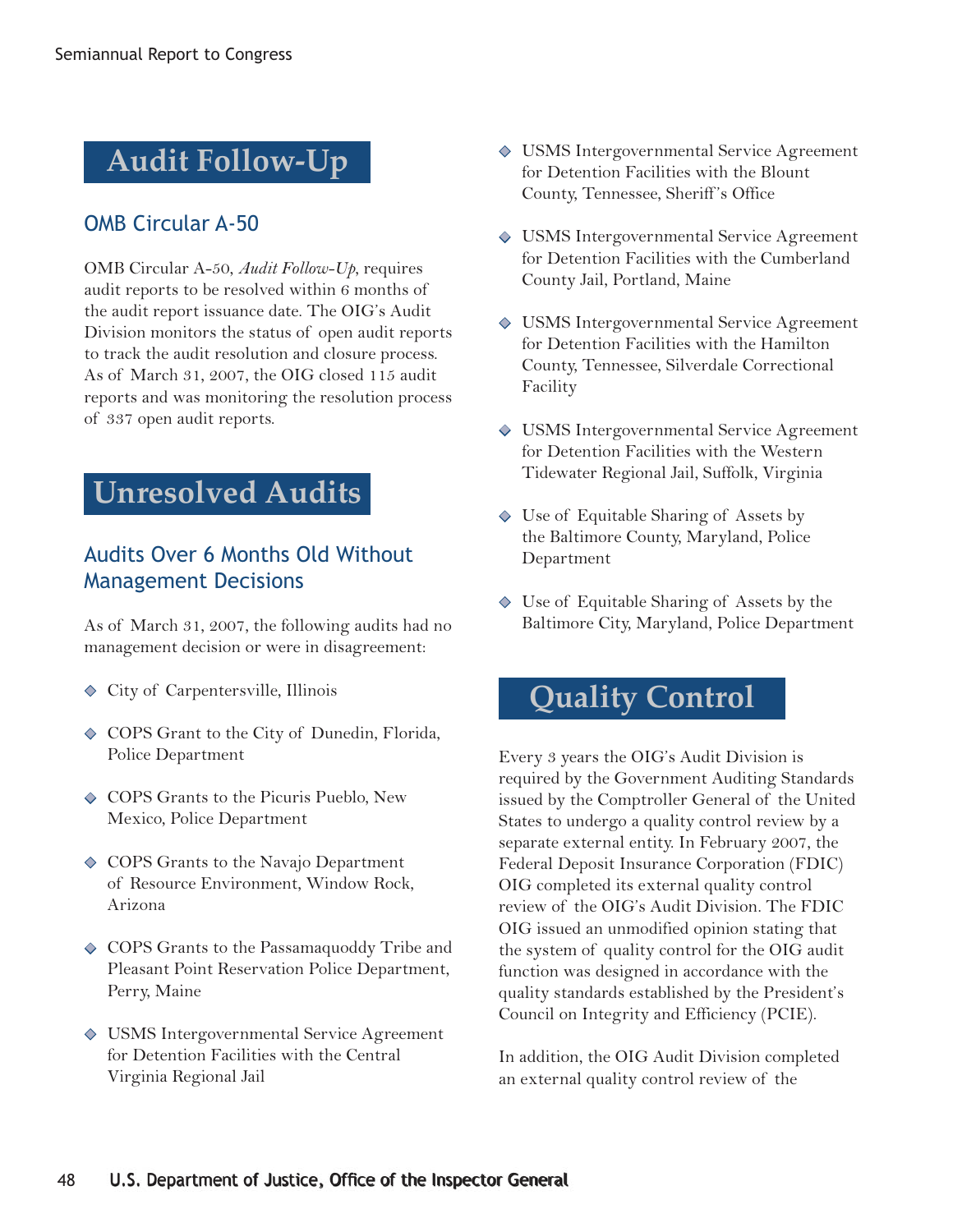Department of Veterans Affairs (VA) OIG Office of Audit. We issued an unmodified opinion stating that the system of quality control for the VA OIG audit function was designed in accordance with the quality standards established by the PCIE.

### **Evaluation and Inspections Statistics**

The chart below summarizes the Evaluation and Inspections Division's (E&I) accomplishments for the 6-month reporting period ending March 31, 2007.

| E&I Workload<br>Accomplishments              | Number of<br><b>Reviews</b> |
|----------------------------------------------|-----------------------------|
| Reviews active at beginning of<br>period     |                             |
| Reviews initiated                            | h                           |
| Final reports issued                         |                             |
| Reviews active at end of<br>reporting period |                             |

#### Unresolved Reviews

DOJ Order 2900.10, *Follow-up and Resolution Policy for Inspection Recommendations by the OIG*, requires reports to be resolved within 6 months of the report issuance date. As of March 31, 2007, there were no unresolved recommendations that meet this criterion.

## **Investigations Statistics**

The following chart summarizes the workload and accomplishments of the Investigations Division during the 6-month period ending March 31, 2007.

#### **Source of Allegations**

| Hotline (telephone and mail)      | 777       |
|-----------------------------------|-----------|
| Other sources                     | 3,752     |
| Total allegations received        | 4,529     |
| <b>Investigative Caseload</b>     |           |
| Investigations opened this period | 201       |
| Investigations closed this period | 203       |
| Investigations in progress as of  |           |
| 3/31/07                           | 372       |
| <b>Prosecutive Actions</b>        |           |
| Criminal indictments/informations | 36        |
| Arrests                           | 35        |
| Convictions/Pleas                 | 64        |
| <b>Administrative Actions</b>     |           |
| Terminations                      | 9         |
| Resignations                      | 65        |
| Disciplinary action               | 13        |
| <b>Monetary Results</b>           |           |
| Fines/Restitutions/Recoveries     | \$663,907 |

#### Integrity Awareness Briefings

OIG investigators conducted 187 Integrity Awareness Briefings for Department employees throughout the country. These briefings are designed to educate employees about the misuse of a public official's position for personal gain and to deter employees from committing such offenses. The briefings reached more than 8,600 employees.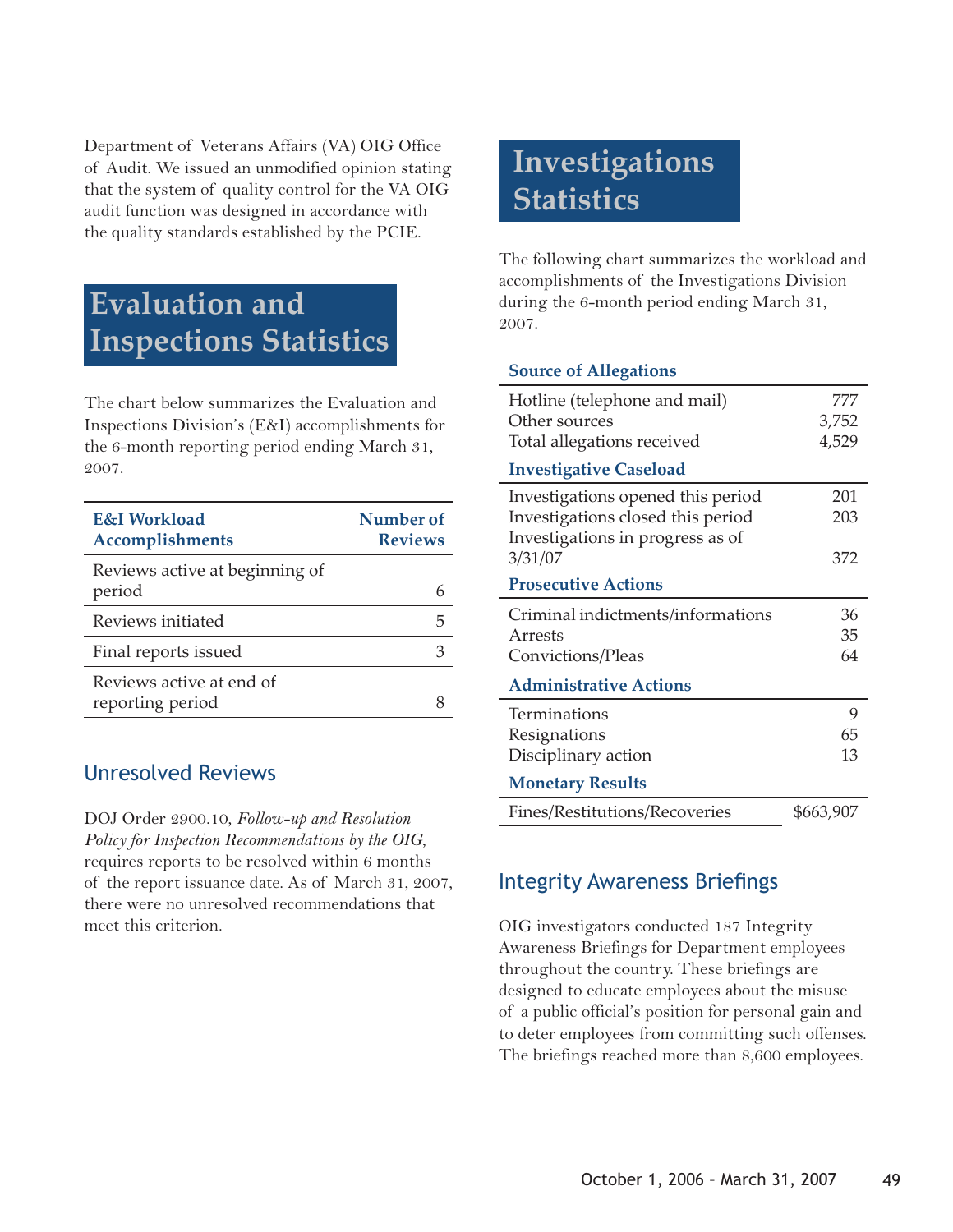## **Acronyms and Abbreviations**

### The following are acronyms and abbreviations widely used in this report.

| <b>ATF</b>   | Bureau of Alcohol, Tobacco,           | <b>IT</b>                      | Information technology                                            |
|--------------|---------------------------------------|--------------------------------|-------------------------------------------------------------------|
|              | Firearms and Explosives               | <b>JMD</b>                     | Justice Management Division                                       |
| <b>BOP</b>   | Federal Bureau of Prisons             | <b>NSL</b>                     | National Security Letters                                         |
| <b>CODIS</b> | Combined DNA Index System             | <b>OFDT</b>                    | Office of the Federal Detention                                   |
| <b>COPS</b>  | Office of Community Oriented          |                                | Trustee                                                           |
|              | Policing Services                     | <b>OIG</b>                     | Office of the Inspector General                                   |
| <b>DEA</b>   | Drug Enforcement Administration       | <b>OJP</b>                     | Office of Justice Programs                                        |
| Department   | U.S. Department of Justice            | <b>OVC</b>                     | Office for Victims of Crime                                       |
| <b>DHS</b>   | Department of Homeland Security       | <b>OVW</b>                     | Office on Victims Against Women                                   |
| <b>EOUSA</b> | Executive Office for U.S. Attorneys   | <b>OMB</b>                     | Office of Management and Budget                                   |
| <b>FBI</b>   | Federal Bureau of Investigation       | <b>NIJ</b>                     | National Institute of Justice                                     |
| <b>FISA</b>  | Foreign Intelligence Surveillance Act | <b>NSA</b>                     |                                                                   |
| <b>FISMA</b> | Federal Information Security          |                                | National Security Agency                                          |
|              | Management Act                        | Patriot Act                    | <b>USA</b> Patriot Act                                            |
| <b>FY</b>    | Fiscal year                           | <b>Patriot Reauthorization</b> |                                                                   |
| <b>ICE</b>   | Immigration and Customs               | Act                            | <b>USA</b> Patriot Improvement and<br>Reauthorization Act of 2005 |
|              | Enforcement                           | <b>USAO</b>                    | U.S. Attorneys' Offices                                           |
| <b>IRS</b>   | <b>Internal Revenue Service</b>       | <b>USMS</b>                    | U.S. Marshals Service                                             |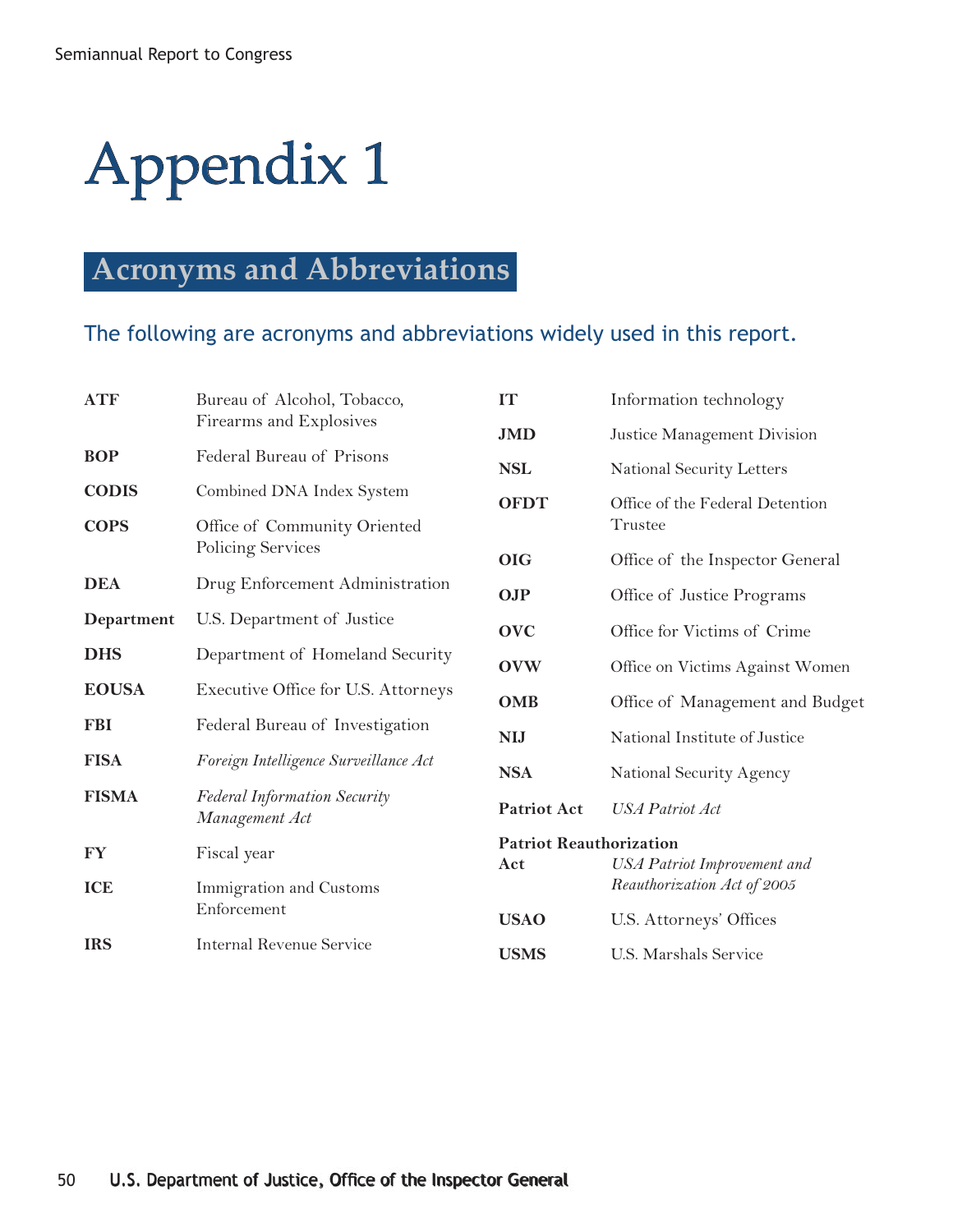### **Glossary of Terms**

### The following are definitions of specific terms as they are used in this report.

**Alien**: Any person who is not a citizen or national of the United States.

**Combined DNA Index System**: A distributed database with three hierarchical levels that enables federal, state, and local forensic laboratories to compare DNA profiles electronically.

**External Audit Report**: The results of audits and related reviews of expenditures made under Department contracts, grants, and other agreements. External audits are conducted in accordance with the Comptroller General's Government Auditing Standards and related professional auditing standards.

**Information**: Formal accusation of a crime made by a prosecuting attorney as distinguished from an indictment handed down by a grand jury.

**Internal Audit Report**: The results of audits and related reviews of Department organizations, programs, functions, computer security and IT, and financial statements. Internal audits are conducted in accordance with the Comptroller General's Government Auditing Standards and related professional auditing standards.

**Questioned Cost**: A cost that is questioned by the OIG because of: 1) an alleged violation of a provision of a law, regulation, contract, grant, cooperative agreement, or other agreement or document governing the expenditure of funds; 2) a finding that, at the time of the audit, such cost is not supported by adequate documentation; or 3) a finding that the expenditure of funds for the intended purpose is unnecessary or unreasonable.

**Recommendation That Funds be Put to Better Use**: Recommendation by the OIG that funds could be used more efficiently if management of an entity took actions to implement and complete the recommendation, including: 1) reductions in outlays; 2) deobligation of funds from programs or operations; 3) withdrawal of interest subsidy costs on loans or loan guarantees, insurance, or bonds; 4) costs not incurred by implementing recommended improvements related to the operations of the entity, a contractor, or grantee; 5) avoidance of unnecessary expenditures noted in pre-award reviews of contract or grant agreements; or 6) any other savings that specifically are identified.

**Unsupported Cost**: A cost that is questioned by the OIG because the OIG found that, at the time of the audit, the cost was not supported by adequate documentation.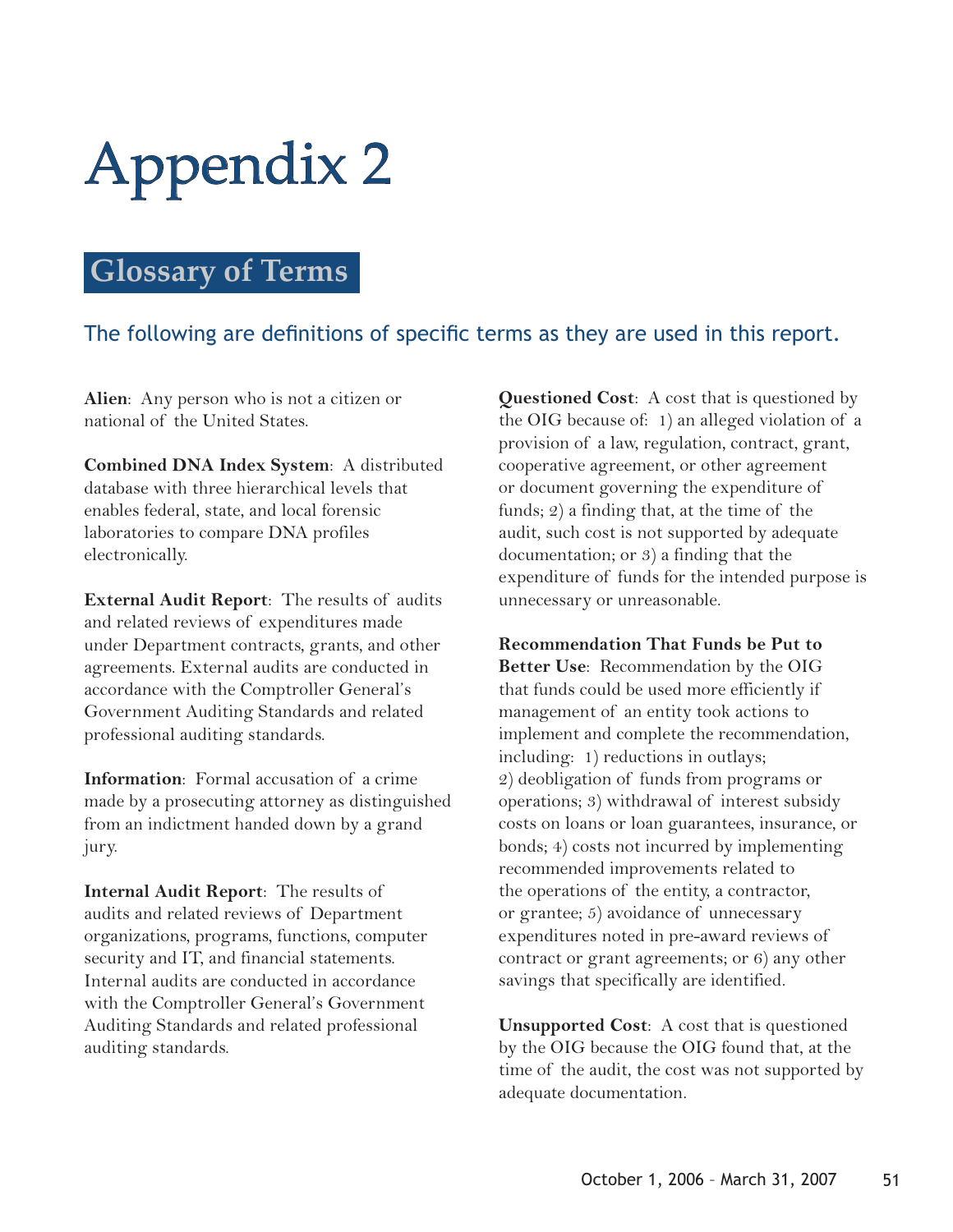## **Evaluation and Inspections Division Reports**

### October 1, 2006 – March 31, 2007

Follow-up Review of the Critical Incident Response Plans of USAOs

Review of the FBI's Use of National Security Letters (joint effort with Oversight and Review Division)

Review of the FBI's Use of Section 215 Orders for Business Records (joint effort with Oversight and Review Division)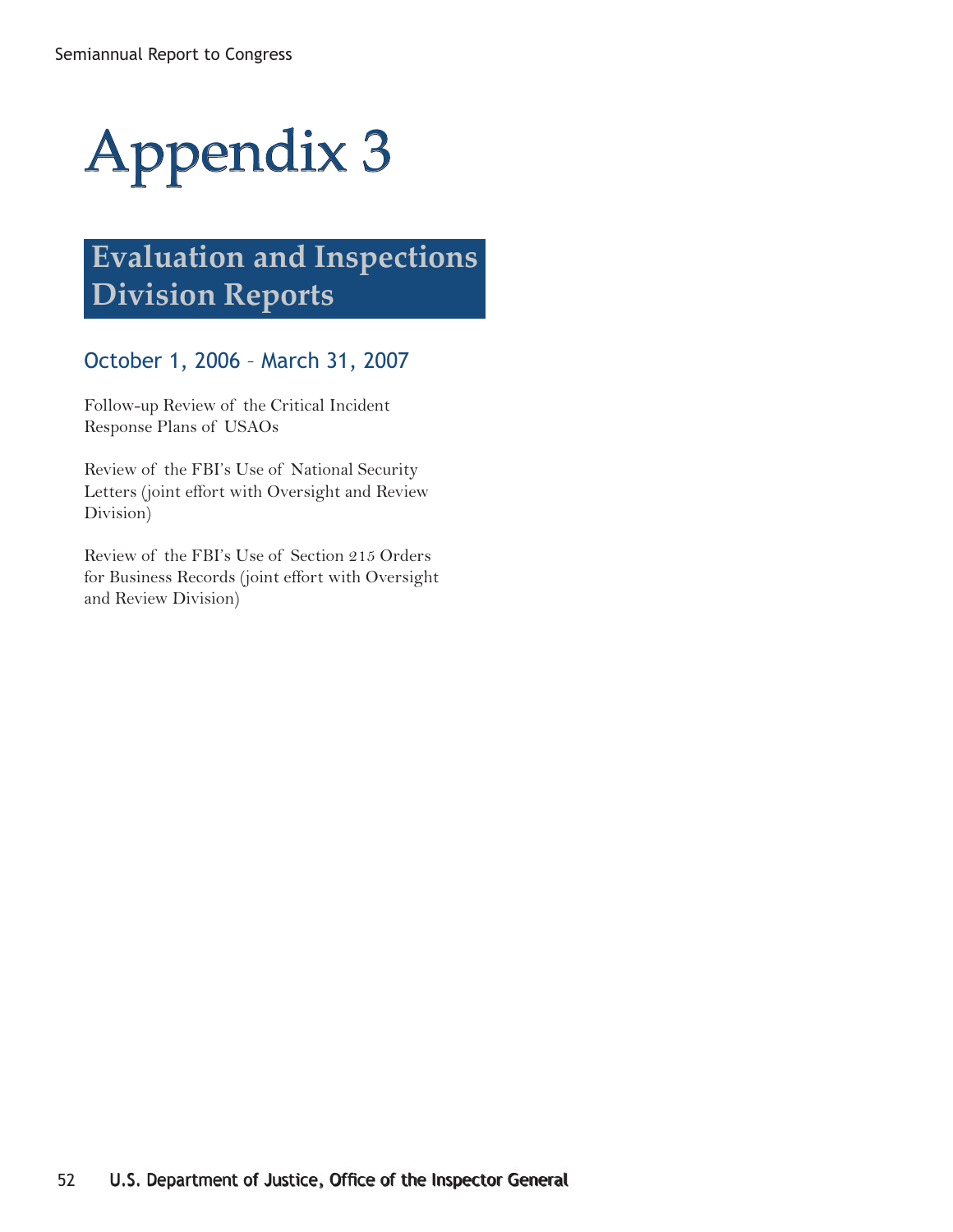### **Audit Division Reports**

### October 1, 2006 – March 31, 2007

### INTERNAL AND EXTERNAL AUDIT REPORTS

Assets Forfeiture Fund and Seized Assets Deposit Fund Annual Financial Statement for FY 2006

BOP Management of the Medical Services Contract with Medical Development International, Butner, North Carolina

ATF's Annual Financial Statement for FY 2006

Compliance with Standards Governing CODIS Activities at the Alabama Department of Forensic Services

Compliance with Standards Governing CODIS Activities at the Wisconsin State Crime Laboratory, Milwaukee, Wisconsin

Cooperation of SCAAP Recipients in the Removal of Criminal Aliens from the United States

COPS Grants Awarded to the Utah Department of Public Safety

Crime Victims Compensation Program Grant to the Oklahoma Crime Victims Compensation Board

The DEA's Annual Financial Statement for FY 2006

Efforts to Prevent, Identify, and Recover Improper and Erroneous Payments by Selected Department Components

The FBI's Annual Financial Statement for FY 2006

The BOP's Annual Financial Statement for FY 2006

Federal Prison Industries, Inc., Annual Financial Statement for FY 2006

Independent Evaluation of the FBI's Intelligence Community Information Security Program and Practices Pursuant to FISMA

OJPs' Annual Financial Statement for FY 2006

OJP National Law Enforcement and Corrections Technology Centers

OVC Identity Theft and Passport Initiative Administered by the Office of the Ohio Attorney General

OVW Grant Awarded to the West Virginia Coalition Against Domestic Violence

Offices, Boards and Divisions Annual Financial Statement for FY 2006

OJP BJA Republican National Convention Grant to the City of New York Police Department

OJP BJA Assistance Residential and Substance Abuse Treatment Formula Grant to the Oklahoma District Attorneys Council

OJP NIJ Solving Cold Cases with DNA Grant Awarded to the City of North Miami, Florida

OJP OJJDP Grants to the State of Oklahoma, Office of Juvenile Affairs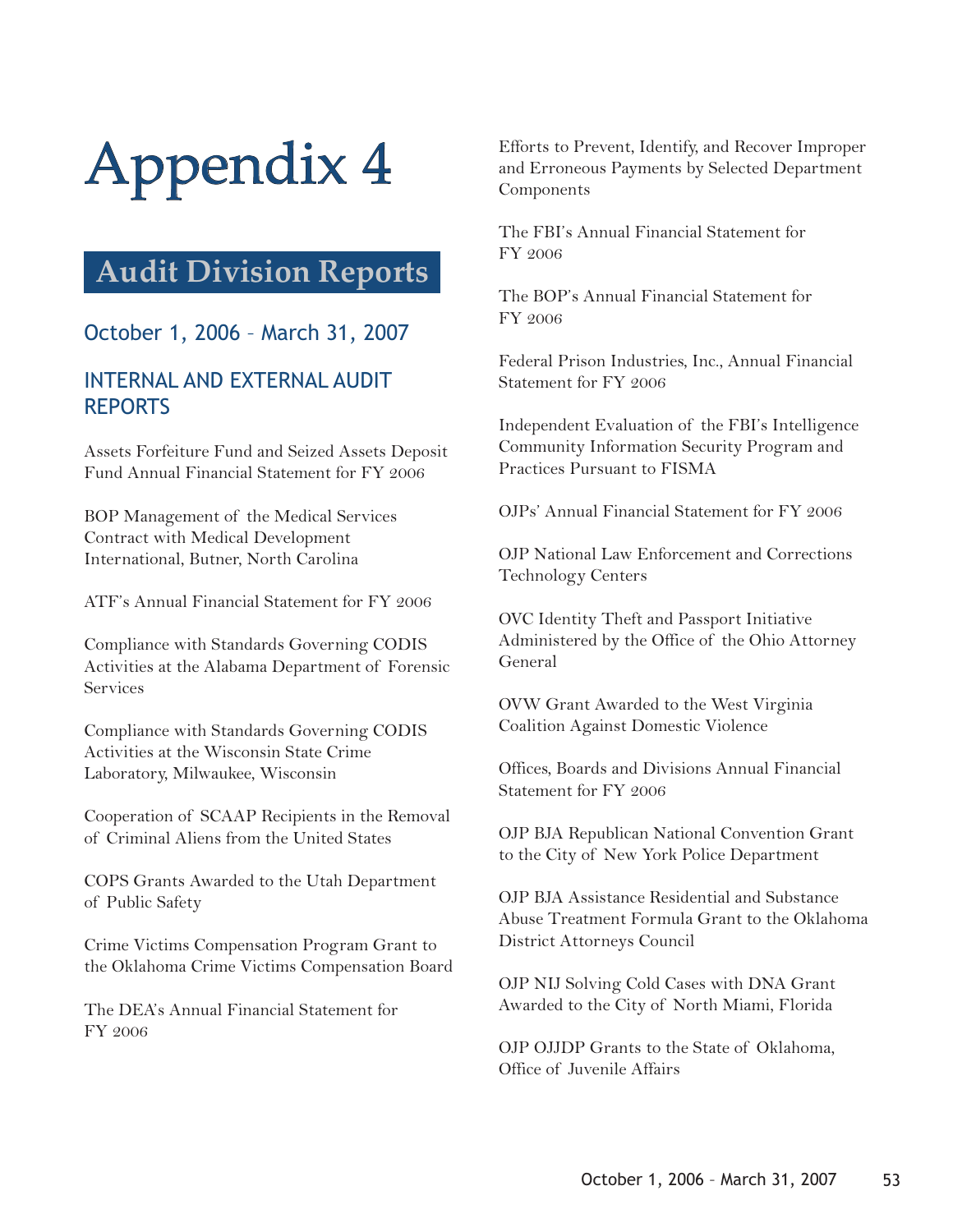OJP Southwest Border Prosecution Initiative Funding Received by the Yuma County Attorney's Office, Yuma, Arizona

Oversight of Intergovernmental Agreements by the USMS and OFDT

Progress Report on Development of the Integrated Wireless Network in the Department

Review of the FBI's Headquarters Information System Controls Environment for FY 2006

Review of the Department's Consolidated Information System General Controls Environment for FY 2006

Sentinel Audit II: Status of the FBI's Case Management System

STOP Violence Against Women Formula Grant to the Louisiana Commission on Law Enforcement

STOP Violence Against Women Formula Grant to the Oklahoma District Attorney Council

The Department's Grant Closeout Process

The Department's Internal Controls Over Terrorism Reporting

The DEA's Handling of Cash Seizures

The DEA's International Operations

The FBI's Control Over Weapons and Laptop Computers Follow-up Audit

The National Court-Appointed Special Advocate Program

The USMS's Management of the Justice Prisoner and Alien Transportation System

The Department's Annual Financial Statement for FY 2006

The USMS's Annual Financial Statement for FY 2006

Use of Equitable Sharing Assets by the Norwalk, Connecticut, Police Department

Use of Equitable Sharing Assets by the Philadelphia, Pennsylvania, District Attorney's **Office** 

Use of Equitable Sharing Revenues by the Iowa Department of Public Safety, Des Moines, Iowa

Working Capital Fund Annual Financial Statement for FY 2006

### *SINGLE AUDIT ACT* REPORTS OF DEPARTMENT OF JUSTICE ACTIVITIES

#### October 1, 2006 – March 31, 2007

13th Judicial District Drug Task Force, Cookeville, Tennessee

Algaaciq Tribal Government, St. Mary's, Alaska

American Bar Association Fund for Justice and Education, Chicago, Illinois

Beyond Missing, Inc., Greenbrae, California

Big Valley Rancheria Band of Pomo Indians, Lakeport, California

Cahto Tribe of Laytonville Rancheria, California

Calhoun County Commission, Anniston, Alabama

Church World Service, Inc., Elkhart, Indiana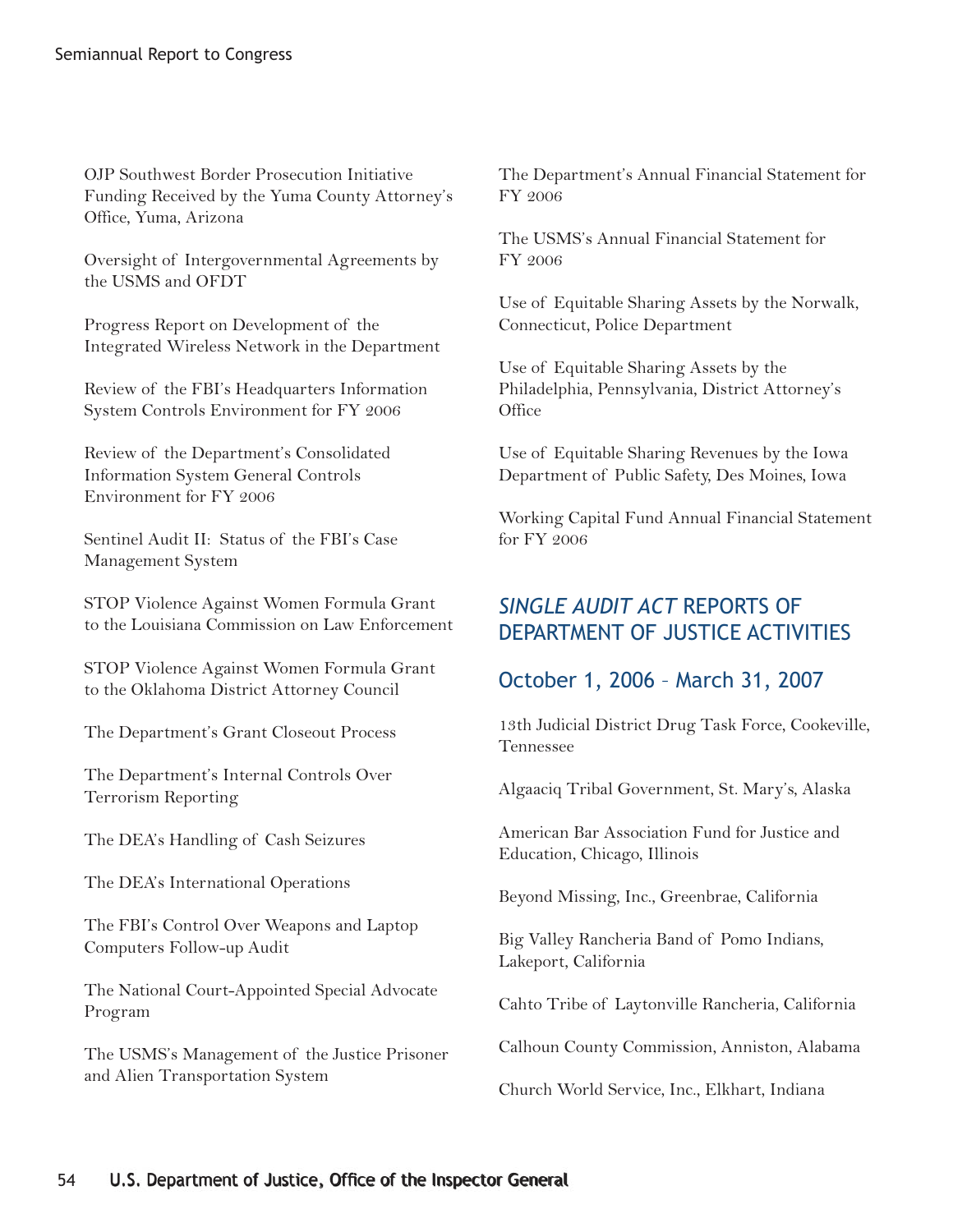| City and County of San Francisco, California                            | Henry C<br>McDono     |
|-------------------------------------------------------------------------|-----------------------|
| City of Chicago, Illinois                                               |                       |
| City of East St. Louis, Illinois                                        | Hoonah                |
| City of Henderson, Nevada                                               | Indian T<br>Maine     |
| City of Hillsboro, Oregon                                               | Las Vega              |
| City of Huntington Park, California                                     | Laurens               |
| City of Knoxville, Tennessee                                            | Lower E<br>Washing    |
| City of Mason City, Iowa                                                |                       |
| City of Miami Springs, Florida                                          | National<br>Activitie |
| City of North Las Vegas, Nevada                                         | National<br>Judges, l |
| City of Selma, Alabama                                                  |                       |
| City of Tampa, Florida                                                  | Native V              |
|                                                                         | Native V              |
| City of Terre Haute, Indiana                                            | Nevada                |
| Commonwealth of the Northern Mariana Islands                            | Newtok                |
| Elko Band Council, Elko, Nevada                                         |                       |
| Etowah County Commission, Gadsden, Alabama                              | Pleasant<br>Perry, M  |
| Fallon Paiute-Shoshone Tribe, Fallon, Nevada                            | Porter C              |
| Georgia State University Research Foundation,<br>Inc., Atlanta, Georgia | Safe & S              |
|                                                                         | Sangamo               |
| Government of Guam, Hagatna, Guam, FY 2003                              | Shoshon               |
| Government of Guam, Hagatna, Guam, FYs 2004<br>and 2005                 | Reservat              |
| Hawaii Community Foundation, Honolulu, Hawaii                           | Sioux Co              |

County Board of Commissioners, bugh, Georgia Indian Association, Hoonah, Alaska Iownship Tribal Government, Princeton, as Paiute Tribe, Las Vegas, Nevada County, Dublin, Georgia Llwha Klallam Tribe, Port Angeles, gton Association of Police and Athletic es Leagues, Inc., Jupiter, Florida Council of Juvenile and Family Court Inc., Reno, Nevada Village of Barrow, Alaska Village of St. Michael, Alaska Urban Indians, Inc., Reno, Nevada Traditional Council, Newtok, Alaska Point Passamaquoddy Tribal Council, *Taine* County, Valparaiso, Indiana ound, Inc., Milwaukee, Wisconsin on County, Springfield, Illinois e-Paiute Tribes of Duck Valley tion, Owyhee, Nevada

ounty, Orange City, Iowa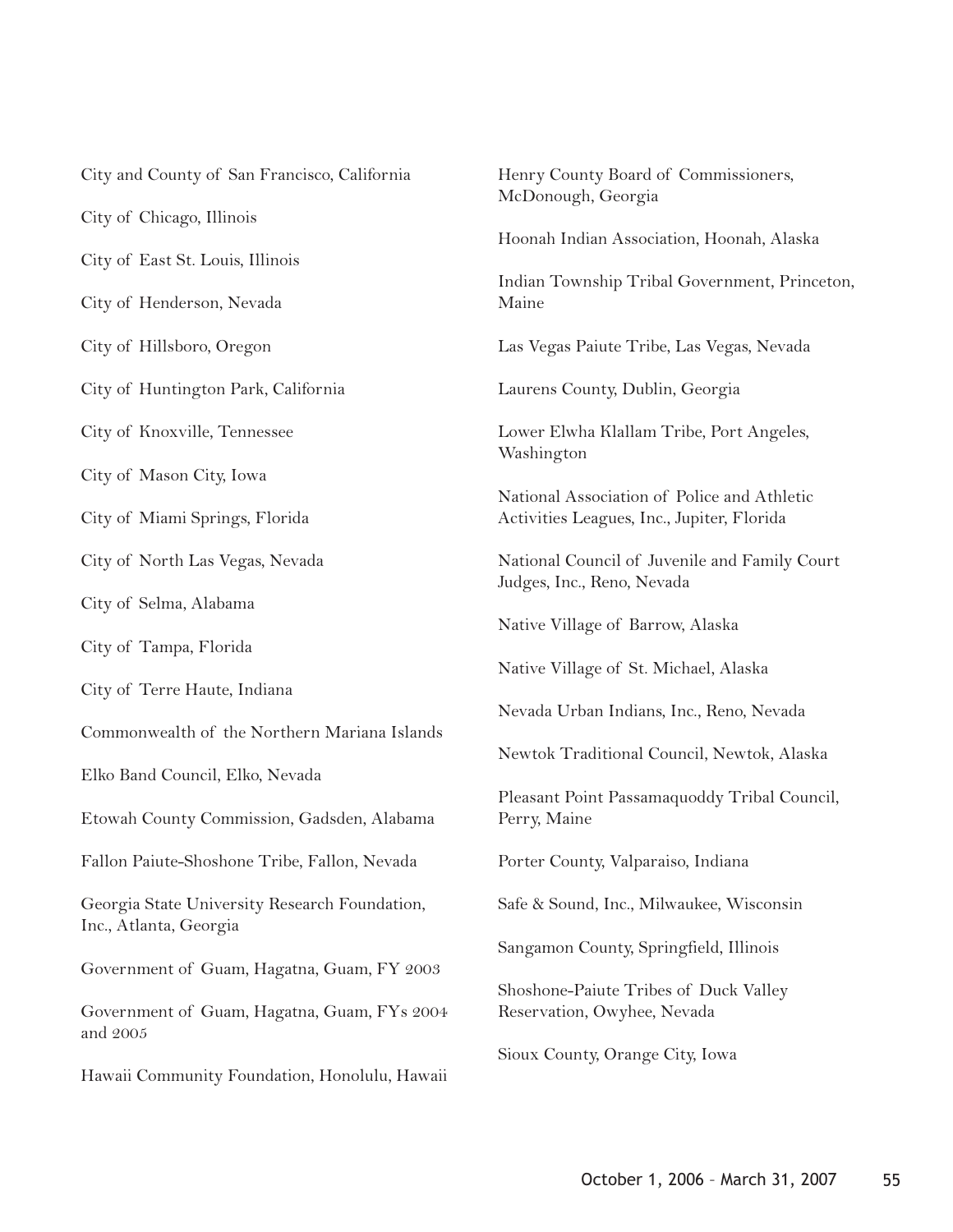| State of Alabama, Montgomery, Alabama,<br>FY 2004 | Tanana Chiefs Conference, Fairbanks, Alaska |
|---------------------------------------------------|---------------------------------------------|
|                                                   | The Paul & Lisa Program, Inc., Essex,       |
| State of Alabama, Montgomery, Alabama,<br>FY 2005 | Connecticut                                 |
|                                                   | University of Delaware, Newark, Delaware    |
| State of Alaska, Juneau, Alaska                   |                                             |
|                                                   | University of Hawaii, Honolulu, Hawaii      |
| State of Florida, Tallahassee, Florida            |                                             |
|                                                   | University of Maine System, Bangor, Maine   |
| State of Georgia, Atlanta, Georgia                |                                             |
|                                                   | University of New Haven, West Haven,        |
| State of Iowa, Des Moines, Iowa                   | Connecticut                                 |
| State of Nevada                                   | Village of Forest Park, Illinois            |
|                                                   | Yomba Shoshone Tribe, Austin, Nevada        |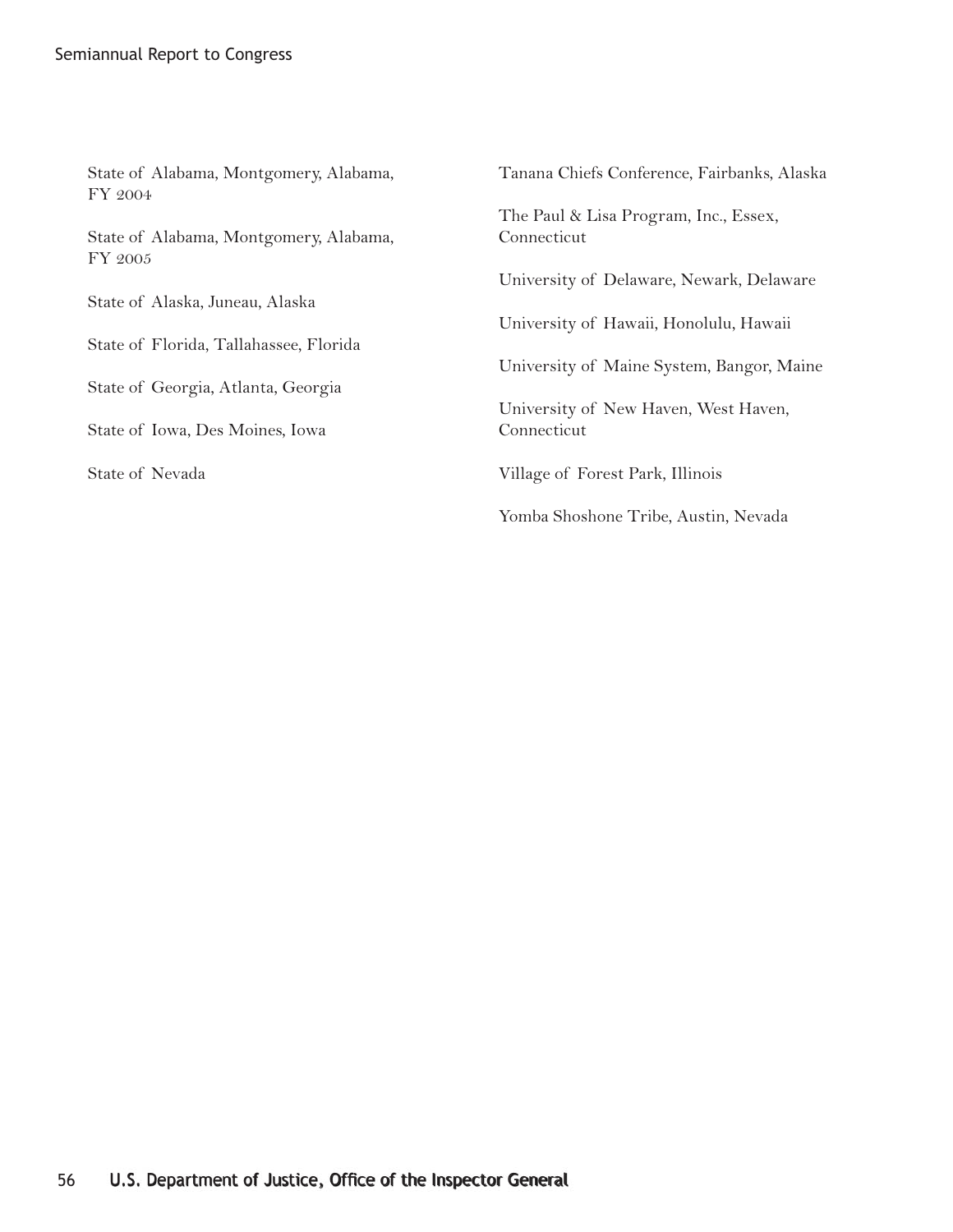## **Audit Division Reports**

### October 1, 2006 – March 31, 2007

### Quantifiable Potential Monetary Benefits

| <b>Audit Report</b>                                                                                                         | Questioned<br><b>Costs</b> | Unsupported<br><b>Costs</b> | <b>Funds Put to</b><br><b>Better Use</b> |
|-----------------------------------------------------------------------------------------------------------------------------|----------------------------|-----------------------------|------------------------------------------|
| 13th Judicial District Drug Task Force,<br>Cookeville, Tennessee                                                            | \$27,320                   | \$27,320                    |                                          |
| Algaaciq Tribal Government, St. Mary's, Alaska                                                                              | \$34,419                   | \$34,419                    |                                          |
| American Bar Association Fund for Justice and<br>Education, Chicago, Illinois                                               | \$93,180                   | \$93,180                    |                                          |
| <b>BOP Management of the Medical Services</b><br>Contract with Medical Development<br>International, Butner, North Carolina | \$2,428,345                | \$2,428,345                 |                                          |
| Church World Service, Inc., Elkhart, Indiana                                                                                | \$73,036                   | \$73,036                    |                                          |
| City and County of San Francisco, California                                                                                | \$253,500                  | \$253,500                   |                                          |
| City of Knoxville, Tennessee                                                                                                | \$19,873                   | \$19,873                    |                                          |
| City of Mason City, Iowa                                                                                                    | \$74,656                   | \$74,656                    |                                          |
| City of North Las Vegas, Nevada                                                                                             | \$84,255                   | \$84,255                    |                                          |
| City of Selma, Alabama                                                                                                      | \$5,100                    | \$5,100                     |                                          |
| COPS Grants Awarded to the Utah Department<br>of Public Safety                                                              | \$59,919                   | \$11,160                    |                                          |
| Elko Band Council, Elko, Nevada                                                                                             | \$7,830                    | \$7,830                     |                                          |
| Fallon Paiute-Shoshone Tribe, Fallon, Nevada                                                                                | \$38,351                   | \$38,351                    |                                          |
| Government of Guam, Hagatna, Guam, FY 2003                                                                                  | \$277,427                  | \$277,427                   |                                          |
| Hawaii Community Foundation, Honolulu,<br>Hawaii                                                                            | \$1,096                    | \$757                       |                                          |
| National Association of Police and Athletic<br>Activities Leagues, Inc., Jupiter, Florida                                   | \$2,770                    | \$2,770                     |                                          |
| OVC Identity Theft and Passport Initiative<br>Administered by the Office of the Ohio Attorney<br>General                    | \$154,657                  | \$146,320                   |                                          |
| OJP BJA Republican National Convention Grant<br>to the City of New York Police Department                                   | \$49,699                   | \$47,307                    |                                          |
| OJP National Law Enforcement and Corrections<br><b>Technology Centers</b>                                                   | \$697,005                  | \$472,069                   |                                          |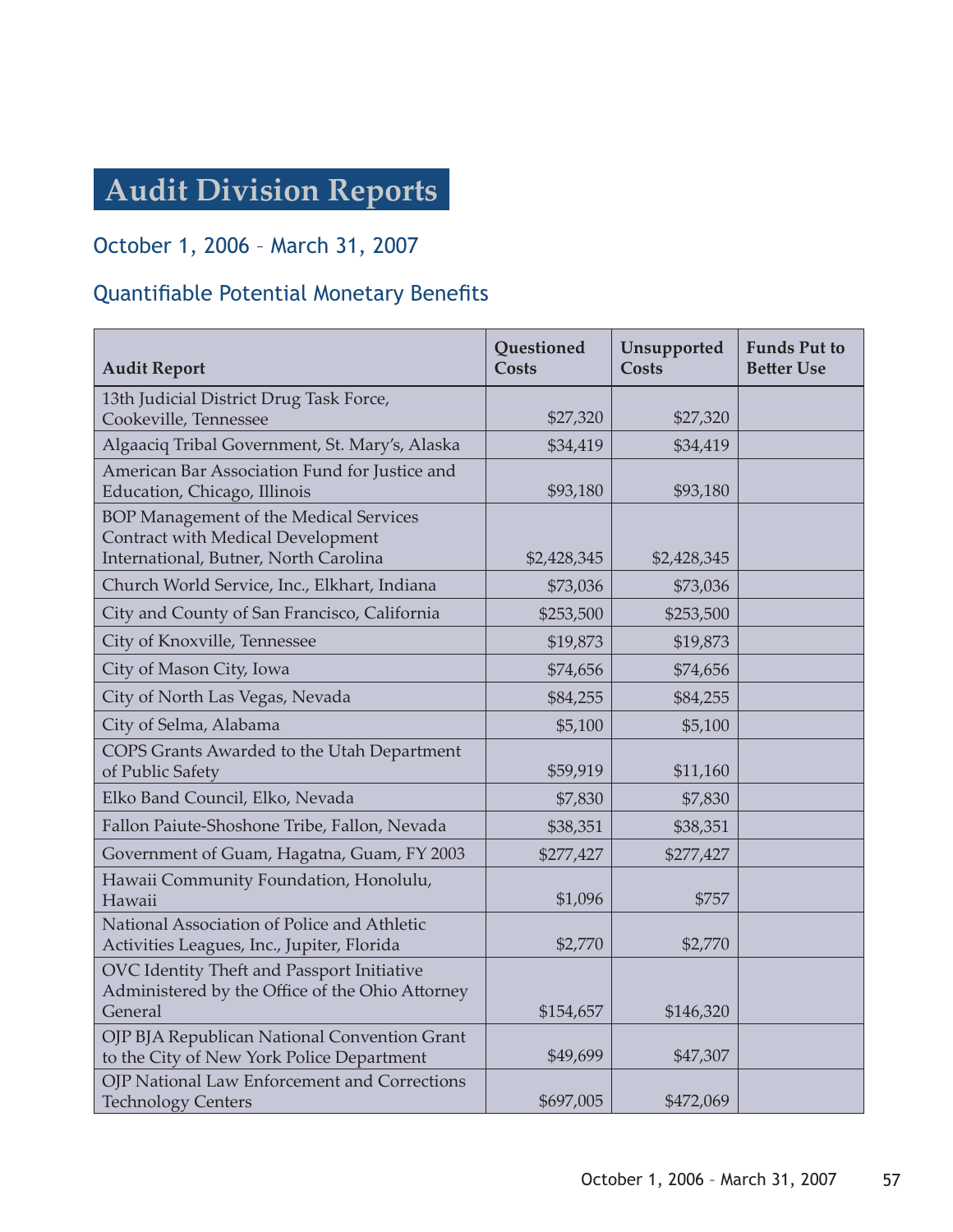| <b>Audit Report</b>                                                                            | Questioned<br>Costs | Unsupported<br>Costs | <b>Funds Put to</b><br><b>Better Use</b> |
|------------------------------------------------------------------------------------------------|---------------------|----------------------|------------------------------------------|
| OJP Southwest Border Prosecution Initiative<br>Funding Received by the Yuma County             |                     |                      |                                          |
| Attorney's Office, Yuma, Arizona                                                               | \$284,338           | \$200,147            | \$17,500                                 |
| State of Alabama, Montgomery, Alabama,<br>FY 2004                                              | \$28,333            | \$28,333             |                                          |
| STOP Violence Against Women Formula Grant to<br>the Louisiana Commission on Law Enforcement    | \$51,972            | \$51,972             |                                          |
| The Department's Grant Closeout Process                                                        | \$554,869,315       |                      | \$170,395,988                            |
| The Paul & Lisa Program, Inc., Essex,<br>Connecticut                                           | \$5,010             | \$5,010              |                                          |
| University of Maine System, Bangor, Maine                                                      | \$21,535            | \$21,535             |                                          |
| University of New Haven, West Haven,<br>Connecticut                                            | \$133,284           | \$133,284            |                                          |
| Use of Equitable Sharing Assets by the<br>Philadelphia, Pennsylvania District Attorney's       |                     |                      |                                          |
| Office                                                                                         | \$1,591             | \$1,591              | \$186,219                                |
| Use of Equitable Sharing Revenues by the Iowa<br>Department of Public Safety, Des Moines, Iowa | \$589,970           | \$536,820            |                                          |
| <b>Total</b>                                                                                   | \$560,367,786       | \$5,076,367          | \$170,599,707                            |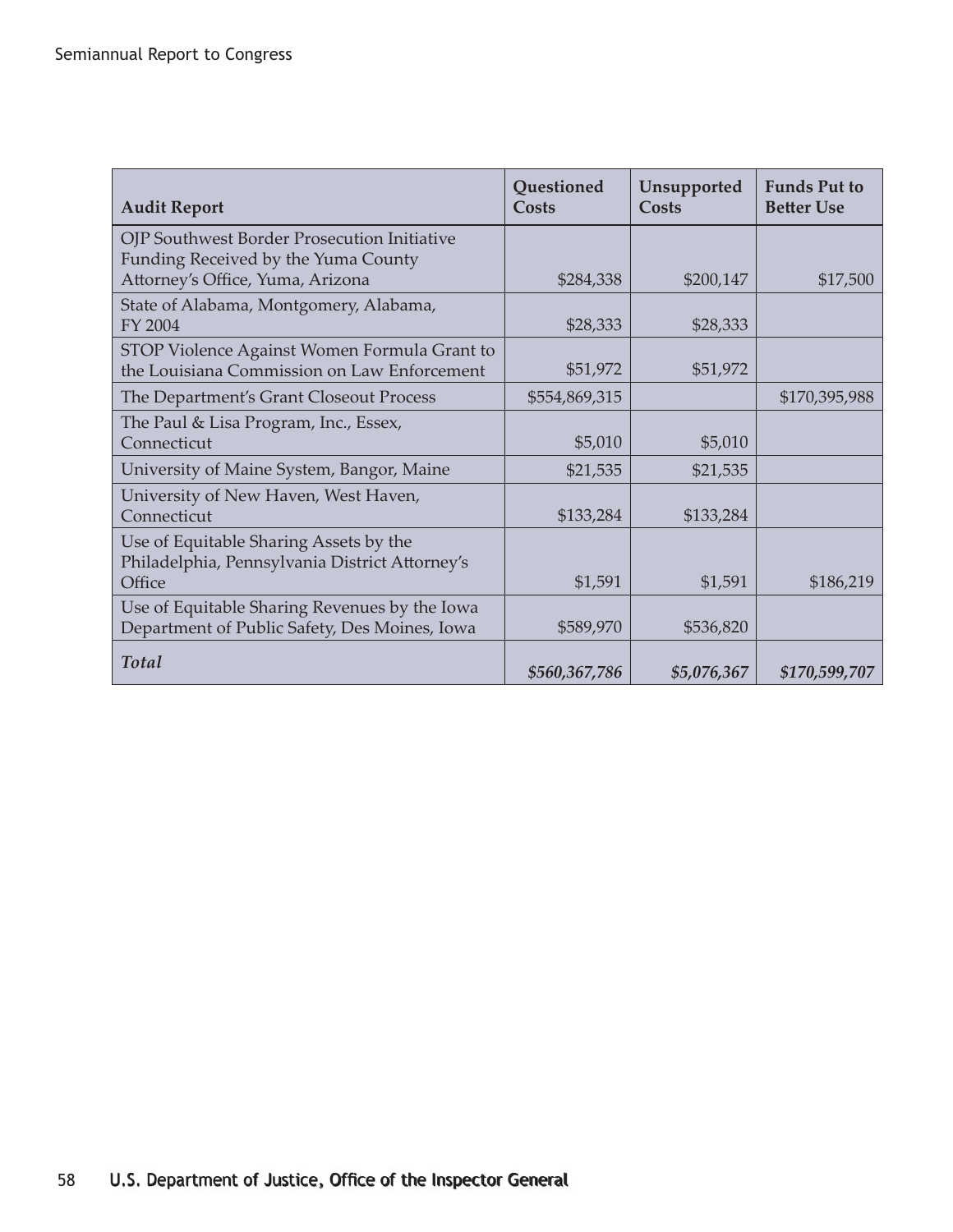## **Reporting Requirements Index**

The IG Act specifies reporting requirements for semiannual reports. The requirements are **listed below and indexed to the applicable pages.**

| <b>IG Act</b><br><b>References</b> | <b>Reporting Requirements</b>                                           | Page                                  |
|------------------------------------|-------------------------------------------------------------------------|---------------------------------------|
| Section $4(a)(2)$                  | Review of Legislation and Regulations                                   | 45                                    |
| Section $5(a)(1)$                  | Significant Problems, Abuses, and Deficiencies                          | $7 - 44$                              |
| Section $5(a)(2)$                  | <b>Significant Recommendations for Corrective Actions</b>               | $7 - 43$                              |
| Section $5(a)(3)$                  | Prior Significant Recommendations Unimplemented                         | 48-49                                 |
| Section $5(a)(4)$                  | Matters Referred to Prosecutive Authorities                             | 22-23, 27-28, 32-33,<br>35-37, 40, 42 |
| Section $5(a)(5)$                  | Refusal to Provide Information                                          | None                                  |
| Section $5(a)(6)$                  | <b>Listing of Audit Reports</b>                                         | 53-58                                 |
| Section $5(a)(7)$                  | <b>Summary of Significant Reports</b>                                   | $7 - 43$                              |
| Section $5(a)(8)$                  | Audit Reports - Questioned Costs                                        | 47                                    |
| Section $5(a)(9)$                  | Audit Reports - Funds to Be Put to Better Use                           | 46                                    |
| Section $5(a)(10)$                 | Prior Audit Reports Unresolved                                          | 48                                    |
| Section $5(a)(11)$                 | <b>Significant Revised Management Decisions</b>                         | None                                  |
| Section $5(a)(12)$                 | <b>Significant Management Decisions</b><br>with which the OIG Disagreed | None                                  |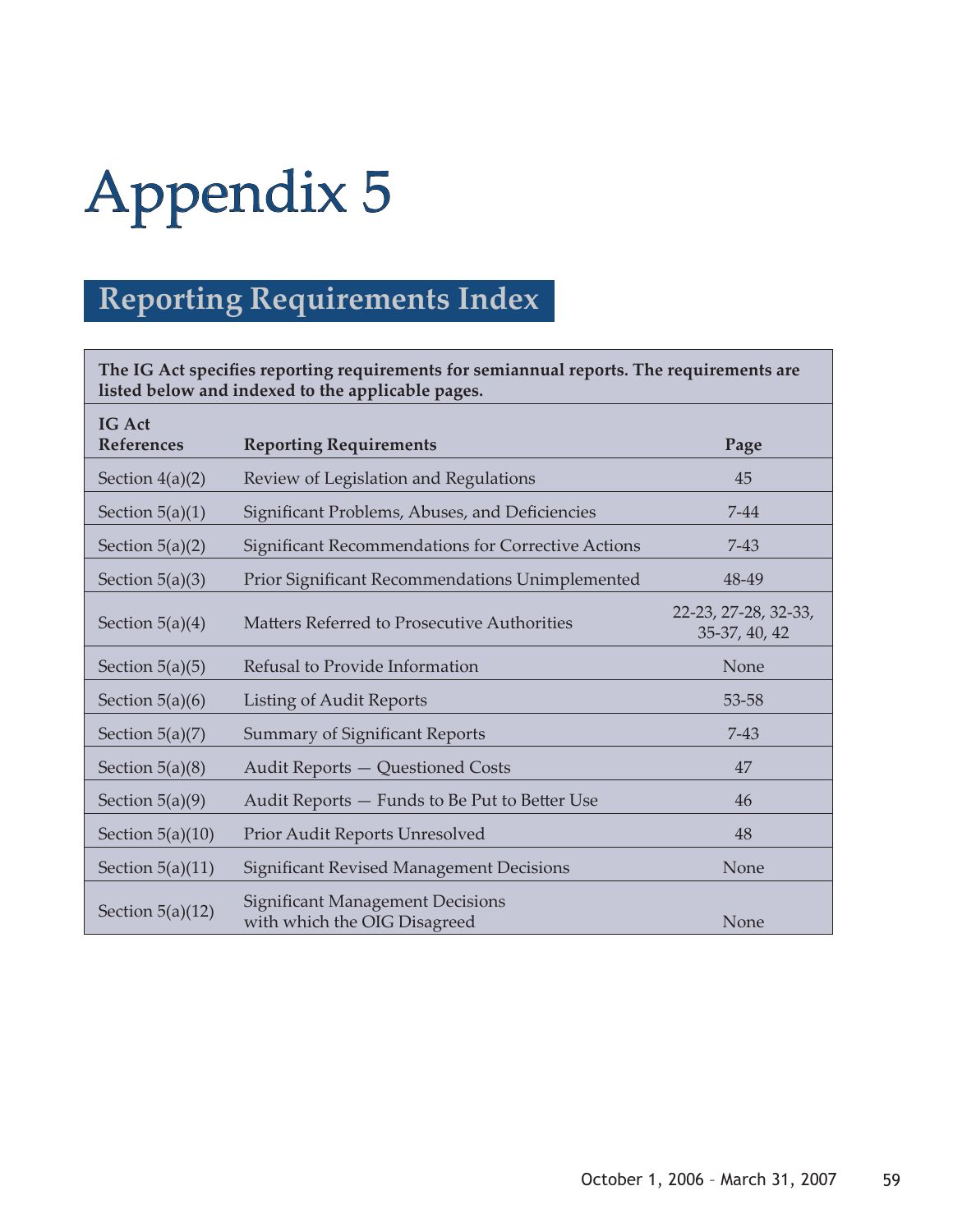### **Report Waste, Fraud, Abuse, or Misconduct**

To report allegations of waste, fraud, abuse, or misconduct in Department of Justice programs, send complaints to:

#### **Office of the Inspector General U.S. Department of Justice**

Investigations Division 950 Pennsylvania Avenue, NW Room 4706 Washington, DC 20530

**E-mail:** oig.hotline@usdoj.gov **Hotline:** (800) 869-4499 **Hotline fax:** (202) 616-9881

### **Report Violations of Civil Rights and Civil Liberties**

Individuals who believe that a Department of Justice employee has violated their civil rights or civil liberties may send complaints to:

#### **Civil Rights and Civil Liberties Complaints Office of the Inspector General**

U.S. Department of Justice 950 Pennsylvania Avenue, NW Room 4706 Washington, DC 20530

**E-mail:** inspector.general@usdoj.gov **Hotline:** (800) 869-4499 **Hotline fax:** (202) 616-9898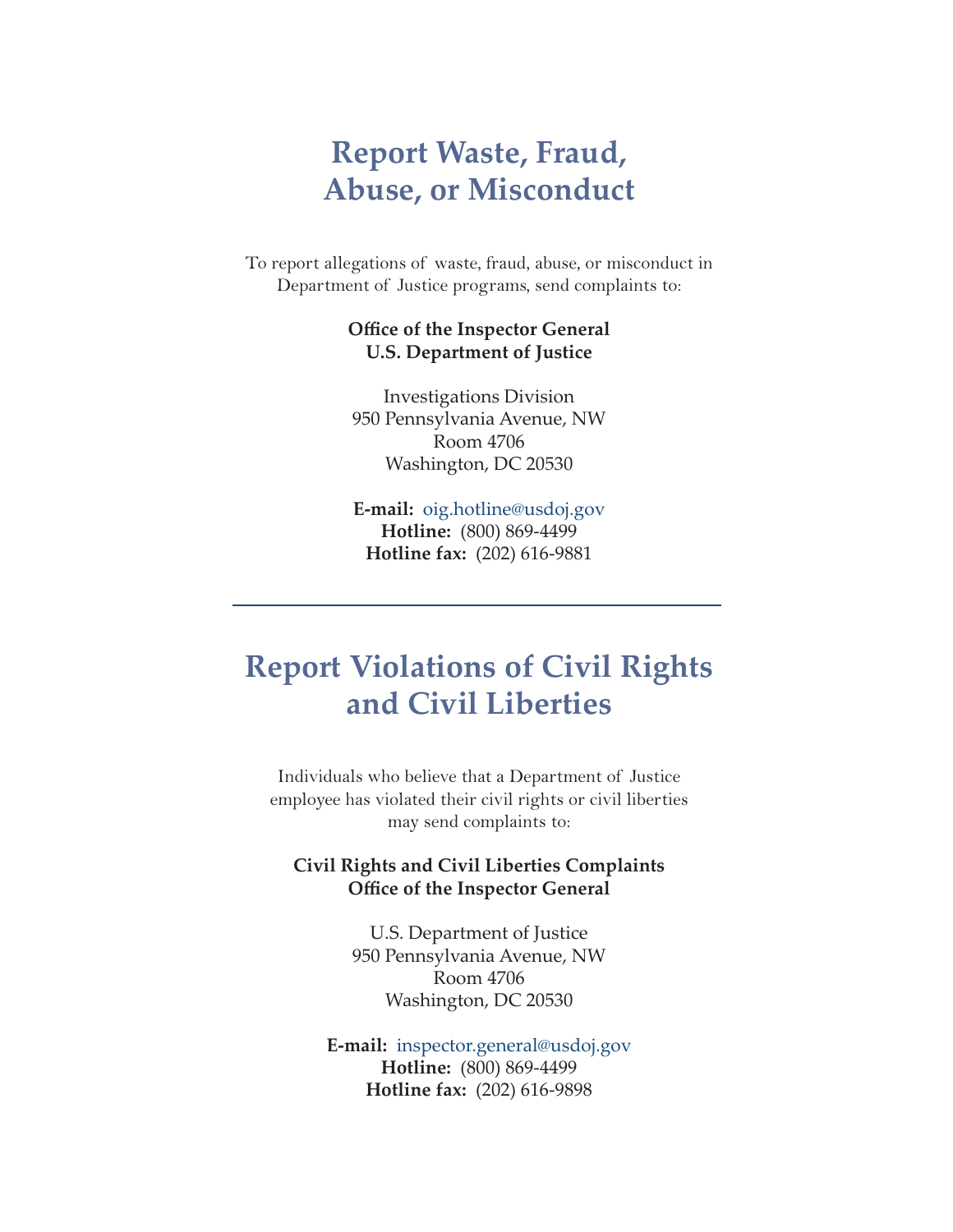## **On-Line Report Availability**

Many audit, evaluation and inspection, and special reports are available at **www.usdoj.gov/oig**.

Additional materials are available through the Inspectors General Network at **www.ignet.gov**.

*For additional copies of this report or copies of previous editions, write:*

DOJ/OIG/M&P 1425 New York Avenue, NW Suite 7000 Washington, DC 20530

Or call: (202) 616-4550